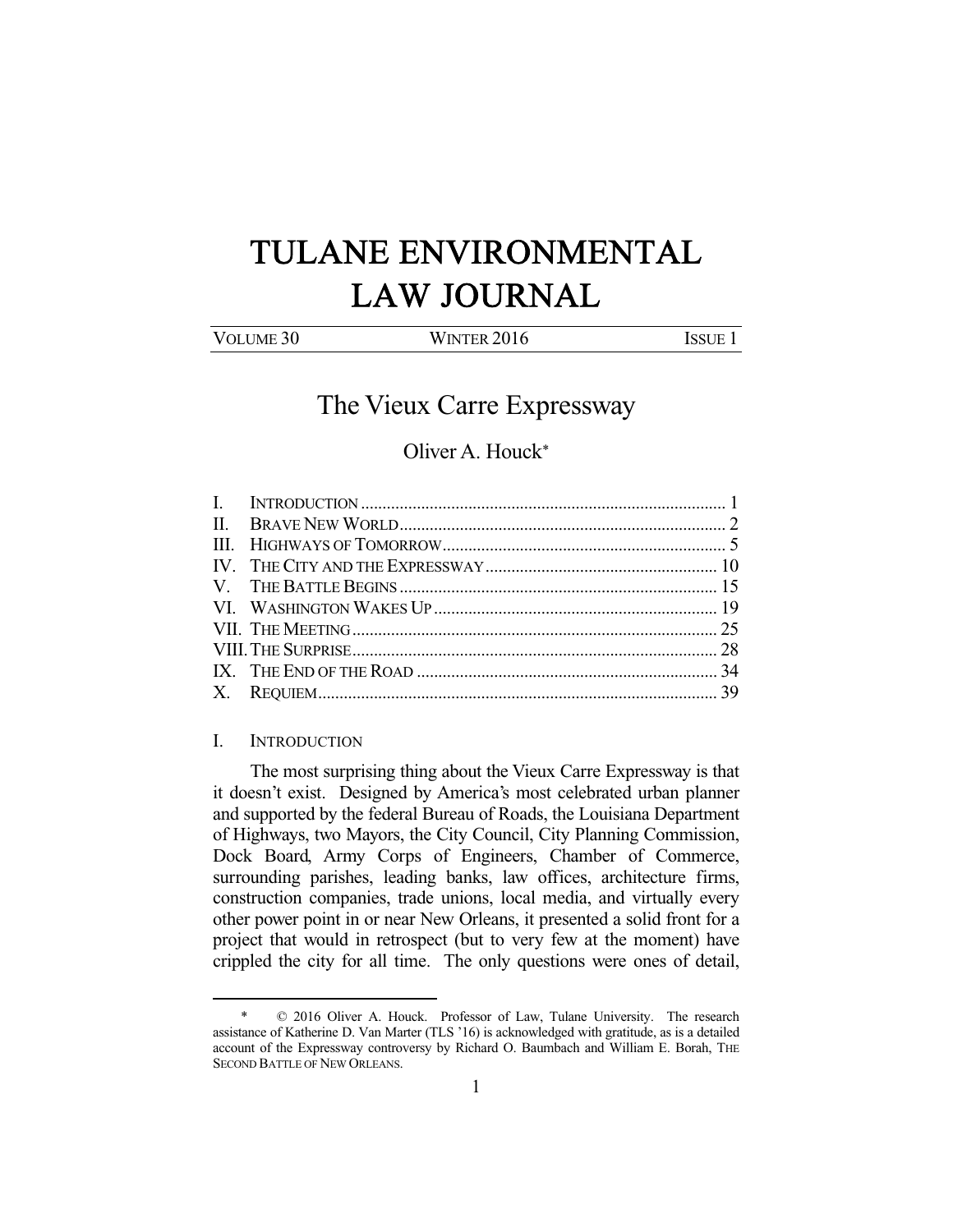ground-level or elevated, standard lighting or street lamps reminiscent of nineteenth century brothels. The expressway was going to happen. The historic French Quarter was to be cut off from the river that gave it birth by six lanes of concrete and moving steel. New Orleans would finally catch up with the American Dream.

 What happened instead was the birth of a different dream that is still playing out today, but the fact that it has even the chance to play is a testament to Margaret Mead's famous dictum that a small group of committed citizens could change the world; indeed, she went on, it was the only thing that ever had.<sup>1</sup> That small group in this case included two young law graduates from Tulane University, Richard Baumbach and William Borah, who stumbled onto the proposal and could not let it go.

#### II. BRAVE NEW WORLD

-

 Dick and I meet up for drinks at the Napoleon House in the Quarter. We are both home for Christmas break and the owner drops by our table. We ask him how the Quarter and he suddenly looks serious. "I'm worried about this expressway," he says. I say, "What's an expressway?" It turns out to be a highway going right over Jackson Square, forty feet in the air. Dick says, "That sounds like a really sharp idea."

 We decide to go down to the Chamber [of Commerce] and check it out. The Chamber supports the expressway, Dick's father is a member, and we expect some persuasive materials. We scour the documents, every one, cover to cover. They are anything but persuasive. They all take crossing the Square as a given. They say it would be great for the Quarter.

 A few days later we meet at the Café du Monde, right under the route for the expressway. Dick is flying back to Columbia for a master's degree in business, I am off to the London School of Economics. Dick says to me, "So what are we going to do?" I say, just thinking out loud, "Is there anything more important we can do with our lives?" Dick says, "I don't think so."

 We both take academic leaves, and later withdraw. We have no idea what we are in for. Nobody taught this stuff. Nobody knew anything about it.

—William Borah, July  $2015^2$ 

<sup>1.</sup> Frequently Asked Questions About Mead/Batson, INST. INTELL. STUD., http://www. interculturalstudies.org/faq.html (last visited Nov. 28, 2016). The Institute, founded by Margaret Mead in 1944, explains that the exact source of this now famous quote is unknown, but that its use is permitted freely for non-commercial purposes. Id.

 <sup>2.</sup> Interview with William Borah, Attorney, in New Orleans, La., July 14, 2015 [hereinafter Borah interview].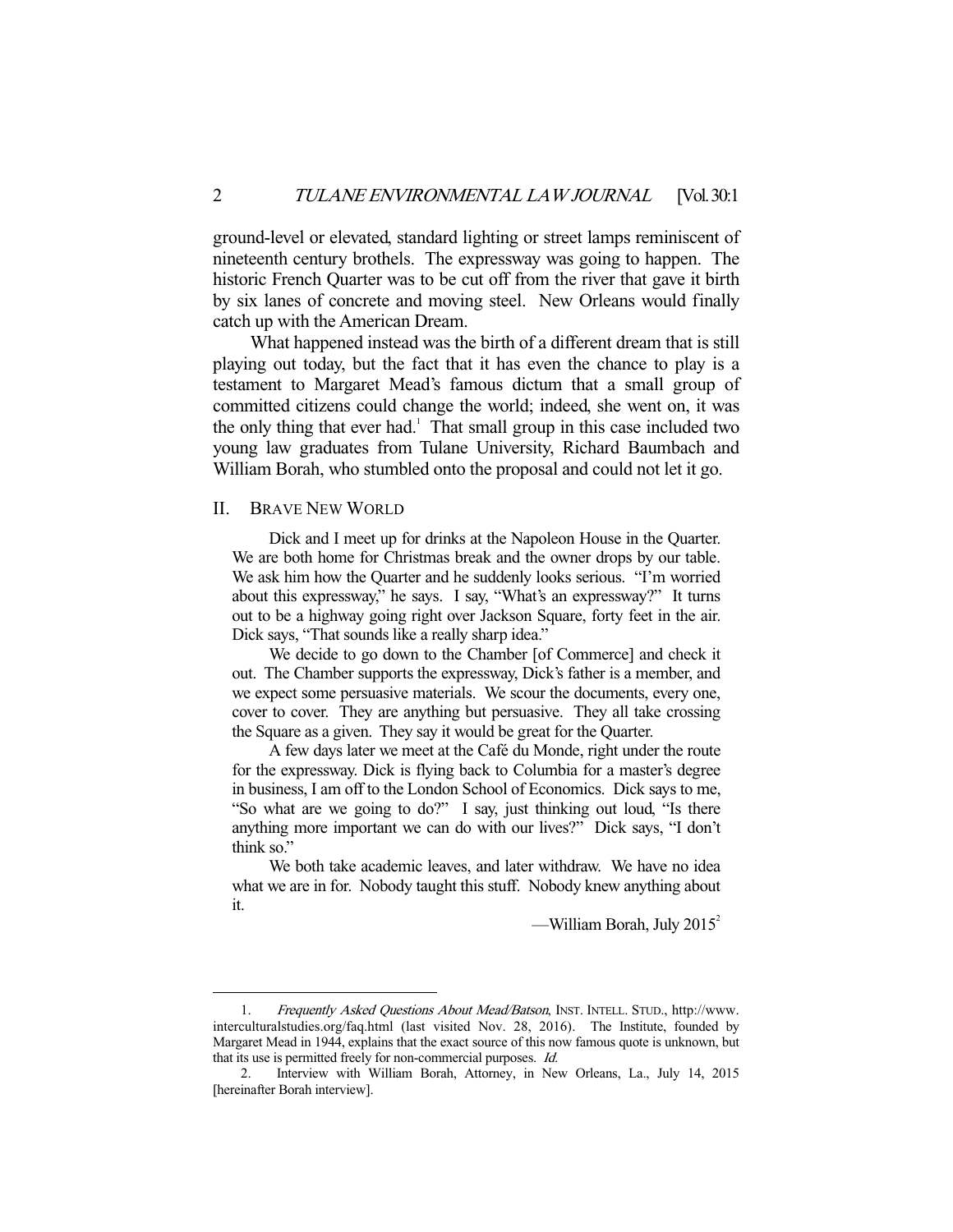This was 1964 and the federal-aid interstate highway program, the largest construction program in the world, was in high gear, massively funded, overwhelmingly popular, impervious to its impacts, free from the restraints of law, and increasingly aimed at the heart of American cities. It came out of visionaries who saw highways as facilitating a brave new world, and of corporations that saw the opportunity to corner this world as they had the Golden Age of railroads, coal and steel. Rising from different sources, these two streams joined together in the first half of the 1900s and led, among other things, to the development of the Vieux Carre Expressway plan.

 To the Swiss-French urban planner Le Corbusier, "the father of modern architecture," the answer to decaying cities at the turn of the twentieth century was an obvious one: "destroy the streets."3 His best known work, "The Radiant City," proposed glittering towers of glass and steel with aerial tunnels for pedestrians,<sup>4</sup> encircled by expressway rings and arteries that, in turn, connected to remote suburbs. His "Plan Voisin," sponsored perhaps coincidentally by an automobile manufacturer, advocated bulldozing much of central Paris as a first step.<sup>5</sup> Though disappointed when France did not embrace his concept with open arms, his impact can be seen today in Paris as well as every major city in the United States. He presaged an urban revolution.

 The Museum of Modern Art caught the fever, its International Style Show of 1932 featuring a Le Corbusier skyscraper "girdled by highways."<sup>6</sup> The Wanamaker Department Store in New York sponsored an exhibition of its own called the "Titan City," whose "magnificent urban towers were connected by sleek aerial expressways." The ubiquitously-read Saturday Evening Post wrote enthusiastically, "If we are to have full use of automobiles, cities must be remade" (one may note the premise).<sup>8</sup> It could have cited the Plan Voisin. Highways were not to

 <sup>3.</sup> JANE HOLTZ KAY, ASPHALT NATION: HOW THE AUTOMOBILE TOOK OVER AMERICA, AND HOW WE CAN TAKE IT BACK 193 (1997).

 <sup>4.</sup> LE CORBUSIER, THE RADIANT CITY: ELEMENTS OF A DOCTRINE OF URBANISM TO BE USED AS THE BASIS OF OUR MACHINE-AGE CIVILIZATION (1967).

 <sup>5.</sup> Plan Voisin, Paris, France, 1925, FONDATION LE CORBUSIER, http://www.fondation lecorbusier.fr/corbuweb/morpheus.aspx?sysId=13&IrisObjectId=6159&sysLanguage=en-en& itemPos=2&itemCount=2&sysParentName=Home&sysParentId=65 (describing plan) (last visited Nov. 28, 2016).

 <sup>6.</sup> KAY,supra note 3, at 216.

 <sup>7.</sup> BILL BRYSON, ONE SUMMER: AMERICA, 1927 (2013) (for fuller description of the Titan City, see LOUISA IAROCCI, THE URBAN DEPARTMENT STORE IN AMERICA, 1859-1930, 198- 203 (2014)).

<sup>8.</sup> Paul Hoffman, America Goes to Town, SATURDAY EVENING POST, Apr. 29, 1938, at 32.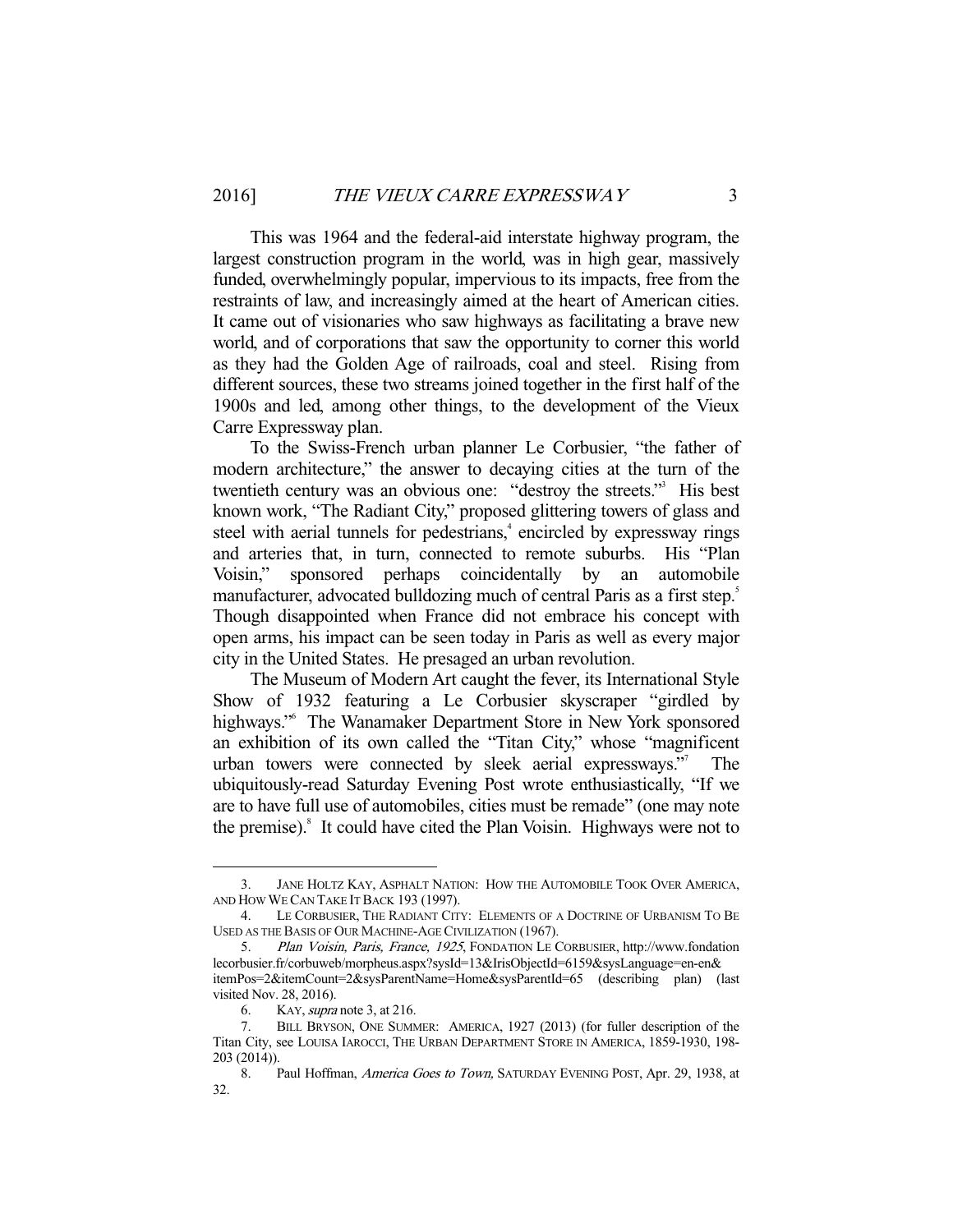serve existing cities, they were to upend them for new creations that spread out into the countryside . . . which is what happened.

 Le Corbusier's ideas fit like a glove with America's most influential urban planner, builder, and political force in the twentieth century, Robert Moses. The difference with Moses is that, by dint of personality and the ruthless use of power, he made Le Corbusier happen . . . all without holding elected office.<sup>9</sup> Creating and chairing independent commissions, Moses' career began with parks and greenways in New York City, morphed to urban parkways, and morphed again with the promise of unlimited federal monies towards massive block housing and high-speed expressways, no fewer than six of them gridding the metropolitan area alone.<sup>10</sup> Naturally there were obstacles, namely people who had lived there all their lives, whom he dismissed as nuisances. "There's nobody, nobody, nobody opposes this project . . . ," he shouted from the audience at a public hearing, "but a bunch of mothers $[!]$ ."<sup>11</sup>

 As Moses saw it, "[W]hen you operate in an overbuilt metropolis you have to hack your way with a meat ax."12 Which he did. Oddly, or perhaps not, Moses never learned to drive a car and was chauffeured around the city with an escort of police clearing the route.<sup>13</sup> In effect, he was always on a freeway. His philosophy of public works was elegantly simple: "If the end doesn't justify the means, what does?"<sup>14</sup>

 Moses' arrogance and impacts would finally bring down his most ambitious projects for New York (including a high-speed corridor across midtown Manhattan displacing several thousand families), $15$  but his reputation for boots-on-the-ground results brought him offers from many

<sup>9.</sup> Cleveland Rogers, Robert Moses: An Atlantic Portrait, ATLANTIC (Feb. 1938). Indeed, the only political race he entered he lost, badly. Id. at 8.

 <sup>10.</sup> Cynthia Chaldekas, Wrestling with Moses: How Jane Jacobs Took on New York's Master Builder and Transformed the American City, N.Y. PUB. LIBR. (Mar. 16, 2010), http://www.nypl.org/blog/2010/03/16/wrestling-moses-jane-jacobs.

 <sup>11.</sup> Christopher Turner, Mother Courage, GUARDIAN (Sept. 11, 2009), http://www.the guardian.com/books/2009/sep/12/jane-jacobs-new-york-history.

ROBERT CARO, THE POWER BROKER 849 (1974). Dismissing those few laws that constrained his ambitions as well, he joked in reply to critics that "nothing I have ever done has been tinged with legality." Jeffrey Pfeffer, Power, Capriciousness, and Consequences, HARVARD BUS.REV., Apr. 2013, at 36.

<sup>13.</sup> Oliver Burkeman, The Power Broker: Robert Moses and the Fall of New York by Robert Caro Review—A Landmark Study, GUARDIAN (Oct. 23, 2015) (book review), http://www.theguardian.com/books/2015/oct/23/the-power-broker-robert-moses-and-the-fall-ofnew-york-robert-caro-review.

<sup>14.</sup> Robert Caro, The Power Broker II-If The End Doesn't Justify the Means, What Does?, NEW YORKER 52 (July 29, 1974), http://www.newyorker.com/magazine/1974/07/29/thepower-broker-ii-if-the-end-doesnt-justify-the-means-what-does.

 <sup>15.</sup> A.Q. MOWBRAY, ROAD TO RUIN: A CRITICAL VIEW OF THE FEDERAL HIGHWAY PROGRAM (1968).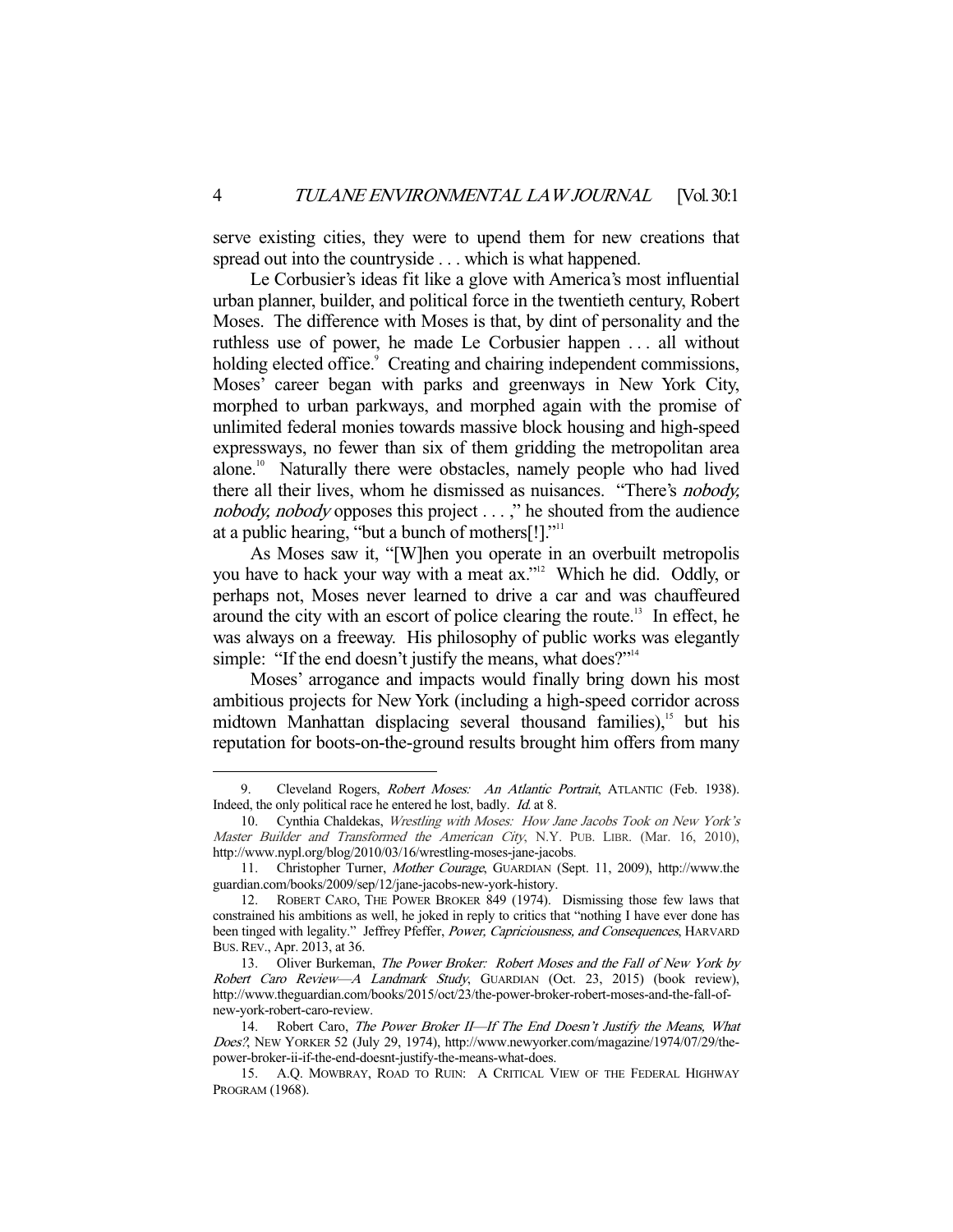cities to, in turn, "modernize" their own transportation systems. His recipes for Portland, Baltimore, and a host of others<sup>16</sup> were cookbook similar: major beltways surrounding urban areas with arterials leading into and cutting through the city, all in the name of reducing congestion, improving the urban landscape, and delivering residents to the suburbs. So would be his recipe for New Orleans. In 1946, still a rising star, Moses designed the Vieux Carre Expressway.

#### III. HIGHWAYS OF TOMORROW

 We start with a group of friends. We'd meet at someone's house with a stack of flyers and begin saturating New Orleans neighborhoods, the sons and daughters of bankers and lawyers handing out leaflets! We pool money for a full page ad in *The Times-Picayune* showing the elevated across Jackson Square, it is not pretty. The paper follows with a lead editorial, slamming us. We hang banners across the Vieux Carre on Mardi Gras day, STOP THE EXPRESSWAY. National television is there. It is all guerilla action, and then we get our first big break.

 A new archbishop is coming to New Orleans, Philip Hannan. We know nothing about him, but the elevated is going to carry six lanes of traffic across the face of the St Louis Cathedral, less than 60 feet away. We want to see him before the proponents get their act in gear, and request a meeting "on a matter of great importance to the church."

 The first thing I notice on Hannan's desk is a District of Columbia telephone directory. This man is connected. We tell him about the expressway. He muses, "They wouldn't think of doing this in any other town," and then turns back to us, "What can be done about it?" Dick is a stone mask, but his eyes are gleaming.

 We recommend a consulting firm in Boston, Arthur D Little, which did a deep transportation study for Washington D.C. Hannan picks up the phone and dials a number. It turns out that Arthur D Little is headed by retired General James Gavin, who had led the 82d airborne during the Normandy invasion, which was brutal. Hannon had been the division chaplain. When Gavin comes on the line Hannan says, "Hello, Jim? This is Phil, we need a little help down here."

—William Borah, July  $2015<sup>17</sup>$ 

 The federal aid highway program was a vision of its own, with a mechanism for perpetuating both the need for highways and the monies to build them. Behind it were the most powerful corporations in America, none more so than General Motors.

<sup>16.</sup> See RICHARD O. BAUMBACH & WILLIAM E. BORAH, THE SECOND BATTLE OF NEW ORLEANS 101 (1981) [hereinafter SECOND BATTLE].

 <sup>17.</sup> Borah interview, supra note 2.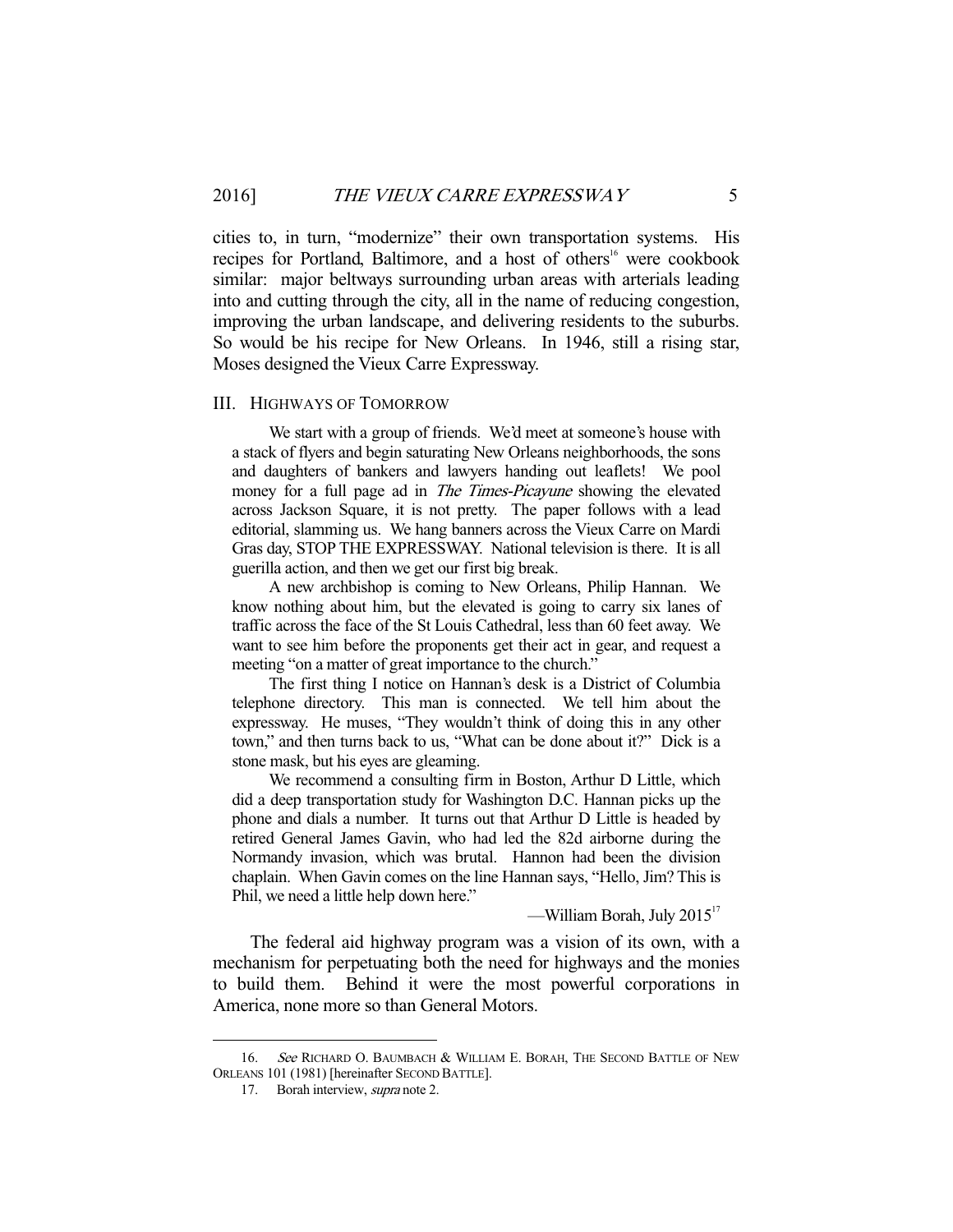Federal interest in highway building began back in the l890s with an Office of Road Inquiry, which bounced around an assortment of agencies,<sup>18</sup> dwarfing them wherever it lodged, until landing on its own as the federal Bureau of Roads. The Bureau did not actually build these roads but it funded states to do so, making it highly popular. Over time the federal cost-share increased to  $50\%$ ,<sup>19</sup> which in the depression years and then the pressure of World War II was about all that the federal budget could bear. With the end of the war, however, the vaults swung open, led by—of all people—a Republican President sworn to small government and fiscal restraint, Dwight D Eisenhower. He had no idea how far this program would go, nor where.

 Meanwhile the auto industry was growing as well, led by General Motors, which took a keen interest in both liquidating its competition and getting the public to pay for roads for its vehicles. The company faced two challenges: the sad state of rural highways and the healthy state of urban transit systems that dominated the major cities and were found in virtually every American town of size.<sup>20</sup> In 1921 GM indeed lost money, some \$65 million (approximately \$867 million today),<sup>21</sup> prompting the company to launch a project to destroy its principal urban rival, electric rail. Over the next ten years, a special unit of the company helped to pressure, buy out and terminate rail lines in New York, Minneapolis-St Paul and other cities (including Wisconsin's North Shore line providing high-speed access to downtown Chicago),<sup>22</sup> but the process was slow, calling for a more comprehensive approach: GM would take them all down. Under the corporation's leadership and with buy-in from Firestone Tire, Mack Truck, Greyhound Bus, Phillips Petroleum and

 <sup>18.</sup> HELEN LEAVITT, SUPERHIGHWAY—SUPERHOAX 22-23 (1970). The Bureau of Public Roads, a federal department now known as the Federal Highway Administration, was born of the Office of Road Inquiry, a group established in 1893 when the first automobile was introduced. Id. In 1919, three years after the first federally funded highway projects began, the Office of Public Roads (which had, since 1983, also been known as the Office of Public Roads and the Office of Public Roads and Rural Engineering), became the Bureau of Public Roads. Id. The Bureau of Public Roads was removed from the Department of Agriculture, placed under the New Deal Federal Works Agency, and renamed the Public Roads Administration in 1939. Id. at 25. In 1949, the Public Roads Administration was renamed the Bureau of Public Roads and its authority was relegated to the Department of Commerce until finally landing under the Department of Transportation as the Federal Highway Administration in 1967. Id. at 26.

 <sup>19.</sup> Id. at 25-26.

<sup>20.</sup> Bradford C. Snell, The StreetCar Conspiracy: How General Motors Deliberately Destroyed Public Transit, NEW ELECTRIC RAILWAY J. (1995); American Ground Transport Hearing Before the S. Subcomm. on Antitrust & Monopoly, 93rd Cong. A-2 (1974) (statement of Bradford C. Snell) [hereinafter Statement of Bradford C. Snell].

 <sup>21.</sup> Id.

 <sup>22.</sup> Id.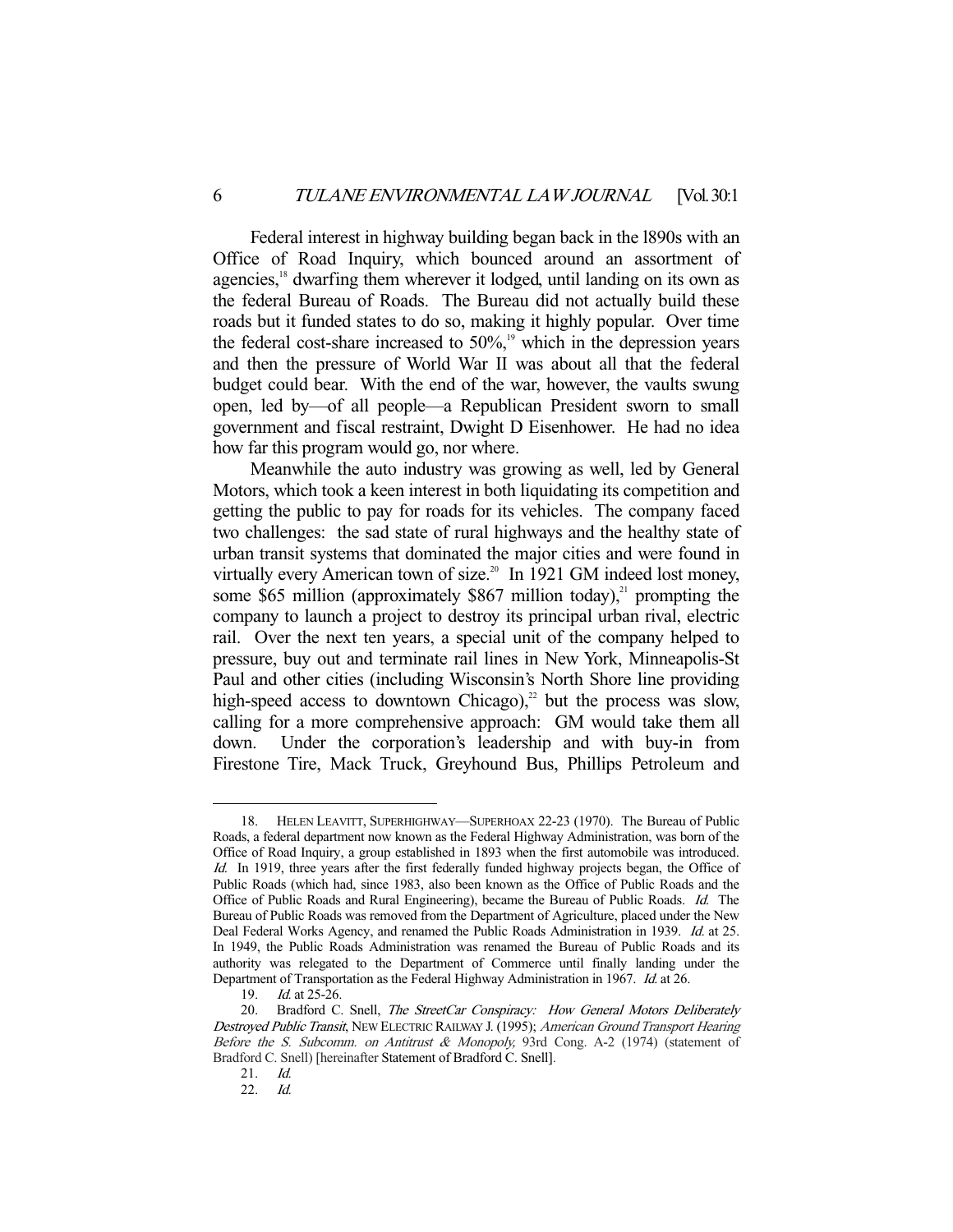Standard Oil of Indiana, GM financed holding companies to purchase trolley lines in more than eighty urban areas, put them in bankruptcy and junk their rolling stock, in return for which the bus systems that replaced them would purchase exclusively from the consortium.<sup>23</sup>

 At the end of the day, GM and its co-defendants would be convicted by a federal jury of conspiracy to monopolize interstate commerce, $24$  for which they were fined  $$5000$ .<sup>25</sup> Key participants such as GM's treasurer were fined all of \$1.<sup>26</sup> As criminal conspiracies go, it was easily the most successful in American history. As urban history goes, there is no word for it other than transformative. One of the last systems to go was in Los Angeles, served into the 1930s by nearly 400 miles of electric railroads and the world's largest network of trolleys branching out another 75 miles.<sup>27</sup> Lest they return, the trolleys were burned. From here on urban America was committed to the bus, and when the buses failed, to the automobile. GM sold both.<sup>28</sup>

 GM products still needed roads to run on however, and unlike railroad and trolley companies that had to buy and maintain their own rights-of-way, it wanted the government to take over the job. For this purpose the company formed the National Highways Users Conference, headed for decades by GM officials, to lobby for federal gasoline taxes, to be used exclusively to build more roads.<sup>29</sup> All of this came to fruition in 1956 with the enactment of a new federal highway program that trumped anything that had come before: an interstate system backed by a

 <sup>23.</sup> United States v. Nat'l City Lines, 186 F.2d 562, 564-65 (7th Cir. 1951); See also Statement of Bradford C. Snell, supra note 20; Guy Span, The Streetcar Conspiracy: How General Motors Deliberately Destroyed Public Transit, NEW ELECTRIC RAILWAY J. 3 (2003) [hereinafter Span, *The Streetcar Conspiracy*]. Snell's account has been both confirmed and contested by subsequent historians. See Guy Span, Paving the Way for Buses-The Great GM Streetcar Conspiracy, Part I, BAYCROSSINGS 4 (2003), dismissing Snell as a conspiracy theorist but then concluding: "Clearly, GM waged a war on electric traction. It was indeed an all out assault, but by no means the single reason for the failure of rapid transit." Id. As for the existence of the conspiracy that Snell alleged, it was found to be quite real, and criminal, by both a trial jury and a federal appellate court on review. National City Lines, 186 F.2d 562 (1948).

<sup>24.</sup> Span, *The Streetcar Conspiracy, supra* note 23.<br>25. Bradford C. Snell, *American Ground Transp* 

 <sup>25.</sup> Bradford C. Snell, American Ground Transport: A Proposal for Restructuring the Automobile, Truck, Bus & Rail Industries, U.S. GOVT. PRINT. OFF. (1974) [hereinafter Snell, American Ground Transport]. The slight fine doubtless reflected the personal views of the trial court, who informed counsel that, had the case been tried without a jury, he would have had serious doubts about convicting.

 <sup>26.</sup> Snell, American Ground Transport, supra note 25.

 <sup>27</sup> Id.

 <sup>28.</sup> Indeed, by 1974 GM was producing 75% of city buses in the United States. DAVID G. BURWELL & MARY ANN WILNER, THE END OF THE ROAD: A CITIZEN'S GUIDE TO TRANSPORTATION PROBLEM SOLVING (1977).

<sup>29.</sup> KAY, *supra* note 3, at 205.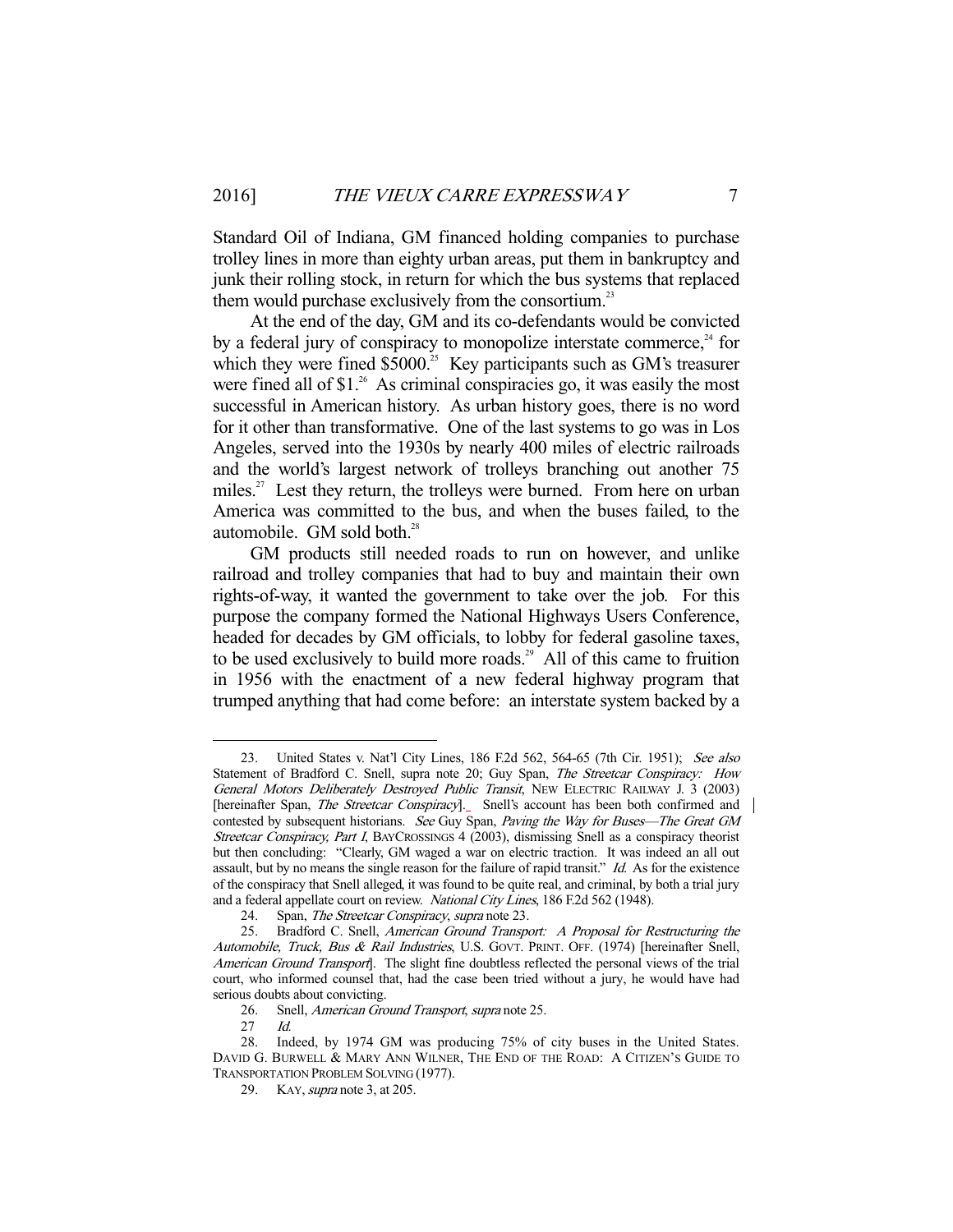whopping  $90\%$  in federal funding, $30\%$  monies that would mesmerize every state and city they touched. Behind the program was GM's CEO, Charles Wilson.

 GM's close relationship with the White House dated back to early days. Franklin Roosevelt marveled in the corporation's automobile-city extravaganza at the 1939 World's Fair, describing its leadership as "a private office with a public trust."<sup>31</sup> The relationship solidified after war with the election of General Dwight Eisenhower and Wilson's appointment as his Secretary of Defense. Wilson had figured prominently in war production, and now worked closely with Eisenhower on an interstate system promoted (unsuccessfully) since the 1920s as essential to national defense.<sup>32</sup> Wilson made the same sell ("relentlessly," in the words of one historian), $33$  this time in the context of the cold war, a "National System of Interstate and Defense Highways."<sup>34</sup> He saw no conflict with his former position (to which he would later return), explaining that "for years I thought what was good for the country was good for General Motors, and vise versa."35 He apparently continued to think so.

 It had been a shock to all when Eisenhower, soon after his election, announced his support for the new \$50 billion program, a breathtaking amount for the time.<sup>36</sup> The capital was soon "flooded with lobbyists representing contractors, oil, auto, real estate, trucking, and concrete interests, all bent on establishing the biggest pork barrel legislation in the history of the United States."<sup>37</sup> Under pressure, the President appointed a

 <sup>30.</sup> Federal-Aid Highway Act of 1956, ch. 462 I, 70 Stat. 374 repealed by 23 U.S.C.A. §§ 101, 103, 104, 107, 108, 109, 113, 115, 118, 120, 123, 128, 129, 304 to 306.

 <sup>31.</sup> KAY, supra note 3, at 207-218. GM's "Futurama" exhibitions reportedly the most popular attraction at the Fair, "[a] notarized heaven linked by vast highways driving to GM's 'Town of Tomorrow. . . .'" Id. at 218.

 <sup>32.</sup> By the 1960s, the age of nuclear warheads and long range missiles, the National Defense rationale reached ludicrous proportions. See The Highway Transportation Story in Facts, published by the GM-sponsored National Highways Users Conference, stating that the nation's security was "vitally dependent" on expressways, explaining that in attack the automobile will become a "rolling home . . . Persons can eat and sleep in it, keep warm and dry, receive vital instructions by radio, drive out of danger areas, and even be afforded some protection against nuclear fallout." BEN KELLEY, THE PAVERS AND THE PAVED: THE REAL COST OF AMERICA'S HIGHWAY Program 9-10 (1971).

<sup>33.</sup> Mike Ferner, Taken for a Ride on the Interstate Highway System, COUNTERPUNCH (June 26, 2006), http://counterpunch.org/2006/06/28/taken-for-a-ride-on-the-interstate-highwaysystem.

<sup>34.</sup> LEAVITT, *supra* note 18, at 22.

 <sup>35.</sup> The American Automobile Manufacturers Association had a yet more pithy slogan: "What America drives, drives America." *Id.* in preamble.

 <sup>36.</sup> Id. at 27-28.

 <sup>37.</sup> Id. at 29.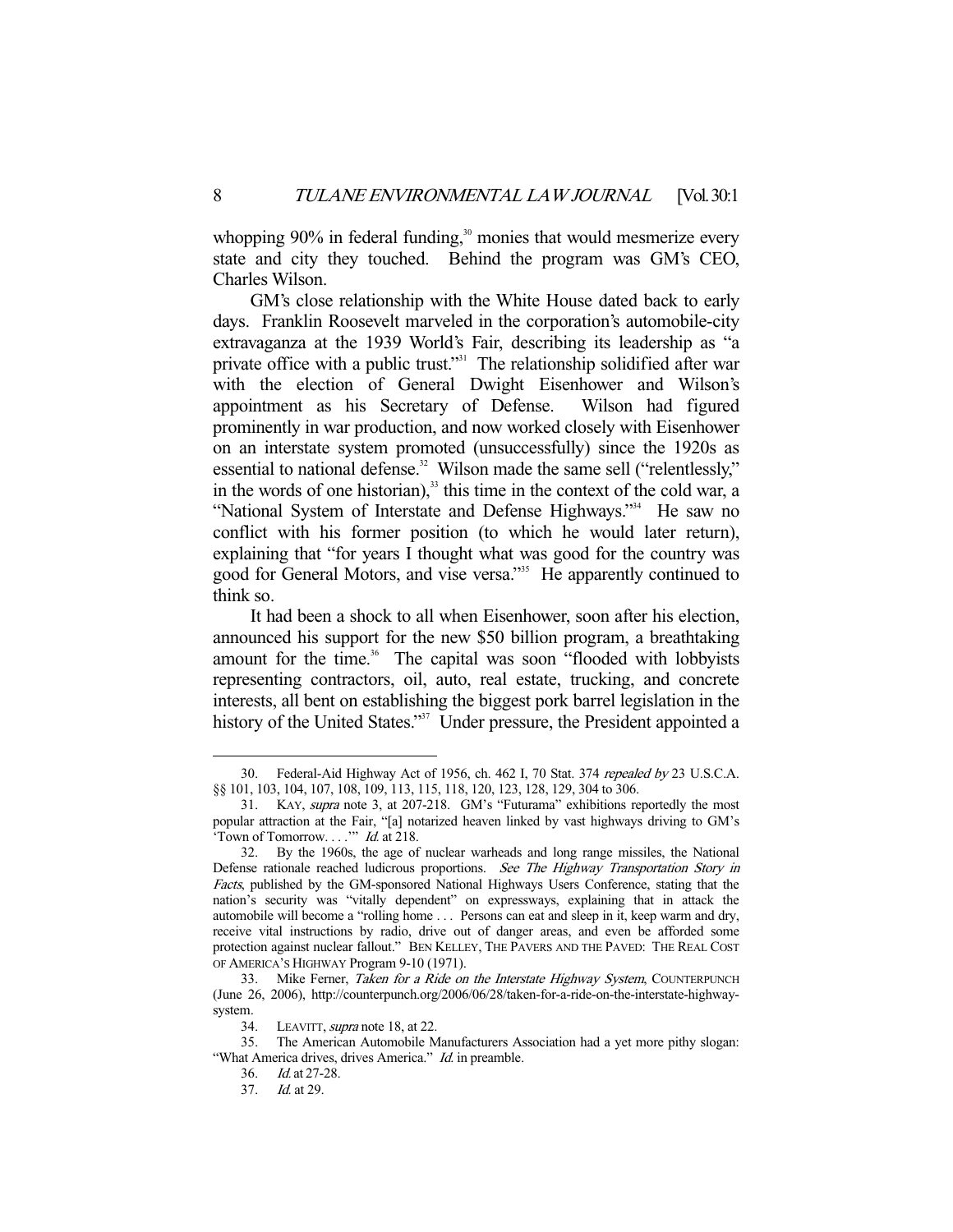commission headed by wartime colleague General Lucius Clay to work out the details.<sup>38</sup> The second witness before the commission was Robert Moses, who by coincidence had just won a \$25,000 General Motors award for an essay on highway needs.<sup>39</sup> Moses got right to the point. Whatever program emerged and whatever its rationale, it should go directly *through* cities, not around them, because that is where the most traffic was and the maximum benefits lay.<sup>40</sup> These benefits, he explained, included "slum clearance" in order to achieve the modern city. $4$  Striking out at critics who were rising in his own city, Moses complained that although urban expressways were "vital," they were also "the hardest to locate, the most difficult to clear," and "the most controversial from the point of view of selfish and short-sighted opposition."<sup>42</sup> Over these obstacles, Moses summoned the interstate program to American cities.

 Urban interstates were a new notion to General Clay, however, who came to the point with an American Automobile Association witness later in the day. "When you talk of these urban facilities," he asked, "are you talking of those providing egress and exit, or are you talking about within the city itself?"<sup>43</sup> "Both," he was told, because "some 70 percent of all the traffic that is on the main highways has for its object egress, ingress into the urban areas."44 Taken aback, Clay asked, "Would you have the federal government undertake to improve Elm Street?"<sup>45</sup> Ultimately, however, the commission bought it, waxing in its final report that, as cities had spread into the countryside, "the automobile has restored a way of life in which the individual may live in a friendly neighborhood, it has brought city and country closer together, it has made us one country and a united people.<sup>246</sup> It occurred to no witness or commission member that the opposite might happen instead.

 Urban interstates were now in, and with a cornucopia of funding. During a congressional hearing on the monies required, Federal Bureau of Roads chief Francis DuPont was asked: "[B]ut is it not true that the highway system needs of the United States of America are almost without limit, and will they not be almost without limit on and on?"<sup>47</sup>

 <sup>38.</sup> See id. at 29-30.

 <sup>39.</sup> Id. at 31.

 <sup>40.</sup> Id. at 31.

<sup>41.</sup> *Id.* Moses relished the phrase "urban blight," which made demolition for his projects more palatable. CARO, supra note 12.

<sup>42.</sup> LEAVITT, *supra* note 18, at 36.

 <sup>43.</sup> Id. at 27-28.

 <sup>44.</sup> Id.

 <sup>45.</sup> Id. *Id.* at 36.

 <sup>47.</sup> Id. at 45.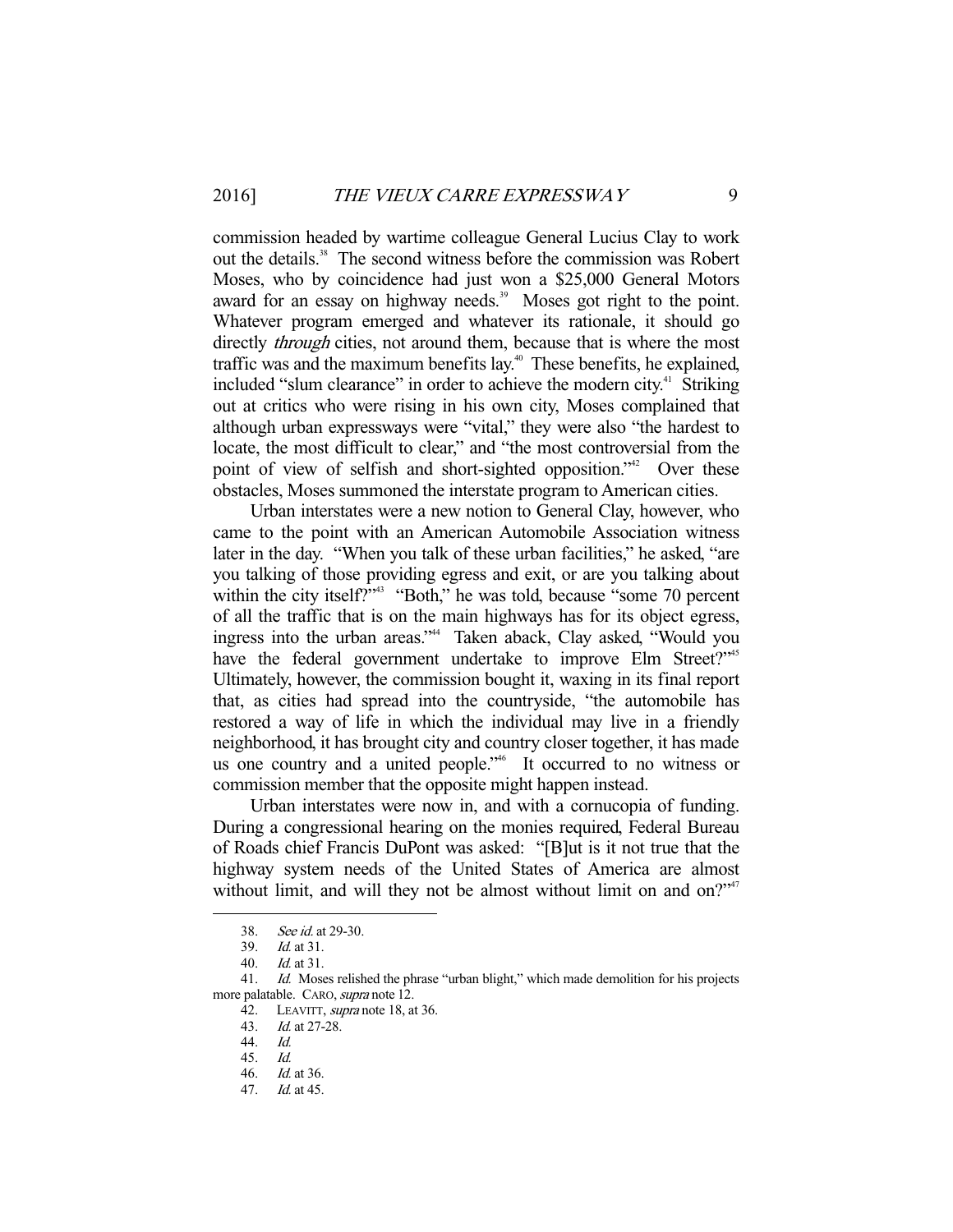DuPont replied, more candidly perhaps than he should have, "I hope so."<sup>48</sup> He not only stood to administer the largest program in the domestic budget, his family also owned some 63 million shares in General Motors, nearly a quarter of its total stock.<sup>49</sup> With Wilson and DuPont in charge, as GM went so went the nation indeed.

 One is left to wonder what Eisenhower thought of it all. Early in his tenure he described transcontinental highways based on existing corridors that would connect cities, but not careen through them.<sup>50</sup> A few years later, on his way back into Washington from Camp David, the President was said to be shocked to see a deep, freeway gash leading into the capitol.<sup>51</sup> Angered, he ordered a study of urban highways but discovered that "his lobbyists had sold the interstate program to Congress in part by promising roads and construction dollars to big-city mayors."<sup>52</sup> Even though, the account continues, he "thought it extraordinarily wasteful to run interstates through cities, there was no way he could stop it now."53

 The President had been taken for a ride. More brutally taken, though, and barely accounted for at this point, were people who looked at cities in a different way. For one thing, they lived there.

#### IV. THE CITY AND THE EXPRESSWAY

 Second big break. I get a call from the Stern Foundation, known for its philanthropy and involvement in civil rights. I am invited to Stern's offices in the Quarter, opposite the Royal Orleans Hotel. As I walk in two secretaries are cooking up fish filets for lunch, and I am thinking "this is not an ordinary workplace," nor will it be for us. After a brief discussion Stern and his fund's director, David Hunter, ask me straight out, "how would you like to work for us?" They have two agendas, he says, stopping the expressway and changing transportation planning. I say I have a

<sup>48.</sup> Id. When asked whether some of the highway funding might better serve schools and public education, Dupont objected, "I do not think you can measure the proficiency of those who would be educated  $\ldots$  We have no immediate revenue from the schools that we build." Id.

<sup>49.</sup> *Id.* Dupont's interest in GM took a tumble a few years later when the Supreme Court ruled that its ownership of 23% of GM stock made the auto manufacturer in effect a captive customer for Dupont products. See id. See also United States v. Nat'l City Lines, 334 U.S. 573, 575 (1948). The Dupont family also owned a "sizeable" interest in U.S. Rubber. LEAVITT, supra note 18, at 45.

<sup>50.</sup> LEAVITT, *supra* note 18, at 28.

<sup>51.</sup> Harold Henderson, Up Against the Sprawl, CHI. READER, Sept. 6, 1996, at 25.

 <sup>52.</sup> Id.

<sup>53.</sup> Id. See also KAY, supra note 3, at 233 ("Eisenhower himself began to worry about the interstate's urban repercussions, noting that 'it was very wasteful to have an average of just over one man per \$3,000 car driving into the central area and taking all the space required to park the car.'").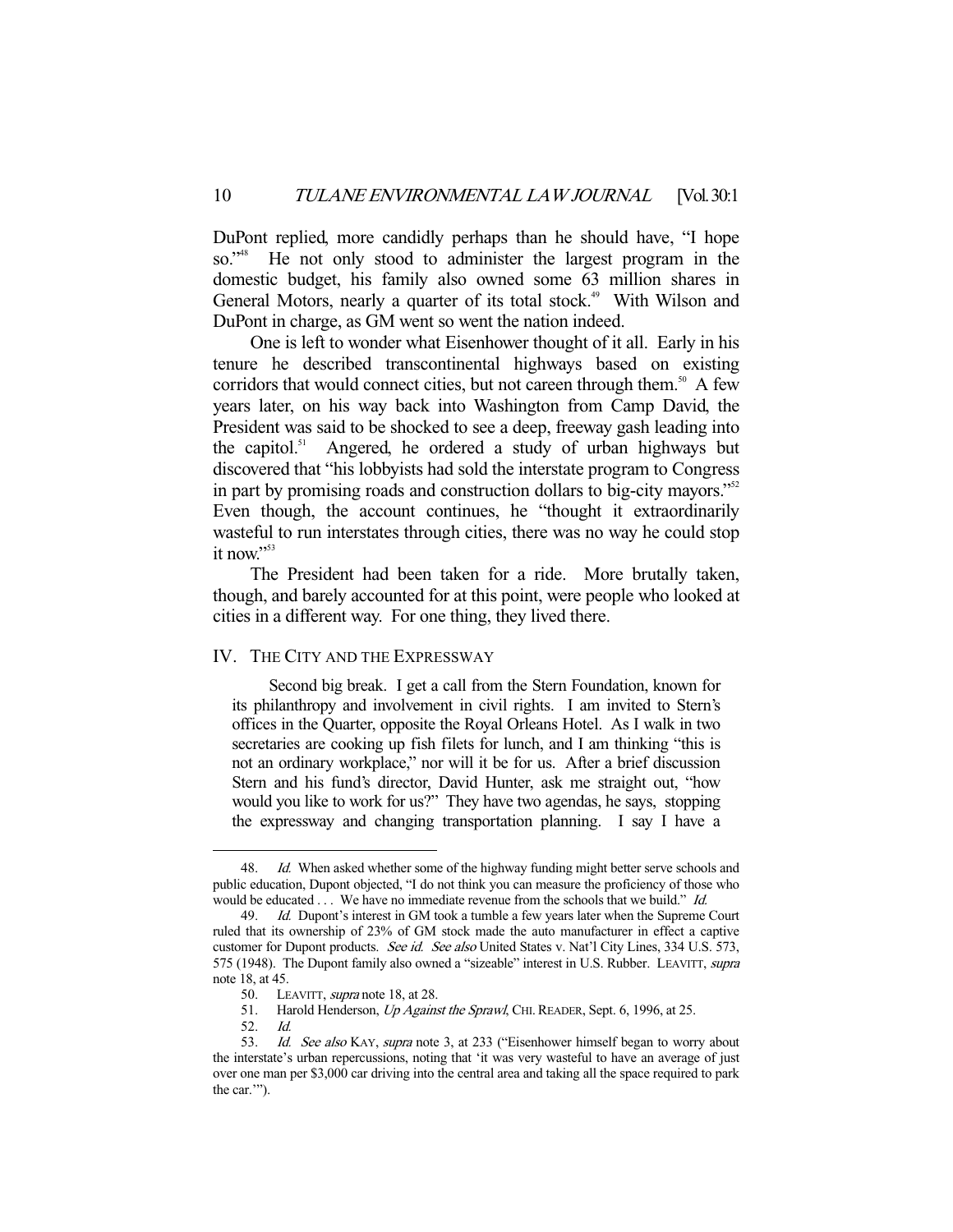partner I'm working with, Dick Baumbach. "Then we want him too," Hunter says. They give us travel cards, credit cards, just "go to it!" The support was unbelievable.

 The following week Arthur D Little Comes to town. Stern hosts a "golden reception" for them at his private home, and to a strategy meeting the next day. Hannon also hosts a meeting at the Archdiocese. Standing at one end of a long mahogany table, the Archbishop welcomes us all and says that he is here "to give support." He must now leave, he explains, smiling, "separation of church and state." But please keep him advised.

 Dick and I emerge with a first order of business. We know that there's no way to win this in Louisiana. We will need DC lawyers, the best available. And so, one year out of law school with no practice experience, the two of us will be going to interview the top legal practitioners in a city full of lawyers who, to us, are total strangers.

 $-$ William Borah, July 2015 $^{54}$ 

 There have always been two cities in New Orleans, two cultures, for a long time two languages, and the expressway would reopen this schism like a wound. At issue was a unique-to-America combination of people and architecture known to the Americans as the French Quarter, and to its residents as the Vieux Carre.

 New Orleans began here, indeed all of Louisiana began here, and the most remarkable thing about it was that it had managed to retain its character over the centuries despite catastrophic fires, chronic floods and unrelenting development pressures. The scene was not always pretty: its opera houses straddled open sewers, the slave trade flourished on every corner, and its murder rates led the nation,<sup>55</sup> but there was a magic about its architecture and the Mississippi at its doorstep that lifted the soul.

 The beating heart of the Vieux Carre was the Place d'Armes (now, Jackson Square), open to the full sweep of the river, the towering St Louis Cathedral on the opposite side flanked by the Cabildo and the Presbytere, while the two Pontalba buildings completed the quadrangle, every structure a story of its own.<sup>56</sup> Neighboring streets housed twelve buildings now registered as national landmarks, five more on the national list of historic places, and nearly two hundred of "recognized . . . of major architectural and historical significance."<sup>57</sup> The streets themselves were also history, narrow, cobblestoned, overhung with iron-grilled

<sup>54.</sup> Borah interview, *supra* note 2.

<sup>55.</sup> For particularly vivid descriptions of New Orleans in earlier days see HERBERT ASBURY, THE FRENCH QUARTER: AN INFORMAL HISTORY OF THE NEW ORLEANS UNDERWORLD (2003); HODDING CARTER, LOWER MISSISSIPPI (1942).

<sup>56.</sup> See, e.g., CHRISTINA VELLA, INTIMATE ENEMIES: THE TWO WORLDS OF THE BARONESS DE PONTALBA (1997).

<sup>57.</sup> SECOND BATTLE, *supra* note 16, at 11.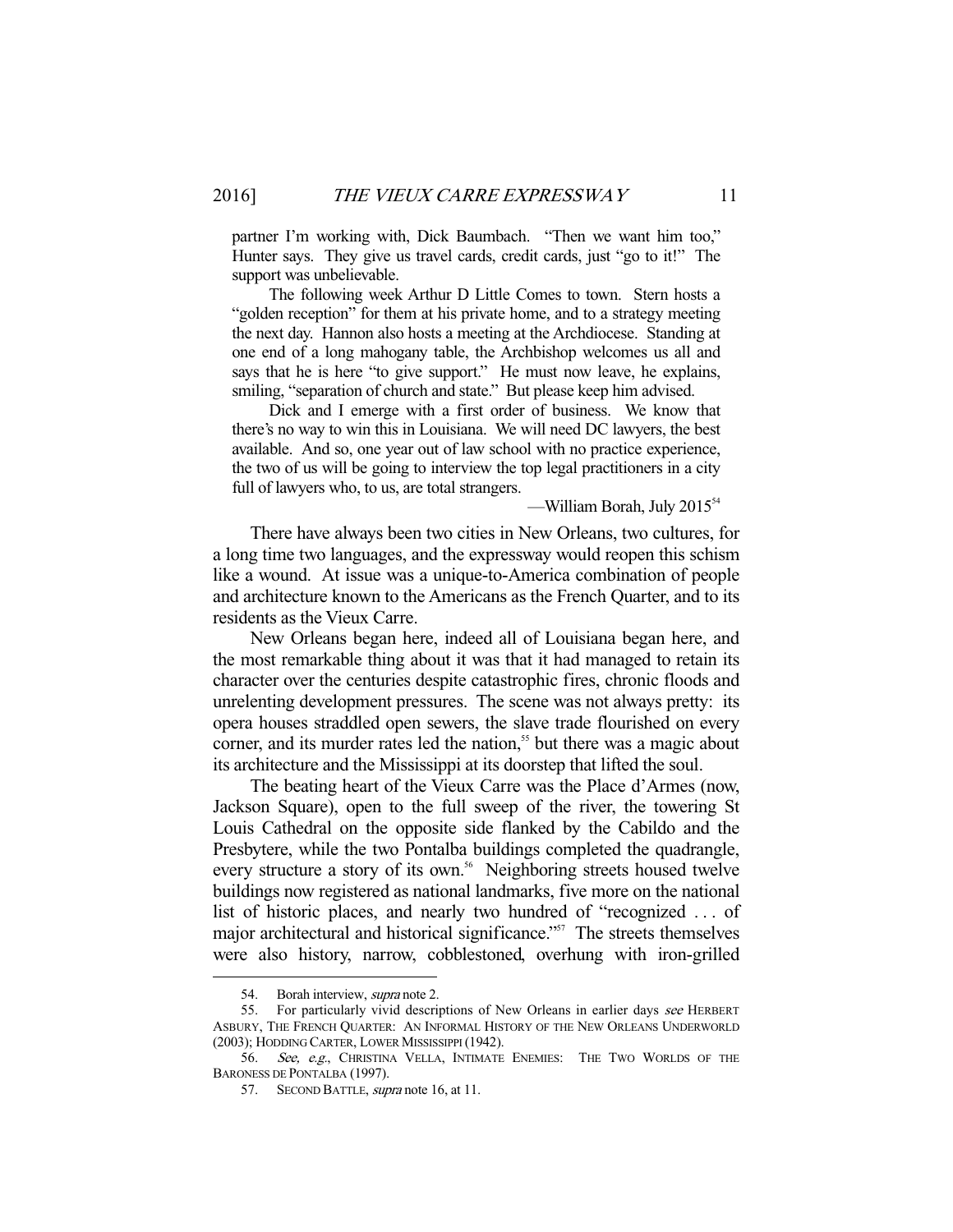balconies stretching two and three stories into the air. This was lived-in architecture, a community of busboys, teachers, dock workers, office workers, writers, bookstores, juke joints and small hotels. All of the pieces fit. Locals would call it the "tout ensemble."

 By the turn of the twentieth century, however, the Quarter was in peril. Its lock on river transportation had been weakened by the railroads and the first stirrings of the automobile culture to come.<sup>58</sup> Its connection to the Mississippi had been severed as well, first by massive sheds and warehouses, then by rail tracks that made even walking to the river a dangerous proposition, and yet again by twelve-foot levees to keep spring floods at bay.<sup>59</sup> In effect, there was no riverfront; the river was no longer in view. The Place d'Armes could as well be in Nevada. Local businesses closed, wealthy residents moved away, houses deteriorated, a city inspector reported finding a cow in an upper room of the Pontalba building and the French Opera House on Bourbon Street burned down.<sup>60</sup> By the early 1900s the Vieux Carre was considered by many a "virtual slum," for which the best remedy would be another, cleansing fire. $61$  It seemed ripe for Le Courbusier's condemnation, the vehicular prescriptions of Robert Moses, and the largesse of the federal-aid highway program.

 But not quite. As with the Soho district of London, the Left Bank of Paris and New York's Greenwich Village, artists attracted to the low rents and free-wheeling ambiance moved in, Tennessee Williams, William Faulkner and Sherwood Anderson joined them, musicians flourished and something began happening from the ground up. $62$  From the top down, meanwhile, philanthropists and entrepreneurs began restoring endangered buildings, some to old uses (e.g. St Louis Cathedral) and some to new (e.g. Brennan's Restaurant).<sup>63</sup> The Quarter had been damaged, but it was coming back. Famed Louisiana historian Sam Wilson would later observe, "[t]he very poverty and neglect which had left the Vieux Carre largely untouched through the years was to prove its salvation."64

 That, and a new kind of activism led by the irrepressible Elizabeth Werlein (licensed pilot, opera singer, and first President of the League of

 <sup>58.</sup> Id. at 26-29.

 <sup>59.</sup> ARI KELMAN, A RIVER AND ITS CITY: THE NATURE OF LANDSCAPE IN NEW ORLEANS 200 (2003).

<sup>60.</sup> SECOND BATTLE, supra note 16, at 21.

 <sup>61.</sup> Id.

 <sup>62.</sup> See id. at 22.

 <sup>63.</sup> Id.

 <sup>64.</sup> Id.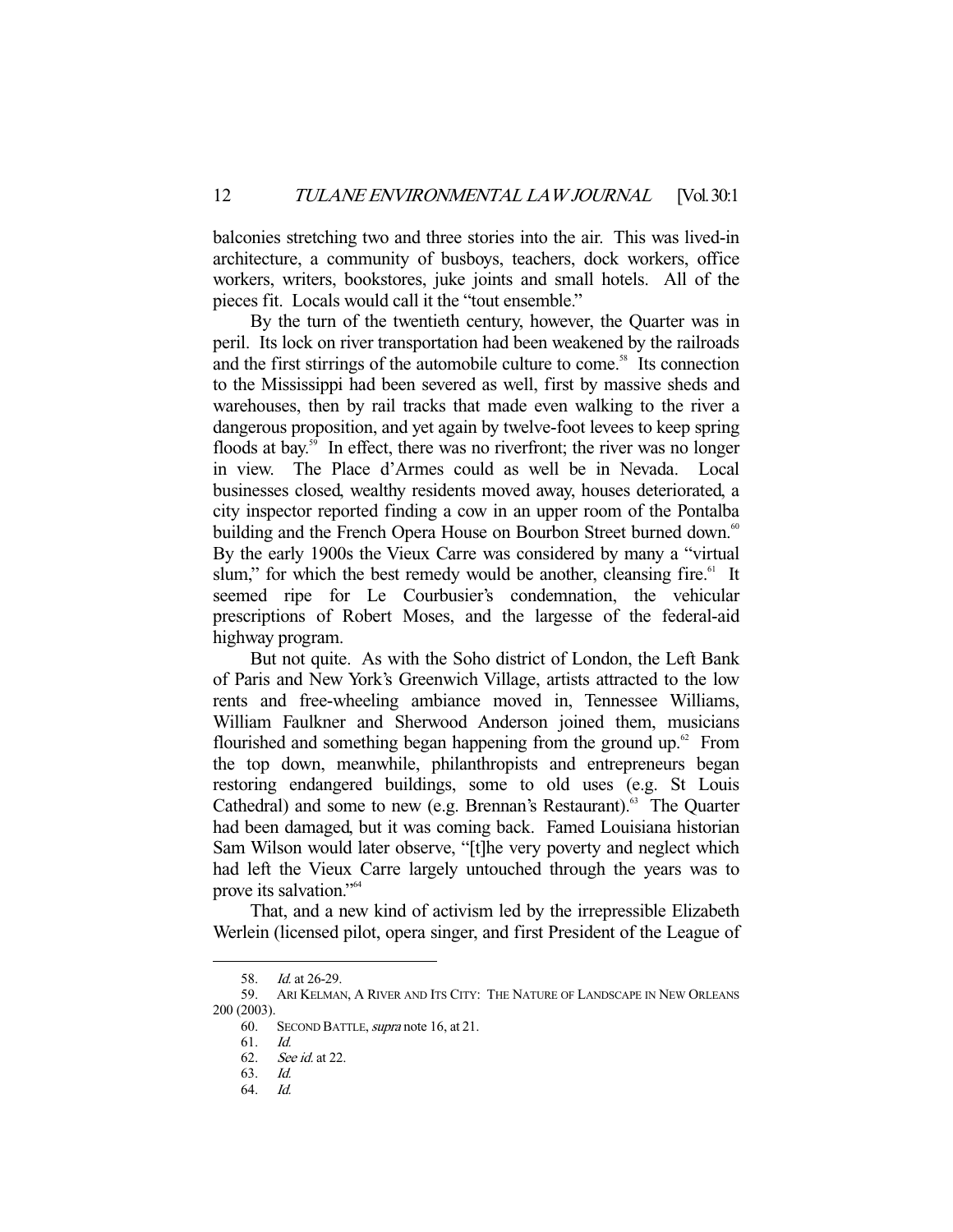Women Voters, inter alia), a Quarter resident who in 1925 persuaded the mayor of New Orleans to establish a Vieux Carre Commission to advise on municipal decisions.<sup>65</sup> When advice alone proved insufficient, in 1937 she secured an amendment to the state constitution converting the Commission into a regulatory body with the mission to protect the Quarter from incompatible development, the first such authority in the country.66 It was now official. The Vieux Carre was rising like the Phoenix from ashes to icon. Ten years later the expressway plan appeared.

 In 1946 the Louisiana Department of Highways contracted with Robert Moses for a vision for New Orleans featuring, not surprisingly, highway transportation.<sup>67</sup> He did not disappoint. His report in December of that year declared the problem to be access to the city from the east and west, for which he recommended major bridges<sup>68</sup> tied into a six-lane riverfront expressway that would service the docks and eliminate groundlevel congestion.<sup>69</sup> It would also, ramping up the rhetoric, improve the Quarter by "nurturing its kinship to the growing city."<sup> $0$ </sup> It was necessary "to give sufficient attention to progress," Moses cautioned, "lest the Vieux Carre become a sterile museum without vital associations with the stream of life around it,"<sup> $1$ </sup> a healthy stream as he saw it, as he always saw it, of high-speed traffic. No mention was made of the effect of severing the Quarter from its river; that process had already occurred. No mention was made of alternative routes. This was the logical one, and if there was anything in the world Moses did not believe in, it was alternatives to his plans.

 One look at the map confirmed that the primary beneficiary of this traffic would be the Central Business District  $(CBD)^{72}$  which was another world, the second city of New Orleans.

 The CBD rose across Canal Street in the American sector, driven by commerce and set apart from the Vieux Carre at an early date by a "neutral ground," a demilitarized zone intended to keep the peace.<sup>73</sup>

 <sup>65.</sup> Anthony Stanonis, "A Woman of Boundless Energy": Elizebeth Werlein and Her Times , 46 LA. HIST.: J.LA. HIST. ASS'N. 5, 7-22 (2005).

 <sup>66.</sup> Id.

<sup>67.</sup> See generally ROBERT MOSES, ARTERIAL PLAN FOR NEW ORLEANS (1946).

 <sup>68.</sup> Id.

 <sup>69.</sup> Id.

 <sup>70.</sup> Id.

 <sup>71.</sup> Id.

 <sup>72.</sup> Id.

 <sup>73.</sup> Indeed, the acquisition of New Orleans by the Americans had led to a nascent Creole rebellion and bloodshed. See GEORGE WASHINGTON CABLE, THE CREOLES OF LOUISIANA 64-67 (1884).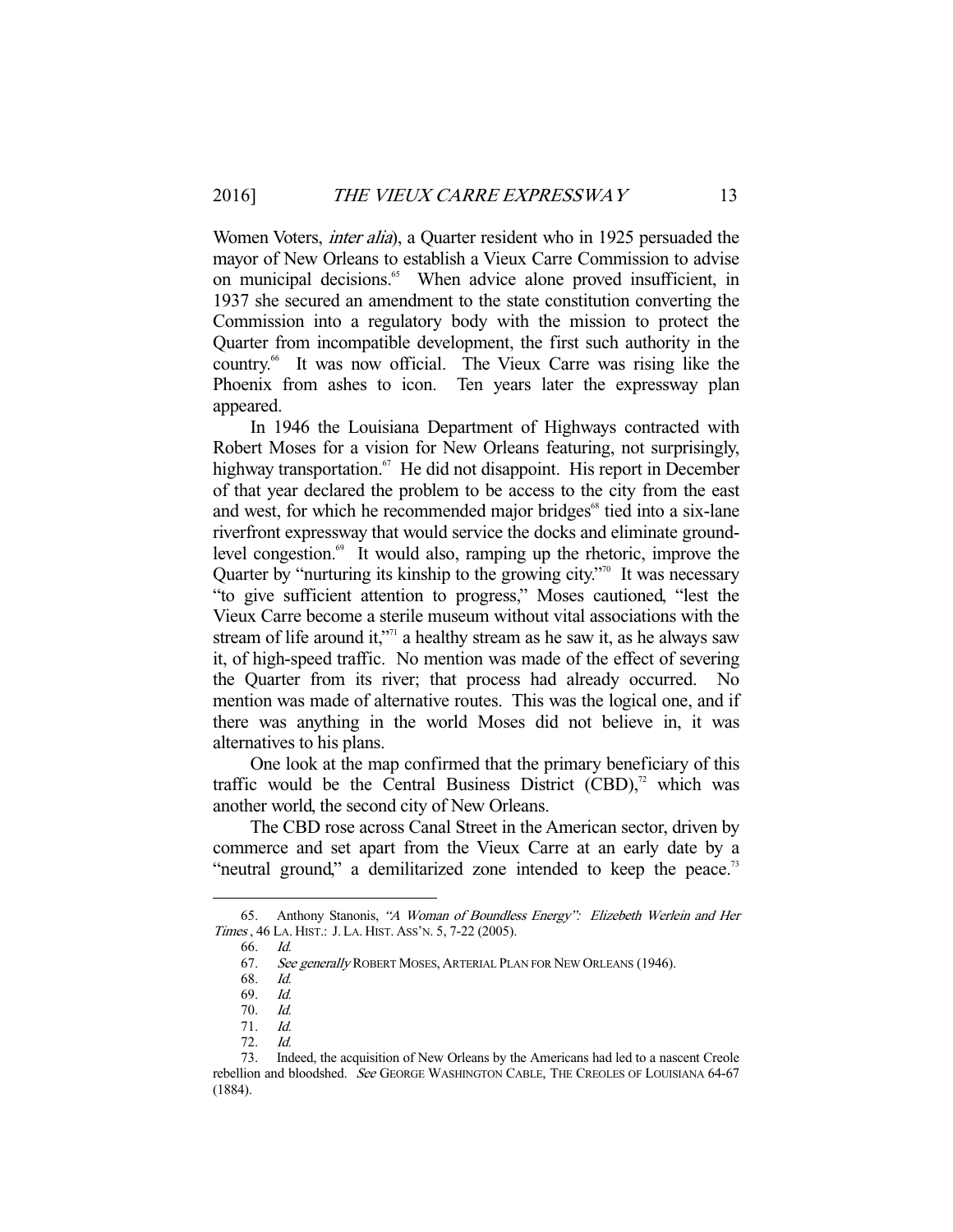Crossing Canal into this new and burgeoning society, remarked one English visitor, was to go "from one century into another," crossing "the boundary line between two coterminous nations."<sup>4</sup> Nothing would more evidence this divide than their skylines, the low-rise Quarter dwarfed by the tall, rectangular towers of the CBD whose occupants abandoned them by night to residences uptown, across the river, and across the lake: Plan le Corbusier. These skylines, in turn, reflected differences all the way down to the human mind.

 One divide concerned the nature of public things, which first came to a head in a fight over the city's major asset, the Mississippi River. French Creoles, following the Napoleonic Code, claimed traditional use of the riverbanks for harvesting sand and simple relief from the odors of the day.75 Robert Livingston, a newly-arrived Yankee, undertook to represent an American developer claiming the banks as his own, leading to acts of violence and perhaps the most famous lawsuit in Louisiana history.<sup>76</sup> Despite a brief from President Jefferson (an avowed francophile) favoring public space, the American position won and the rest is river history.<sup>77</sup> Which, too, resurfaced in the expressway controversy. Opponents wanted to re-open the Place d'Armes, the Quarter's public square, to the Mississippi.<sup>78</sup>

 A second divide lay in the nature of public planning. To the Chamber of Commerce, it involved "a 'unity of purpose' with business leaders exercising a guiding hand on elected local officials."<sup>79</sup> The Vieux Carre Expressway bore testimony to this guiding hand in action. To John Lawrence, Dean of the Tulane School of Architecture, the Chamber had democracy backwards. It, a private entity, had become "in fact the planning agency" for the City of New Orleans, eliminating "impartial" decisions.<sup>80</sup> Business was important, but it was not government.

 The riverfront plan lay dormant for several years while the state moved forward on its access features, bridges across the Mississippi and

 <sup>74.</sup> NEW ORLEANS ARCHITECTURE: THE AMERICAN SECTOR 50-51 (Mary Louise Christovich et al. eds., 1972).

<sup>75.</sup> For a detailed description of this conflict see KELMAN, supra note 59, at 19-49.

<sup>76.</sup> Morgan v. Livingston, 6 Mart. 19 (La. 1819); see also KELMAN, supra note 59, at 44-49.

 <sup>77.</sup> KELMAN, supra note 59, at 34-35. The result was something of a compromise, private ownership suffused with a public servitude.

 <sup>78.</sup> Id. at 203-04.

<sup>79.</sup> SECOND BATTLE, *supra* note 16, at 154.

<sup>80.</sup> Id. at 69. In effect, Lawrence was challenging an interlocking web of corporate, social, institutional, and media interests that had controlled the city since the demise of reconstruction. See generally ROSARY O'NEILL, NEW ORLEANS CARNIVAL KREWES: THE HISTORY, SPIRIT AND SECRETS OF MARDI GRAS (2014).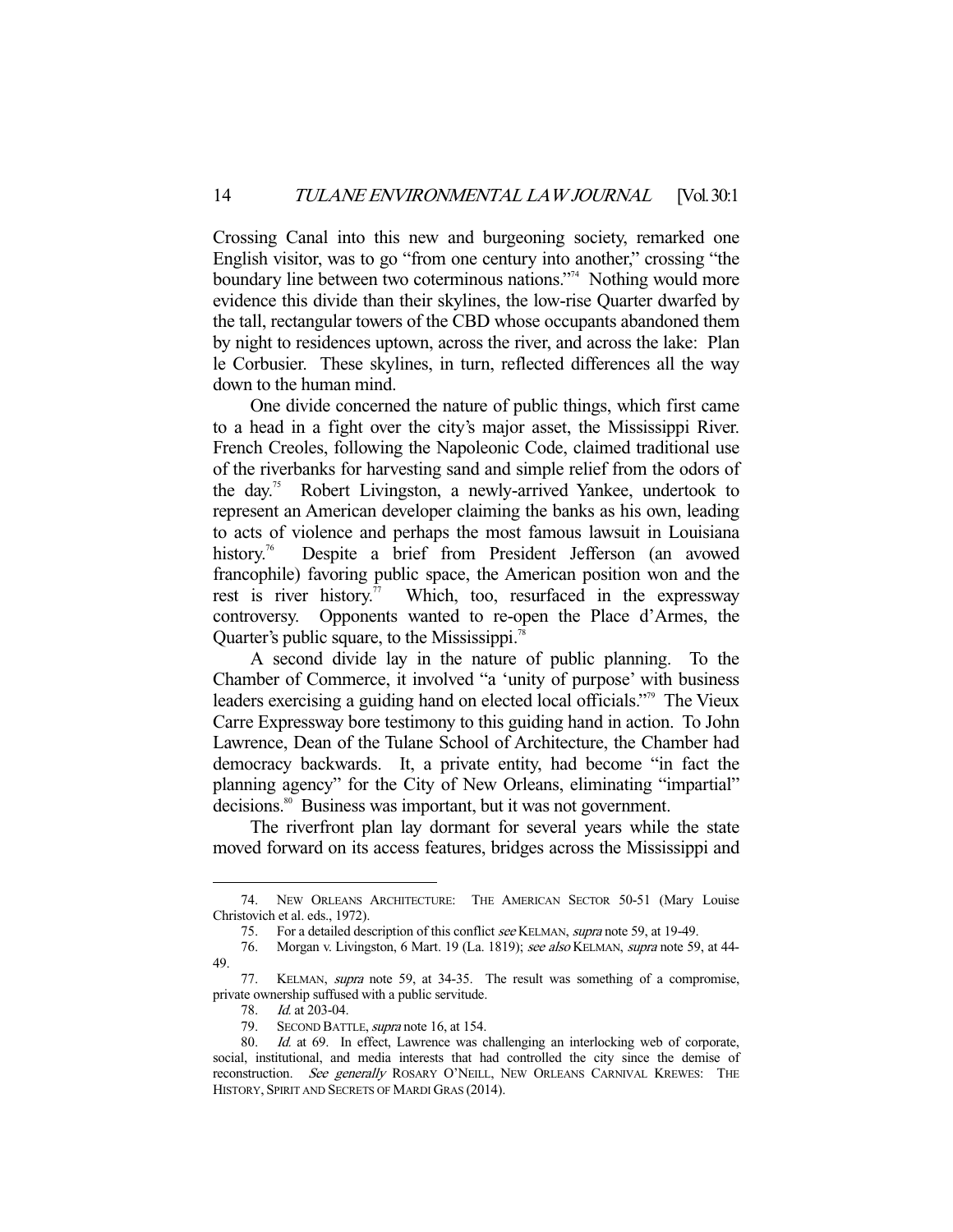Lake Pontchartrain. Soon, however, the Chamber, concerned by an exodus of investment to the suburbs, declared the expressway to be "the greatest single factor in bringing back our Central Business District."<sup>81</sup> Once again, the possibility that such a facility might hasten the exodus instead did not, apparently, cross their minds. The ball was now rolling and would be driven forward by the perceived interests of the CBD, as the opposition would be by those of the French Quarter. There was no neutral ground in between.

#### V. THE BATTLE BEGINS

 We visit with several well-known attorneys in D.C. but Louis Oberdorfer, wins hands down, best in show, no comparison. A former Deputy Attorney General during the Civil Rights wars, an ally and good friend of [Attorney General] Bobby Kennedy, Oberdorfer had been a tank division commander in World War II, taught law part time at Yale, and was now a senior partner at Wilmer, Cutler [and Pickering], a premiere corporate law firm in a field of dozens.

 We almost don't get him. He is incredulous that two neophytes have been sent to recruit him. Can't quite believe it. He all but says, "Are you hiring *me*?" The interview lasts two hours. He was thorough, very thorough, beat the stuffing out of us, but at least he didn't throw us out of his office. Back at the hotel that night, going over the Oberdorfer experience, I tell Dick, "He's tough as nails." Dick says, "That's what we need."

 Stern agrees. Oberdorfer puts two assistants on the case, Jack Vardaman and David Chambers, both out of Harvard law. The legal issues are new. Few have been tried before; none are known stoppers.

—William Borah, July  $2015^{82}$ 

 The 1956 Federal Highway Act unleashed the money, and the riverfront expressway rose up from the shelf like an urban Phoenix of its own. In 1958, the city added the project to its street plan; in 1962, it approved buying the first rights of way, and the following year voters approved a bond issue to fund them. $83$  In 1964, Mayor Schiro enthused:

[T]he Riverfront Expressway and its already built and building tributaries will supplement and nourish the giant skyscrapers we are constructing in New Orleans. We are entering the age of economic dynamics. The old

 <sup>81.</sup> Public Hearing Concerned with Placing the Riverfront Expressway on the Major Street Plan of New Orleans, City Planning Comm. 2-11 (Nov. 19, 1958).

<sup>82.</sup> Borah interview, *supra* note 2.

<sup>83.</sup> SECOND BATTLE, supra note 16, at 36, 45.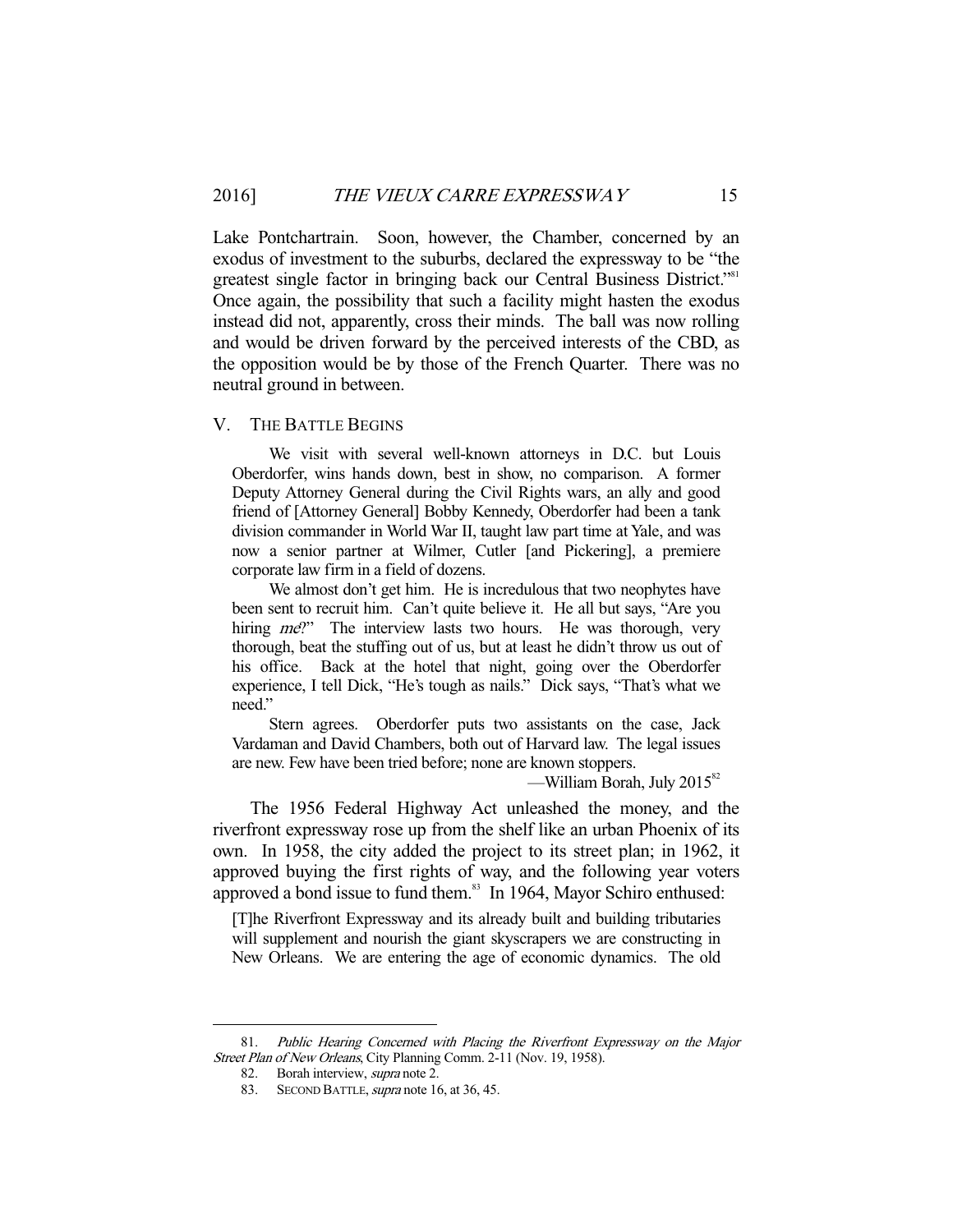ways in New Orleans are finished and done with. Indeed, New Orleans is on the March.<sup>84</sup>

The Le Corbusier-Moses vision had found yet another home.

 State and federal agencies followed suit. The year of Shiro's declaration, the state highway department concluded that the expressway was "justified," indeed "indispensable by 1980," and placed it on its priority list.<sup>85</sup> The following year it began construction with a tunnel under the Rivergate complex.<sup>86</sup> (Robert Moses: "Once you sink that first stake they will never make you tear it out.") $\frac{87}{10}$  In short order the federal government accepted the expressway into the interstate system, enabling  $90\%$  funding, and approved the riverfront route.<sup>88</sup> It could seem overwhelming. At one point Borah recalls sitting with Baumbach at a café, both of them lost in private thoughts. "You know, Bill," Baumbach said quietly, "there are times I think this city *deserves* the Vieux Carre Expressway."89

 Paradoxically, though, the momentum was beginning to shift, prompted by leading professionals in the Quarter and the coincidence that, for safety reasons, the massive sheds and warehouses that had blocked the river for a century had recently been torn down.<sup>90</sup> One could see the Mississippi again, and one could feel it as it was without six lanes of traffic pounding by. In January 1965 opponents called a meeting in the Quarter's Gallier Hall that set records for the venue.<sup>91</sup> More than 700 people streamed into what turned out to be, among other things, a protest against the CBD which, per local architect Mark Lowery, "believed sincerely (however erroneously)" that the expressway would be good for business.<sup>92</sup> On the contrary, he continued, the French Quarter as-is was responsible for the city's booming convention and tourist business; its existence "prevented the whole central area from becoming a business graveyard."93 "While many expressway boosters," he concluded, "had old

<sup>84.</sup> Council Calls for Public Hearing on Expressway, TIMES-PICAYUNE, Jan. 15, 1965, at 12.

<sup>85.</sup> Billy G. James, French Quarter Fights New Orleans Expressway, CHI. TRIB. Aug. 19, 1967, at 1A.

 <sup>86.</sup> Letter from Edmond L. Faust to William Borah (July 16, 1971); Borah interview, supra note 2.

 <sup>87.</sup> ANTHONY FLINT, WRESTLING WITH MOSES: HOW JANE JACOBS TOOK ON NEW YORK'S MASTER BUILDER AND TRANSFORMED THE AMERICAN CITY 44 (2009).

<sup>88.</sup> SECOND BATTLE, *supra* note 16, at 45.

<sup>89.</sup> Borah interview, *supra* note 2.

<sup>90.</sup> KELMAN, *supra* note 59, at 20.

<sup>91.</sup> SECOND BATTLE, supra note 16, at 51-52.

 <sup>92.</sup> Id.

<sup>93.</sup> *Id.at* 51.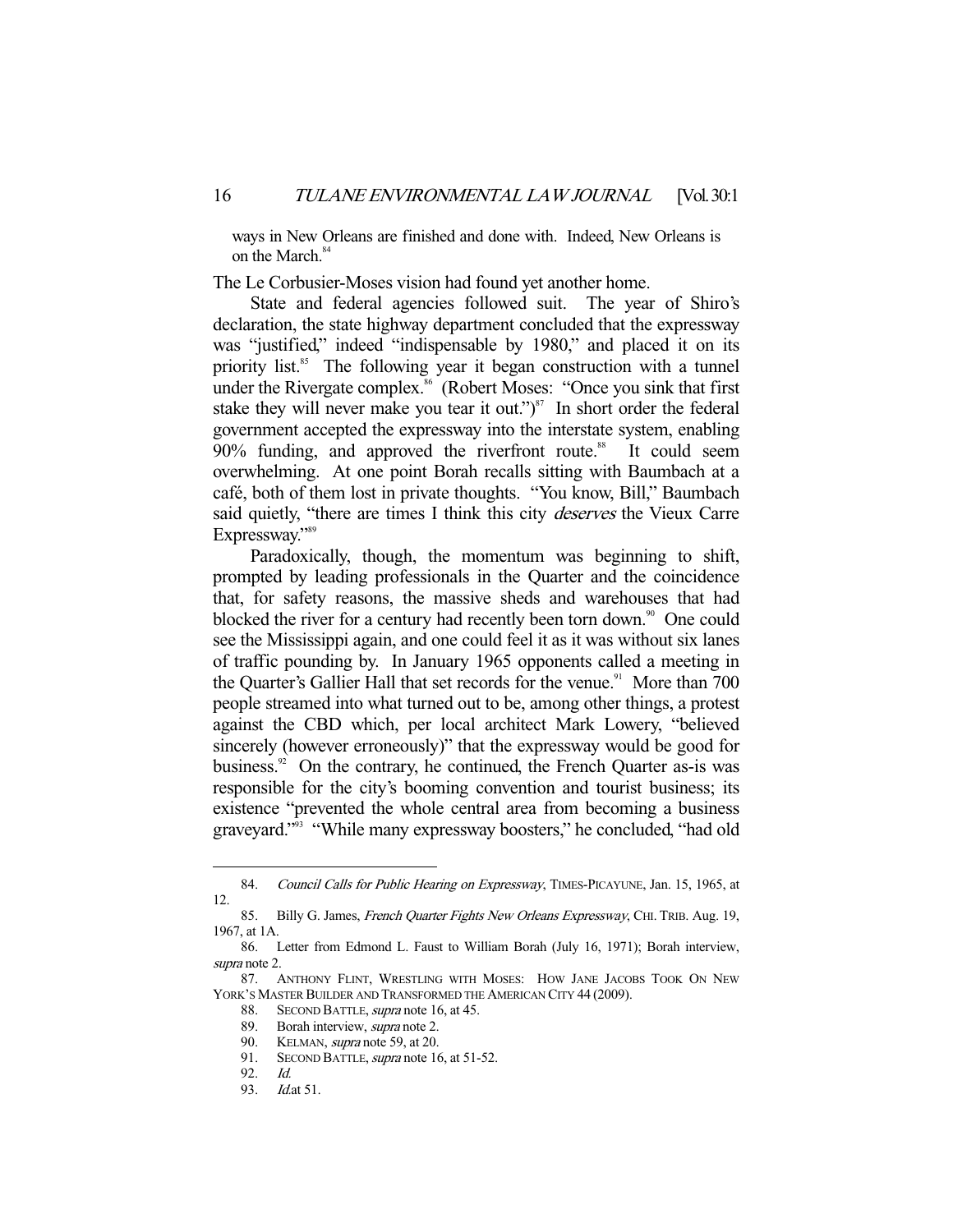New Orleans names, they also had Kansas City minds."<sup>94</sup> Touché, that was the cultural divide talking and it would not be the last time.

 Following the meeting, the Vieux Carre Commission, which had been on the sidelines, told Mayor Shiro and the City Council that, as to an elevated expressway, it was strongly opposed.<sup>95</sup> This was a start, because the elevated expressway was the only project on the table. In a meeting two weeks later, Governor McKeithen, shown an image of the expressway across Jackson Square, said, "No, this won't do. They've got to come up with something better than this."96

 Another hearing followed in city hall, run by the Louisiana Department of Highways, whose views on the matter were of course fixed in stone. The session nonetheless produced several surprises, none the least of which was that it ran uninterrupted for seven hours. $\frac{97}{15}$  Its tenor was reflected in the comments of Dean Lawrence, which began: "Gentlemen, we aren't talking about an expressway, we are talking about an act of urban barbarism."98 Mayor Shiro, obviously impressed by the size of the crowd, now recommended, "in view of the heat that has been generated by this controversy," that "further study be given to the entire project to examine what alternatives might be available and feasible."<sup>99</sup>

 And so, the hunt for alternatives was on. The difficulty of course was that there really weren't any. Running six lanes along the river was going to impact the Vieux Carre no matter how it was done, up in the air, ground level, trenches, tunnels, half-and-half, adorned or not with iron grillwork and pseudo-nineteenth century lighting (The Times-Picayune editorial: *Looks Like Good 'Ornamenting*';<sup>100</sup> Lawrence response: "another Mardi Gras float") $101$ ... and subsequent studies looked at them all. While they mounted in number, however, each investigation sprang from the same premise: the expressway was necessary, and necessary

<sup>94.</sup> *Id.*<br>95. *Id.* 

<sup>95.</sup> *Id.* at 52.<br>96. *Id.* at 51-

*Id.* at 51-52

<sup>97.</sup> *Id.* at 53-54.

<sup>98.</sup> Interstate Highway System Hearing, New Orleans City Council (Mar. 24, 1965). When *The Times-Picayune*, part and parcel of the city power structure at the time *(inter alia, it*) retained a CBD law firm to counsel the legislature on ways to stave off integration), savaged Lawrence's testimony the next day, including the presence at the hearing of his architecture students, the Dean replied that the students had not acted at his instance but rather "because they are sick and tired of seeing their elders botch up this city, one of only half a dozen real cities in the United States." Id.; see also Together Apart: The Myth of Race, New Orleans' Newspapers Give White View of the City, TIMES-PICAYUNE (1993). The cultural divide continued.

Interstate Highway System Hearing, supra note 100.

 <sup>100.</sup> Editorial, Looks like Good 'Ornamenting,' TIMES-PICAYUNE, Mar. 21, 1967, § 1, at 10.

<sup>101.</sup> SECOND BATTLE, *supra* note 16, at 148.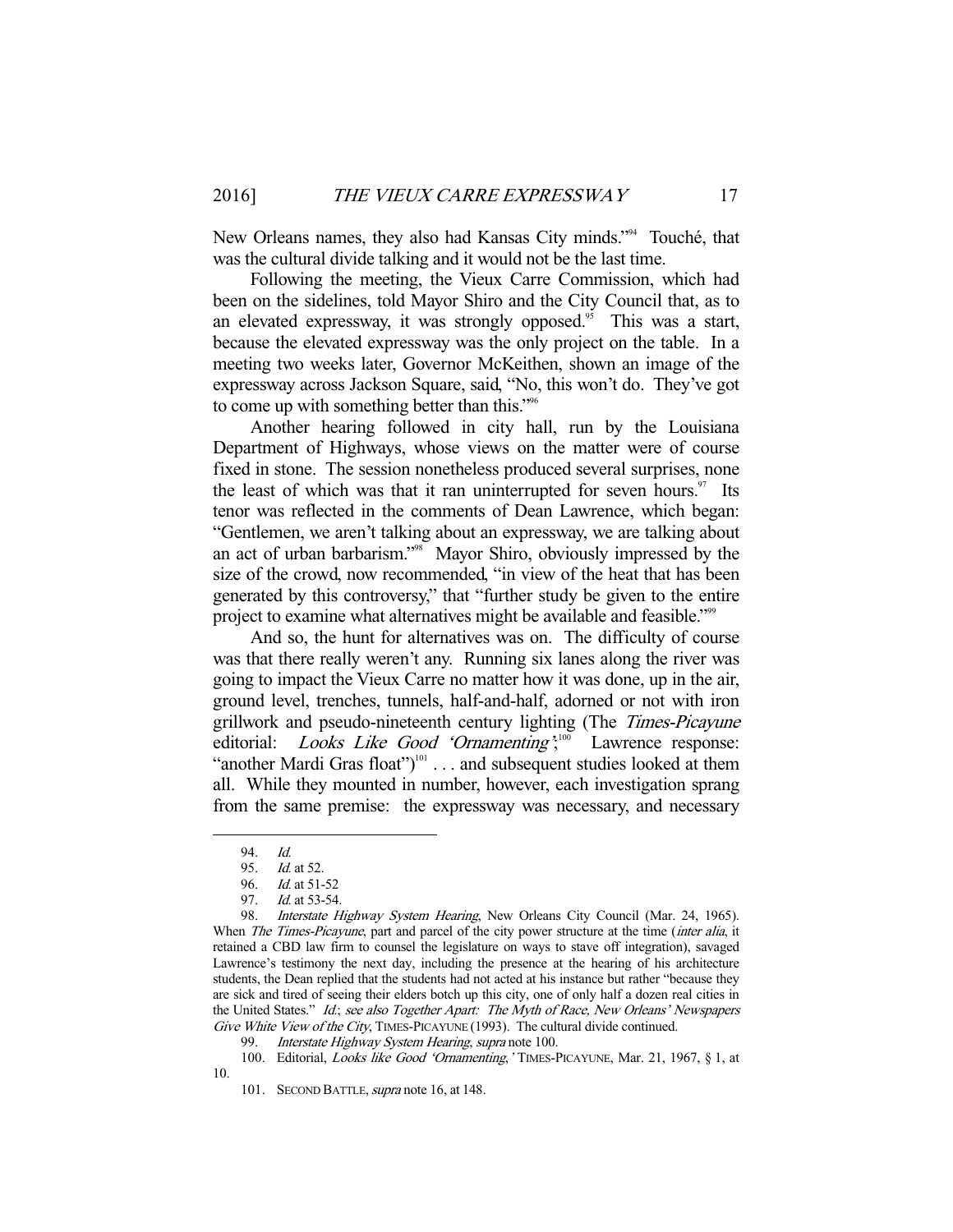along the face of Jackson Square. When the Chamber of Commerce protested that thirteen studies had already been performed, Lawrence replied, "We really haven't had thirteen studies . . . we've had one study thirteen times."<sup>102</sup>

Also frustrated by delays, The Times-Picayune editorialized that "there ain't going to be any rabbit," and that more study "could be mischievous or fatal for the expressway."<sup>103</sup> Which, for at least some opponents, was of course the point. They were buying the same time and momentum that the project was losing. In June 1966 a proposal before the City Council to put the expressway on hold lost, after long and contentious debate, by the narrowing margin of  $4-3$ .<sup>104</sup> Times were changing.

 Yet more time was bought in a different forum and one with more potential consequence than any study. In April 1967, the Pontalba family and leading preservationists brought a federal lawsuit with an unprecedented set of claims.<sup>105</sup> State highway department approval of the project, it said, violated the Louisiana Constitution and other laws protecting the Quarter's distinctive character, the legacy of Elizabeth Werlein. According to studies cited in their complaint, the highway would impact a surface area of seventy-four acres, more than one-quarter of the Vieux Carre.<sup>106</sup>

 The department moved to dismiss the case, arguing that highway decisions were matters within its discretion, and that the laws protecting the Vieux Carre regulated its private and semi-public buildings and not this expressway, which was neither public nor, indeed, a building at all.<sup>107</sup> The Chamber of Commerce moved to intervene on the state's side, claiming as injury that it had spent  $$270,000$  promoting the project.<sup>108</sup> After two months the trial court denied the motion. The case would proceed, placing the future of the project under a cloud.<sup>109</sup>

 Meanwhile, however, a larger storm had been brewing and, as it broke, it would sweep the Vieux Carre Expressway and others like it onto a different stage.

 <sup>102.</sup> Planer, supra note 100.

<sup>103.</sup> SECOND BATTLE, supra note 16, at 83.

 <sup>104.</sup> Id. 98-99.

 <sup>105.</sup> Baron H. de Pontalba v. City of New Orleans, No. 67-287 (D. La., filed 1967); SECOND BATTLE, *supra* note 16, at 130-37.

 <sup>106.</sup> Id. at 131-32. They also claimed (with some stretch) that allowing the expressway to destroy this character, while at the same time requiring local property owners to protect it with scrupulous attention, violated equal protection under the U.S. Constitution as well. Id.

<sup>107.</sup> *Id.* at 143.

 <sup>108.</sup> Id. at 143-44.

 <sup>109.</sup> Id.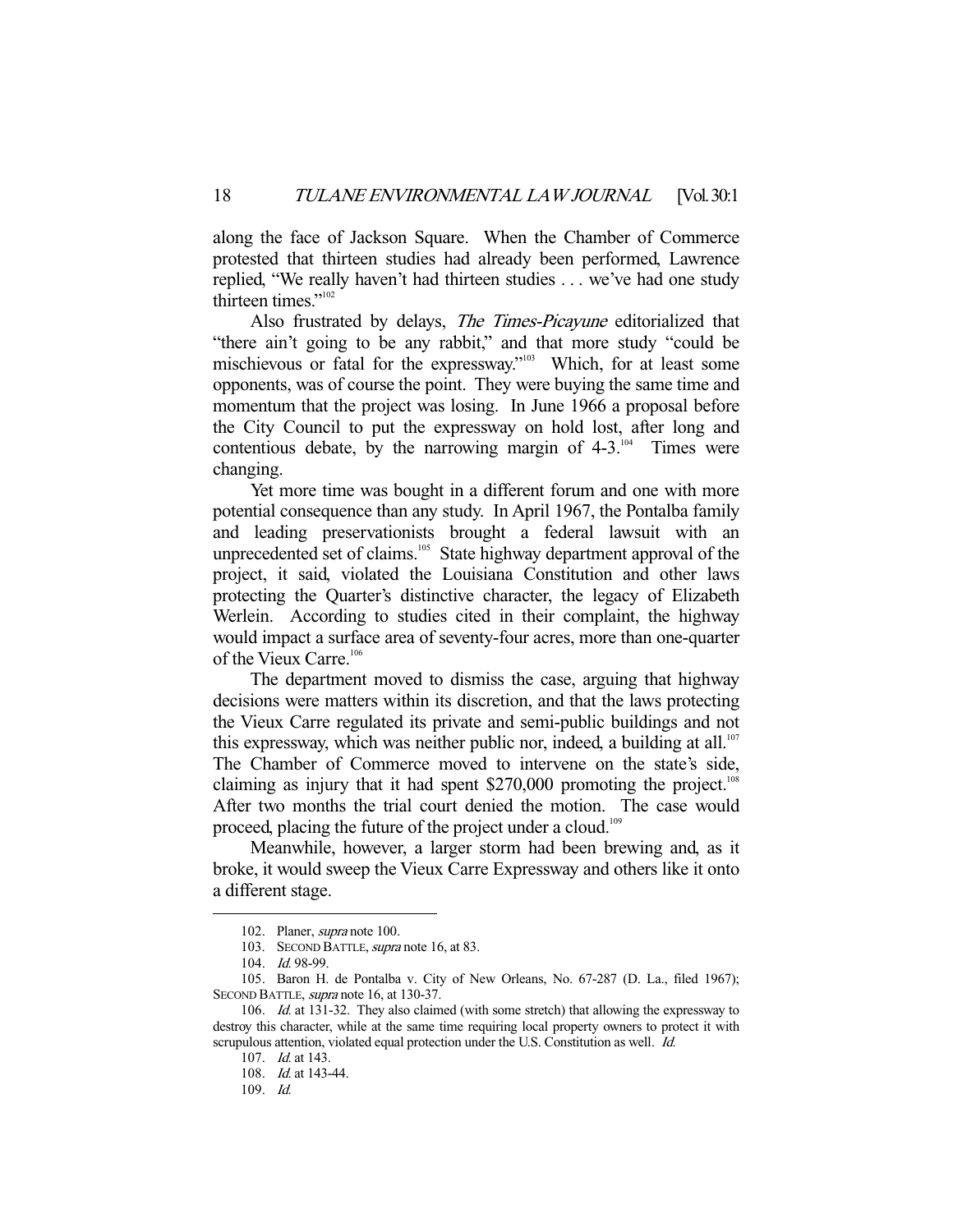#### VI. WASHINGTON WAKES UP

 Oberdorfer's game plan is simple. Court is a last resort, the law is unproven, put everything we've got into the administrative process and win it there if we can.

 Dick and I shuttle up to assist. We are staying at the Mayflower Hotel, a watering hole for the power of the country. One afternoon J. Edgar Hoover is at the next table. It is also expensive, and we are running up a bill. Worried about the cost I check us out of the Mayflower for a more modest hotel, and make a call from the room to the Federal Highway Administration, asking for an appointment. The receptionist is cool at first, but then says "Aren't you the ones staying at the Mayflower?" and puts us straight through. The hotel's name is magic. I shout over my shoulder to Dick, "Don't unpack . . . we're going back to the Mayflower!"

 Meanwhile, Arthur D. Little is working on its own report. Dick gets a draft and he calls me immediately. When Dick was excited he shouted like a quarterback barking signals. "Bill," he says, "It's TERRIBLE!" I ask him what's wrong with it. He says, "It's got no TEETH!"

 Dick and Jack [Vardaman] fly to Boston to negotiate some edits, and the final version lambasts the project. It becomes the best ammunition we have back in New Orleans, where the rest is coming in on us like mortar fire. And it will support our brief to the Federal Highway Administration, Oberdorfer's chosen forum.

 There is no precedent for what we are going to do. We will go to the top with our best witnesses, the whole nine yards. Oberdorfer doesn't want to simply talk with the Administrator about our case. He wants to put it on.

 We have no way of knowing this, but we are coming to a troubled agency. For the first time in its existence the highway program was catching hell.

 $-$ William Borah, 2015<sup>110</sup>

 New Orleans was not alone. It was one of the first, but similar fights were rising all over, in San Francisco over the Embarcadero (another waterfront freeway),<sup>111</sup> in Boston over an inner beltway (through a series of towns and low-income neighborhoods), $\frac{112}{12}$  and the last freeway flourishes of Robert Moses in New York City (including the Cross Bronx Expressway), $113$  which proved to be the last straw for two writers who would cast a shadow over the Moses mystique, and more importantly his view of urban America.

<sup>110.</sup> Borah interview, supra note 2.

<sup>111.</sup> See KAY, *supra* note 3, at 250.

 <sup>112.</sup> ALAN LUPO, FRANK COLCORD & EDMUND FOWLER, RITES OF WAY: THE POLITICS OF TRANSPORTATION IN BOSTON AND THE U.S.CITY 12-21 (1971).

 <sup>113.</sup> Burkeman, supra note 13.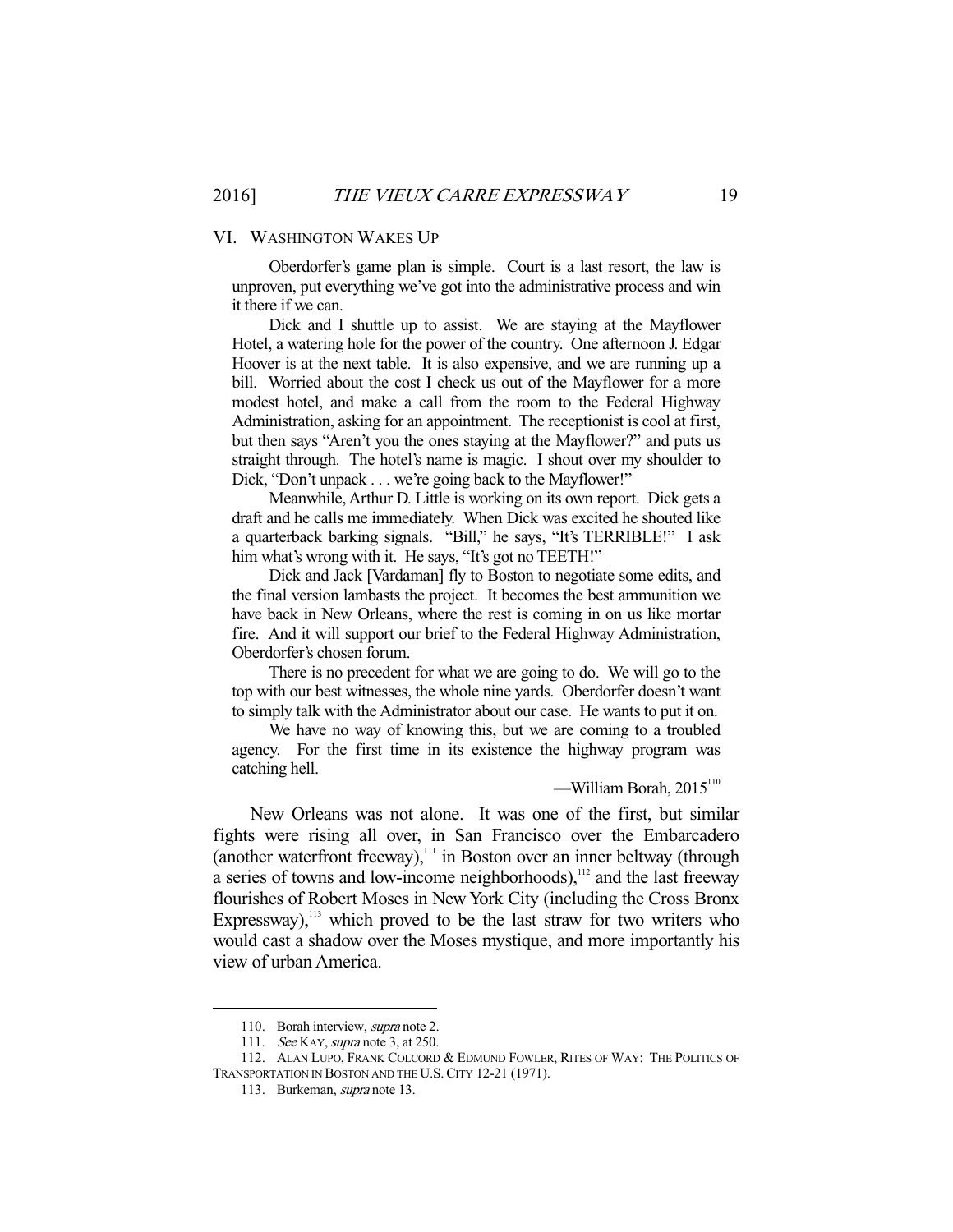Robert Caro was a New York reporter, engaged in a series of articles about a Moses bridge across Long Island Sound that would have serious impacts on tidal flows and fisheries.<sup>114</sup> Despite these issues, strong popular opposition and the objections of Governor Rockefeller, the New York Assembly followed Moses like sheep, leading to, Caro later wrote, "one of the most transformational moments in my life."<sup>115</sup> Here he was believing that democracy meant decisions made by elected officials, but "here's a guy who has never been elected to anything, and he has more power than anyone who was elected, and he has more power than the mayor and any governor or any mayor of governor put together...."<sup>116</sup> Caro spent years researching the phenomenon, and authored a book entitled *The Power Broker*, the definitive work on Moses, warts and all.<sup>117</sup>

At the same time, a senior editor at *Forbes* magazine, Jane Jacobs, found herself in the crosshairs of a Moses freeway through Greenwich Village. She lived there, and is said to have "shocked her colleagues" by bicycling to work.<sup>118</sup> Shocked herself by the project, she began writing a book that described cities as a living fabric of neighbors, "eyes on the street" she called them, that interacted with each other like parts of the body, regulating a vibrant flow of life.<sup>119</sup> She attacked Le Corbusier's concept directly, writing that his "tower in the park" had become the "tower in the parking lot."<sup>120</sup> Jacobs' first book, *The Death and Life of* Great American Cities, became an instant classic, an urban version of Rachel Carson's *Silent Spring*.<sup>121</sup> As if just waiting for someone to say the word, many others followed her lead.<sup>12</sup>

 During this same period, the early 1960s, Ralph Nader was publishing his own first book, *Unsafe at Any Speed*,<sup>123</sup> whose revelations based on the auto industry's own documents cast the first harsh light on General Motors. The corporation retaliated with a secret investigation of Nader that continued for years and, when it became known, further

<sup>114.</sup> Charles McGrath, Robert Caro's Big Dig, N.Y. TIMES MAG. (Apr. 12, 2012), http://www.nytimes.com/2012/04/15/magazine/robert-caros-big-dig.html?\_r=0.

 <sup>115.</sup> Id.

<sup>116.</sup> Christopher Robbins, Robert Caro Wonders What New York Is Going To Become, N.Y. TIMES MAG. (Feb. 17, 2016), http://gothamist.com/2016/02/17/robert\_caro\_author\_ interview.php.

<sup>117.</sup> See CARO, supra note 12.

<sup>118.</sup> KAY, *supra* note 3, at 249.

 <sup>119.</sup> Id.

 <sup>120</sup> Id.

 <sup>121.</sup> JANE JACOBS, THE DEATH AND LIFE OF GREAT AMERICAN CITIES 35 (1961); RACHEL CARSON, SILENT SPRING (1962).

<sup>122.</sup> See LEWIS MUMFORD, THE HIGHWAY AND THE CITY (1962).

 <sup>123.</sup> RALPH NADER, UNSAFE AT ANY SPEED (1965).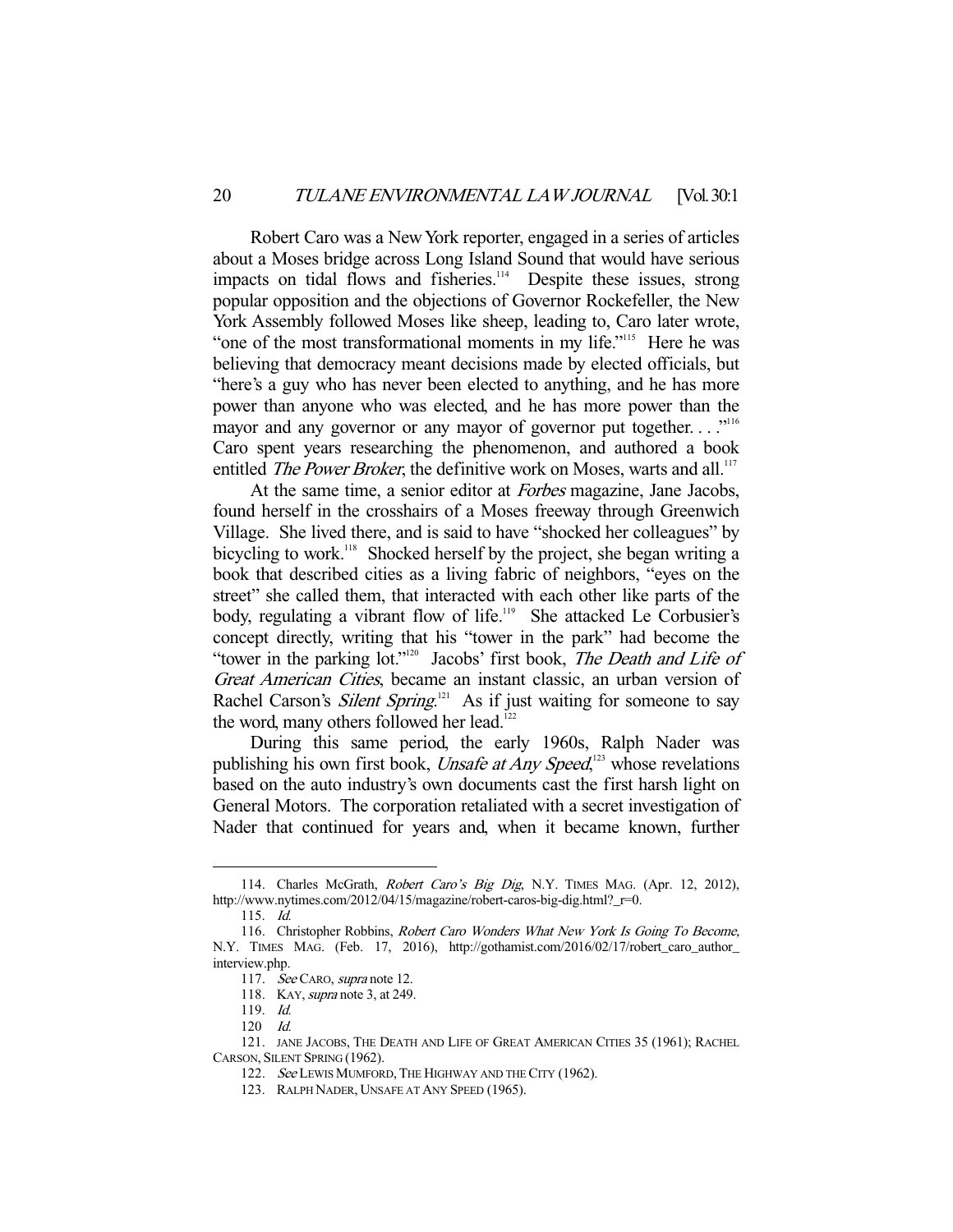tarnished the corporate brand.<sup>124</sup> Across the board, old icons were coming under harsh scrutiny and new ones were rising.

 The most compelling critiques, however, came from those involved in the fights themselves and their book titles alone—Superhighway-Superhoax,<sup>125</sup> Road to Ruin,<sup>126</sup> Divided Highways,<sup>127</sup> Autokind v. Mankind,<sup>128</sup> Rites of Way,<sup>129</sup> The Pavers and the Paved<sup>30</sup> (written by the first public relations director of the Federal Highway Administration; he had seen enough)—speak of the frustration they felt over confronting a machine that, in the Moses vein, dismissed their concerns with the back of its hand. As in New Orleans they fought back with little but their wits, street protests, public meetings . . . and, astonishingly, began winning. Expressways were canceled from San Francisco to New York and a dozen cities in between. The website Wikipedia contains a thirty-one-page description of "Highway Revolts in the United States," with nine of them in California alone.<sup>131</sup> The first environmental litigation in America did not rise from majestic landscapes nor pits of toxic pollution, but rather, nearly a decade earlier, from the streets of the city against federal-aid highways.

 The real world consequences of urban interstates became, save to the most committed, increasingly plain. One was their tendency to suck the economic life from cities to distant malls, taking the tax base with them. Downtowns began to die. The rationale of relieving congestion also fell flat; the book Exploding Metropolis, a Forbes magazine publication, asked: "How can dumping more cars into downtown . . . relieve downtown traffic?,"132 to which there was no sane answer. Indeed Atlanta, with more highway miles per person than any other city but Dallas, led the nation in time lost in transit.<sup>133</sup> Meanwhile, urban air quality turned lethal with lead levels in city children reaching epidemic proportions<sup>134</sup> and ozone levels that, in Atlanta alone, put over a million

<sup>124.</sup> James Ridgeway, The Dick, NEW REPUBLIC, Mar. 12, 1966, at 11-13.

<sup>125.</sup> LEAVITT, supra note 18.

 <sup>126.</sup> MOWBRAY, supra note 15.

 <sup>127.</sup> TOM LEWIS, DIVIDED HIGHWAYS (1997).

 <sup>128.</sup> KENNETH SCHNEIDER, AUTOKIND VS. MANKIND: AN ANALYSIS OF TYRANNY, A PROPOSAL FOR REBELLION, A PLAN FOR RECONSTRUCTION (1971).

<sup>129.</sup> LUPO ET AL., supra note 112.

<sup>130.</sup> KELLEY, supra note 32.

 <sup>131.</sup> Highway Revolts in the United States, WIKIPEDIA (2016), https://en.wikipedia.org/ wiki/Highway\_revolts\_in\_the\_United\_States.

<sup>132.</sup> WILLIAM HOLLINGSWORTH WHYTE, THE EXPLODING METROPOLIS 55 (1993).

<sup>133.</sup> Oliver A. Pollard, III, Smart Growth and Sustainable Transportation: Can We Get There From Here?, 29 FORDHAM URB. L.J. 1529, 1555 (2002).

 <sup>134.</sup> See Ethyl Corp. v. Env't Prot. Agency, 541 F.2d 1, 8 (D.C. Cir. 1976). Noted criminologist James Q. Wilson has identified urban air lead poisoning as a significant contributor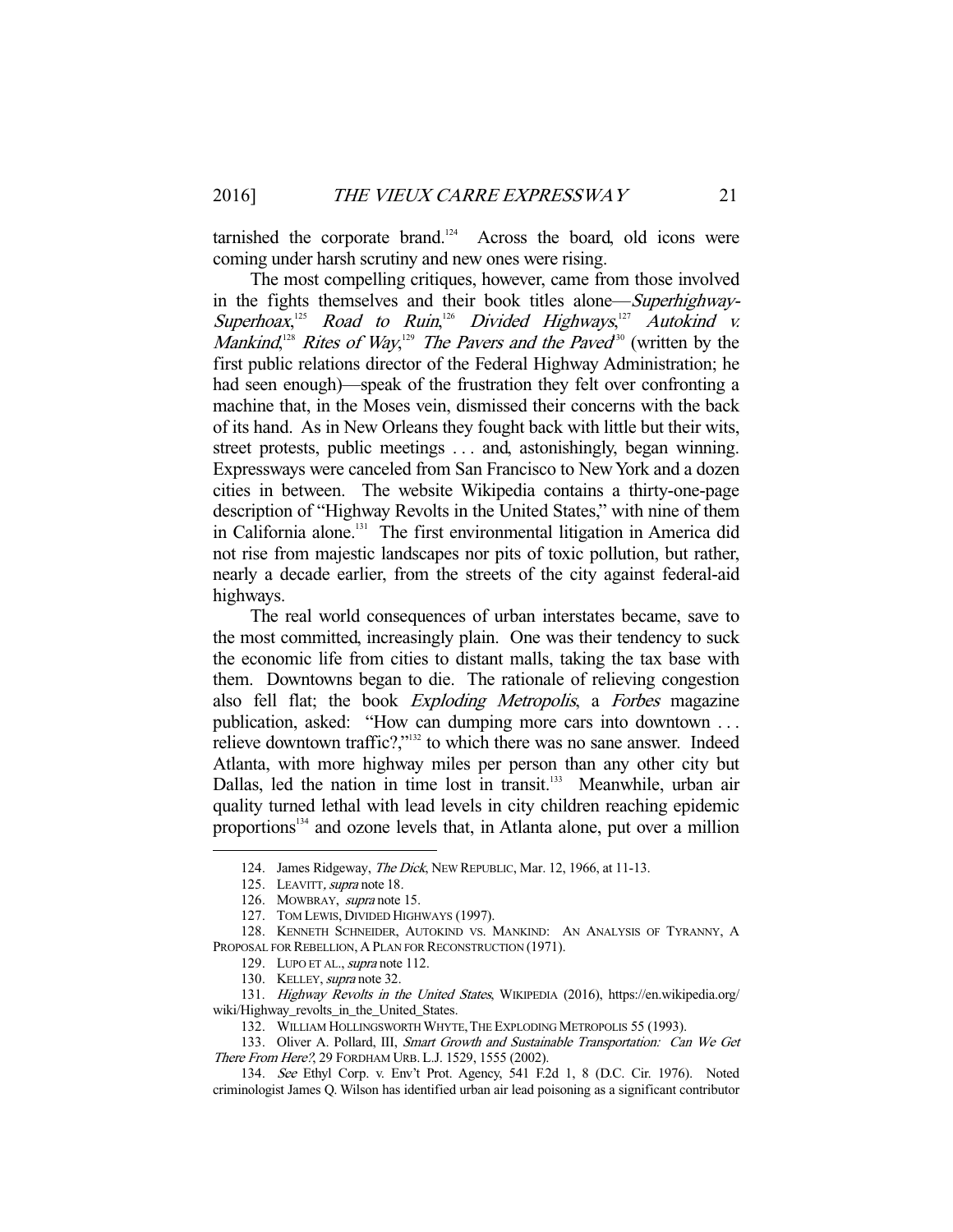residents on medicines or indoors, or both.<sup>135</sup> Urban housing fared no better. Between 1956 and 1965, the first decade of the federal interstate program, new freeways destroyed more housing units (330,000) than were built by the entire federal housing program  $(240,000)$ .<sup>136</sup>

 Racial impacts were particularly stark, whites fleeing to suburban enclaves and commuting back through neighborhoods least able to resist them.137 "White men's highways through black men's bedrooms," went the phrase.<sup>138</sup> To be sure, urban freeways did not cause white flight all by themselves—green space and white schools were the magnets—but the freeways were the facilitators, the means of getting it done. On all of these fronts American cities, despite their embrace of a program fueled by so much money, were net losers in a game driven by considerations that did not feature cities at all.

Major media caught on. *Life* magazine, the premier photo journal of its day, referred to the interstates as "streams of lava on legs."139 The Reader's Digest, which avoided controversy as a rule, published an article entitled Let's Put the Brakes on the Highway Lobby, describing it as a "pressure packed alliance of all who promote highways—from truckers and construction unions to billboard firms . . . riding roughshod over development of a sane transportation system."<sup>140</sup> In an editorial entitled Highways vs People, The New York Times concluded: "As neighborhoods are sliced in two and cemeteries are relocated, neither the quick nor the dead are safe." $41$  Prominent business publications, U.S. News and World Report and Business Week, weighed in as well.<sup>142</sup> The interstate program was back on the front burner, and this time not to a chorus of applause. As a Washington Post article, Battle of New

to rising urban crime rates during those same decades. George Will, Sentencing Reform Alone Won't Fix Crime and Punishment in America, WASH. POST (Mar. 16, 2016), https://www. washingtonpost.com/opinions/sentencing-reform-alone-wont-fix-crime-and-punishment-in-

america/2016/03/16/22778ef2-ead1-11e5-b0fd-073d5930a7b7\_story.html. ("For decades, doctors have known that children with lots of lead in their blood are much more likely to be aggressive, violent and delinquent.").

 <sup>135.</sup> Brief for Petitioner at 10-14, So. Org. Comm. for Economic and Soc. Justice v. EPA, 333 F.3d 1288 (11th Cir. 2003) (No. 02-13705-A).

<sup>136.</sup> BURWELL & WILNER, supra note 28, at 23.

 <sup>137.</sup> KAY, supra note 3, at 45. Moses advised suburbanites, one hopes in jest, to avoid black neighbors by cooling the water in their swimming pools. Burkeman, *supra* note 13.

<sup>138.</sup> KAY, *supra* note 3, at 45.

<sup>139.</sup> SECOND BATTLE, *supra* note 16, at xv.

<sup>140.</sup> George Denison & Kenneth Tomlinson, Let's Put Brakes on the Highway Lobby, READER'S DIG., May 1968, at 97-102.

<sup>141.</sup> Highways v. People, N.Y. TIMES, Nov. 20, 1966.

<sup>142.</sup> How to Cure Traffic Jams, U.S. News & WORLD REP., June 9, 1967; Halting the Highway Men, BUS. WK., July 19, 1969.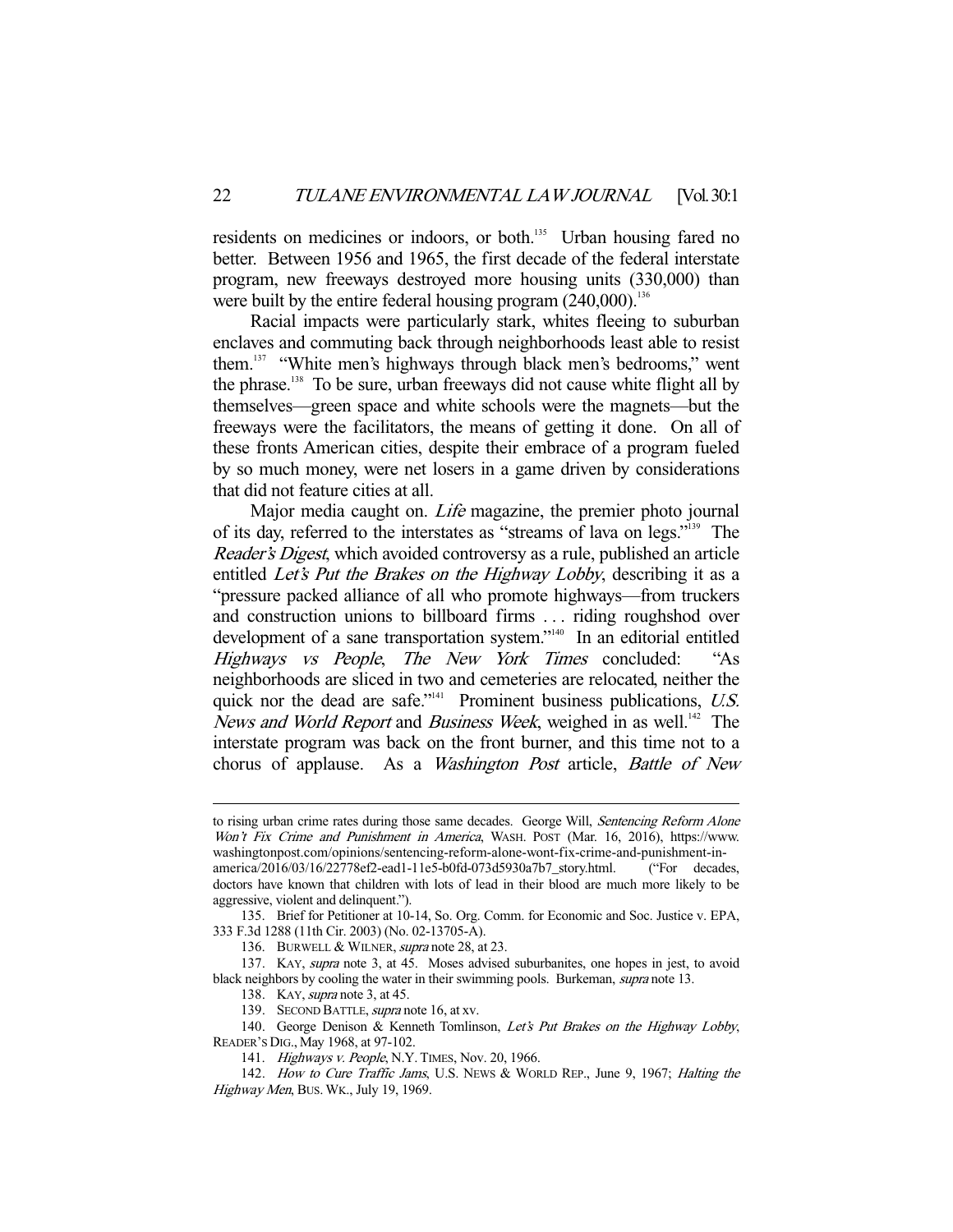Orleans: Turning Point in the Freeway War, noted, "the Revolt is beginning to reach Capitol Hill—the most important place of all."<sup>143</sup>

 Indeed, Capitol Hill had been getting an earful. Senator Henry Reuss of Wisconsin saw a landscape "turned into asphalt highways and acres of shopping centers";<sup>144</sup> Joseph Tydings of Maryland stated that roads had been built with "a remarkable forgetfulness that we are dealing with human beings";<sup>145</sup> Ralph Yarborough of Texas added, "[f]reeways have cut great swaths through urban communities, whole neighborhoods have been sliced in half, pools, parks have been segmented, waterfronts have been cut off from the body of the city."<sup>146</sup> Joseph Clark of Pennsylvania called for action:

It is time that Congress took a look at the highway program, because it is presently being operated by barbarians, and we ought to have some civilized understanding of just what we do to spots of historic interest and great beauty by the building of eight-lane highways through the middle of our cities.<sup>147</sup>

He might as well have said New Orleans.

 Responding to the urban highway boom was of course more easily said than done, and still is. Throughout the 1960s a series of congressional hearings was met by a phalanx of witnesses from every dependency: contractors, auto makers, real estate developers, oil companies, cement and steel manufacturers, state planners and congressmen, representing all of these interests . . . a full-court press to keep the federal monies flowing.<sup>148</sup> Local opponents were vilified as "unco-operative [sic], obstructionists or sensation and publicity seekers. . .<sup>\*149</sup> (Moses redux), with no acknowledgement that it was the quality of their lives at stake. Some speakers however, particularly those from larger cities, joined the call for reform,<sup>150</sup> including the mayor of Seattle, James "Dorm" Braman, who described the exodus phenomenon

<sup>143.</sup> SECOND BATTLE, *supra* note 16, at 102.

<sup>144.</sup> Bills to Authorize the Secretary of the Interior To Conduct Investigations, Studies, Surveys, and Research Relating to the Nation's Ecological Systems, Natural Resources, and Environmental Quality, and To Establish a Council on Environmental Quality: Hearing on S. 1075, S. 237, and S. 1752 Before the Comm. on Interior and Insular Affairs, 91st Cong., 68 (1969) (statement of Rep. Charles E. Bennett).

<sup>145.</sup> *Id.* at 137 (statement of Sen. Joe Tydings).

 <sup>146.</sup> SECOND BATTLE, supra note 16, at 106.

 <sup>147.</sup> Statement of Rep. Joseph Clark on October 19, 1966, U.S. Sen., 89th Cong., 2nd Sess. (1966).

<sup>148.</sup> LEAVITT, *supra* note 18, at 111-32, 200-27 (describing several hearings).

<sup>149.</sup> *Id.* at 204.

 <sup>150.</sup> These included New York's Senator Jacob Javits and State Assemblyman Charles Rangel. Id. at 207-08.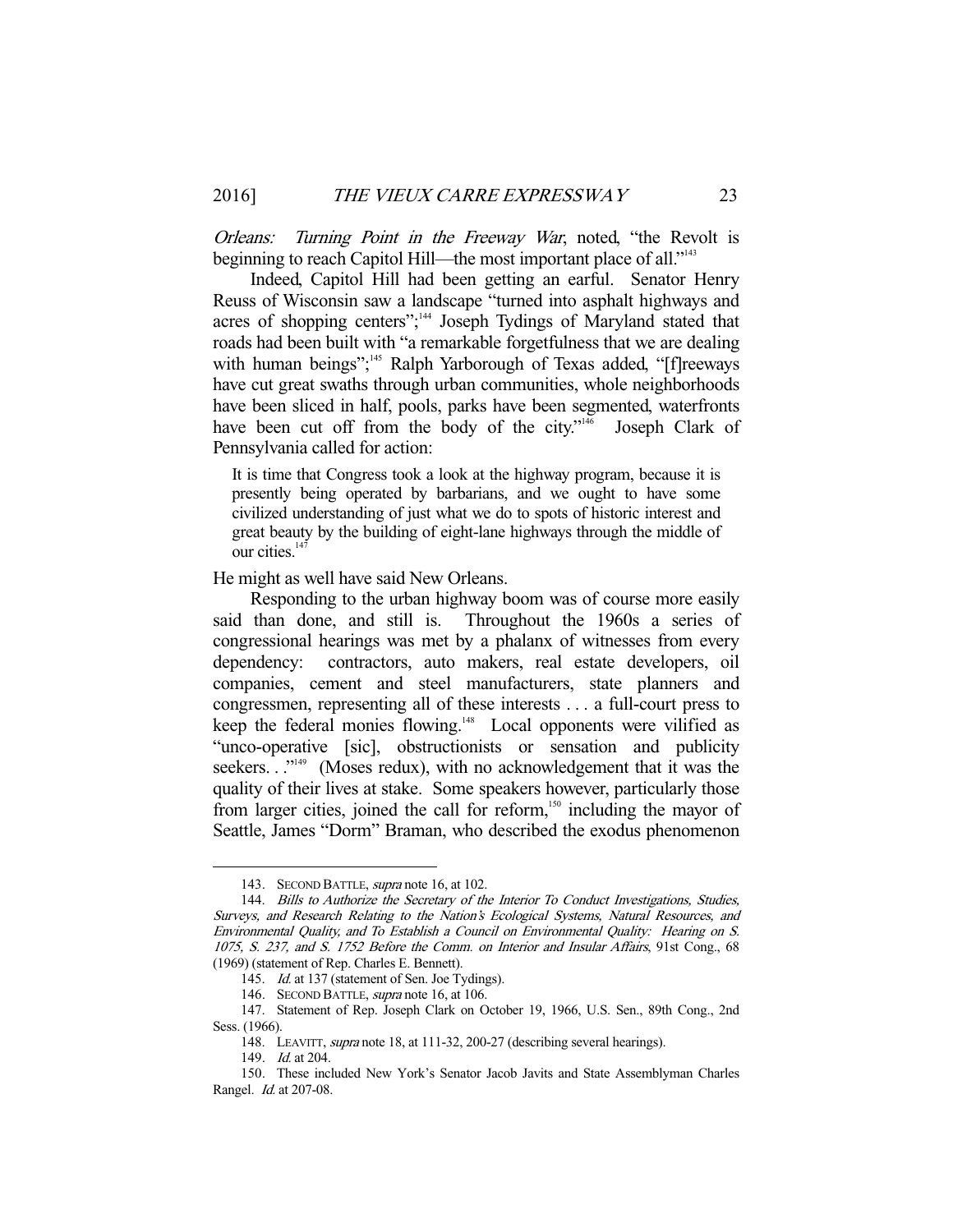that, in turn, stimulated yet more freeways to feed it. "All this traffic makes the highway planner secure in the belief that his highway is a success," he testified, "and he starts construction on another, while planning yet another,"151 a perfect feed-back loop. Within a year of this statement, by extraordinary coincidence, Braman would play a pivotal role in the fate of the Vieux Carre Expressway some 2000 miles away.

 In the end Congress responded four times, each time with increasing vigor. The first came in 1962 with an overhaul of the highway planning process, a black box for outsiders, which now would require urban areas (where the most heat was coming from) to create "a continuing" and "comprehensive" planning process carried on "cooperatively by state and local communities."<sup>152</sup> These well-intentioned phrases would lead to cosmetic changes, to wit the seven-hour hearing in New Orleans, but highway building remained solidly in the hands of the builders.

The second was the Highway Beautification Act of  $1965$ ,<sup>153</sup> the product of a White House conference on natural beauty at which, not surprisingly, several panels dealt with federal-aid highways. Signing the bill, President Johnson declared that we had "placed a wall of civilization between us and the beauty of our land. . .<sup>79154</sup> Although focused on aesthetics (e.g. billboards, green space), the Act set a new tone for federal policy that would animate stronger measures to come.<sup>155</sup> They were not long in arriving.

One year later came the National Historic Preservation Act,<sup>156</sup> obligating federal agencies (with particular attention to highways) to "take into account" their effects on historic properties<sup>157</sup> and to consult with a new Advisory Council on Historic Preservation on structures of particular significance.<sup>158</sup> Here too, however, the statutory language, "take into account," gave highway officials considerable play. The

 <sup>151.</sup> Id. at 203.

 <sup>152.</sup> Federal-Aid Highway Act of 1962, Pub. L. No. 87-866, § 9(a), 76 Stat. 1148 as amended 23 U.S.C. § 134 (1962).

 <sup>153.</sup> Highway Beautification Act of 1965, Pub. L. No. 89-285, 79 Stat. 1028 (1965).

 <sup>154.</sup> Presidential Statement on Signing the Highway Beautification Act of 1965, 2 PUB. PAPERS 1073 (Oct. 22, 1965).

 <sup>155.</sup> The President's statement indeed promised them. The bill did not represent "everything that we wanted," he observed, nor "what the national interest requires," but "we must crawl before we walk, and we are going to walk." *Id.* at 1047.

 <sup>156.</sup> National Historic Preservation Act, Pub. L. No. 89–665, 80 Stat. 915 (1966). The Act responded to an "ever-increasing expansion of urban centers, highways, and commercial, industrial and residential development" that overwhelmed existing programs to preserve cultural heritage.

 <sup>157.</sup> Id.

 <sup>158.</sup> Id.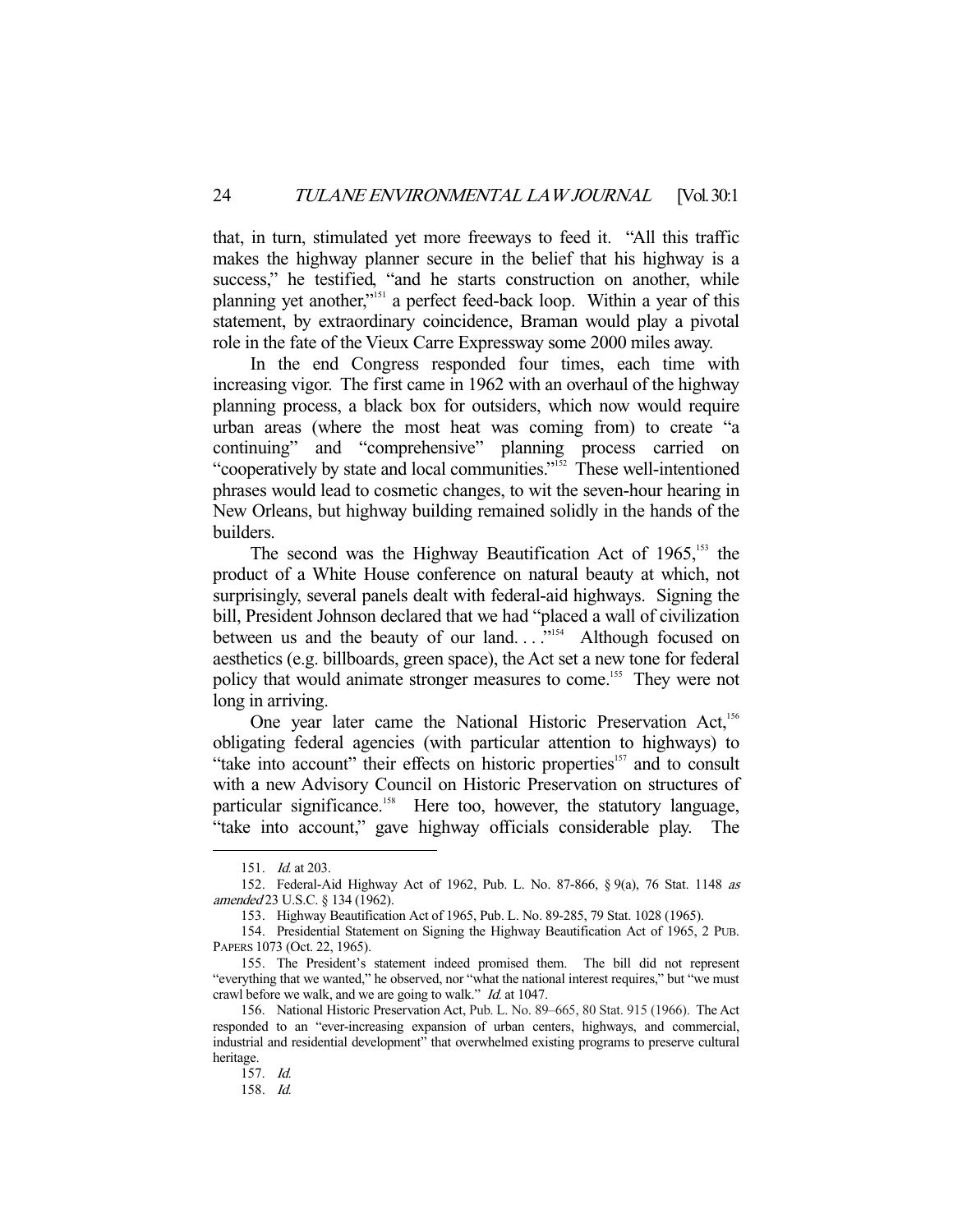Council's review could delay a project, make it defend itself and nudge it towards a different outcome, but if it went forward anyway there was no stopper.

 Within yet another year came the Transportation Act of 1966, a very different creature.<sup>159</sup> For the first time the Federal Highway Administration was subordinated to a newly created Department of Transportation,160 although whether this change was semantic or substantive remained to be seen. More immediate to the Vieux Carre was the Act's section 4(f), which forbade the Transportation Secretary from funding any project affecting a public park, wildlife area, or "historic site of national, State or local significance," unless there was "no feasible and prudent alternative."<sup>161</sup> These words sounded like real law—you were to *avoid* these areas unless you absolutely couldn't—but no one could predict that the courts would agree.

 Whatever courts might say in the future, though, for the moment these newly inked statutes gave the Oberdorfer team in Washington real ammunition. The Vieux Carre Expressway seemed squarely in their sights, and from them the legal case would rise.

#### VII. THE MEETING

-

 Dick and I fly up to work on the hearing. help on witnesses. All of Oberdorfer's people are on a war-time footing, he's saying constantly "You sure? Go back and check it," every statement made, even the clients, "That group still in? Be sure." He wants no surprises. As it turns out I nearly give him a heart attack.

 Of the four witnesses we present, mine is Lawrence Halprin, a visionary in the world of transportation and a world renowned architectural planner. Never met him, but his reputation is huge. I go to the airport to pick him up and out he comes with wild-man hair, pink shirt, and necklaces, California all the way. First thing he says to me, the very first thing, is "How about a Bloody Mary?" Well hell, I grew up in New Orleans and I say "Why not?" It is ten in the morning.

 It is Halprin's first visit to the city. We take the ferry over and back, seeing Jackson Square unobstructed. He looks closely at one building and asks me "Who did that one?" and names a famous architect. I say yes, and he says, "Yeah, I worked with him in Argentina. Did really good work

 <sup>159.</sup> Department of Transportation Act of 1966, Pub. L. No. 89–670, 80 Stat. 931 (1966). 160. Id.

 <sup>161. &</sup>quot;After [August 23, 1968], the Secretary shall not approve any program or project which requires the use of any land from a public park, recreation area, or wildlife and waterfowl refuge or historic site unless (1) there is no feasible and prudent alternative to the use of such land, and (2) such program includes all possible planning to minimize harm to such park, recreational area, wildlife and waterfowl refuge, or historic site resulting from such use." Id.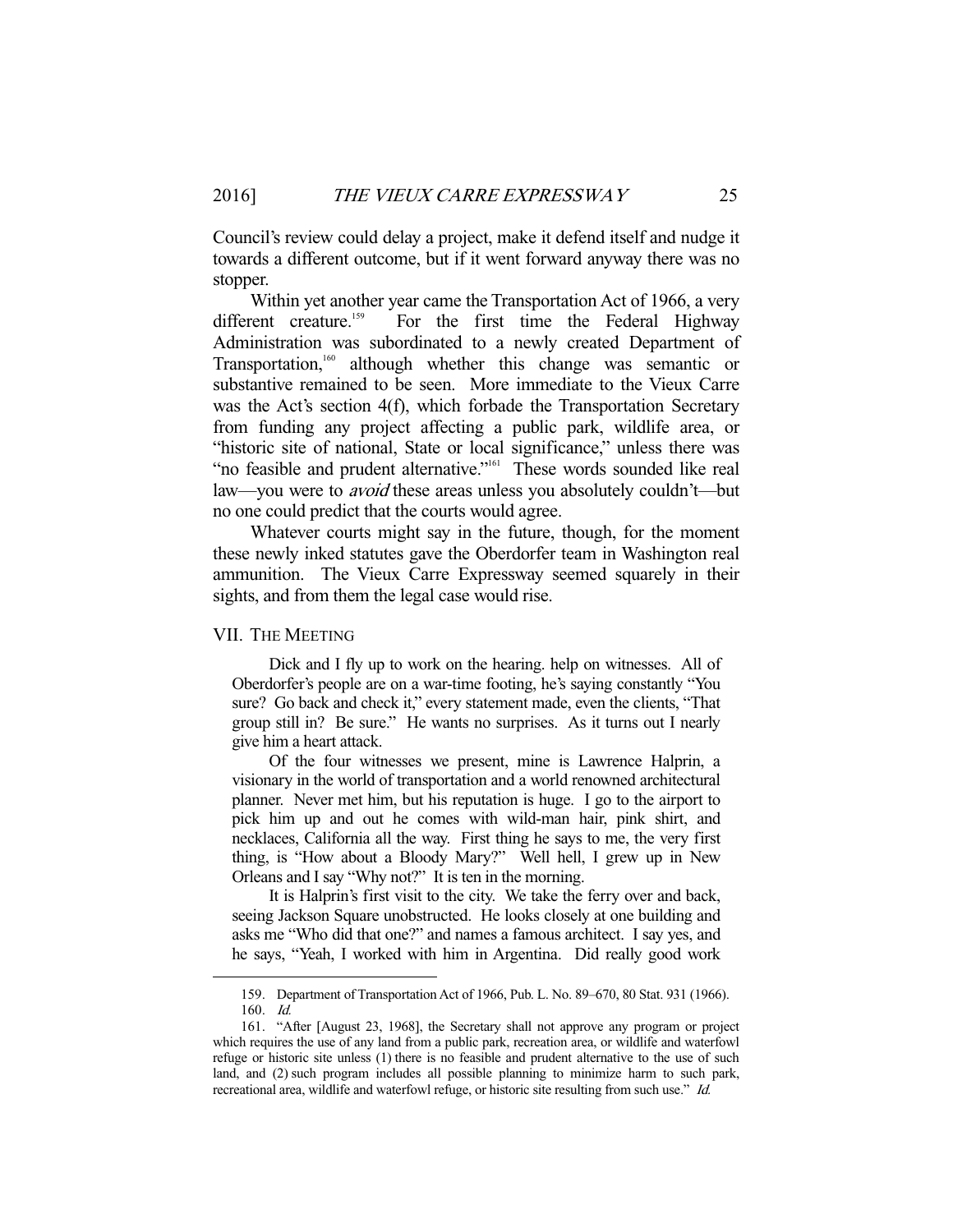when he was drunk, but hideous stuff when he was sober." We spend the day together, more Bloody Mary's, he doing his recon, we debrief, and he flies home.

 The evening of the hearing we are gathering at Oberdorfer's house for five o'clock, intended to unwind us a little. All the attorneys and the three other experts are there, talking in low voices, stalling. Halprin has not arrived. Oberdorfer is looking over at me, dangerous looks. More time passes. "Where's your boy?" he asks me. I do not know. At 7:30 we are walking into the dining room to eat when a big white limo pulls up the drive. Oberdorfer and I rush to the door and out of the rear seat tumbles Halprin, holding a bottle of champagne. Oberdorfer looks aghast, while Halprin staggers up to hug me and recount the grand time we had in the City.

 I have an anxious night. The next morning Halprin shows up at Oberdorfer's office at seven o'clock, dark suit, narrow tie, hair neatly arranged. Oberdorfer saves him for last, maybe not trusting him, maybe wants him to hit cleanup, and he hits a home run. "I've been to New Orleans," Halprin says, "I've touched the buildings and done coffee at the Café du Monde." He talks about highway problems in Atlanta, D.C., San Francisco, "seen them first hand too, stuck in traffic, you can't build your way out of it, you bring untenable social costs, New Orleans is the pivotal decision, the chance for a new transportation day." He hits it out of the park.

 In the end, though, Bridwell splits the baby. We had talked him out of the elevated highway, but not a raised-surface route, which was almost as bad. We've made a damn fine record, though, and it'll be there when Nixon comes in.

—William Borah,  $2015^{162}$ 

 Vardaman thought they had won. The meeting with Federal Highway Administrator Bridwell was calendared for less than an hour; it went on instead for nearly three, capped by the presentation of Halprin whom Vardaman later said, "stole the day."<sup>163</sup> Dropping his prepared notes on the table as if they were irrelevant, Halprin spoke directly to Bridwell as to a friend, "This is why you should not do this thing."<sup>164</sup> The Administrator had a legacy issue here, Halprin continued, the opportunity "to make a great forward stride instead of a backward one," a "demonstration to the whole country that there is a new wind blowing—a new purpose is afoot in freeway design, traffic plus amenity, freeway integrated with its environment."<sup>165</sup> If "we succeed here in New Orleans,"

 <sup>162.</sup> Borah interview, supra note 2.

 <sup>163.</sup> Interview with Jack Vardaman, via telephone (Nov. 12, 2015).

 <sup>164.</sup> Id.

<sup>165.</sup> SECOND BATTLE, *supra* note 16, at 142.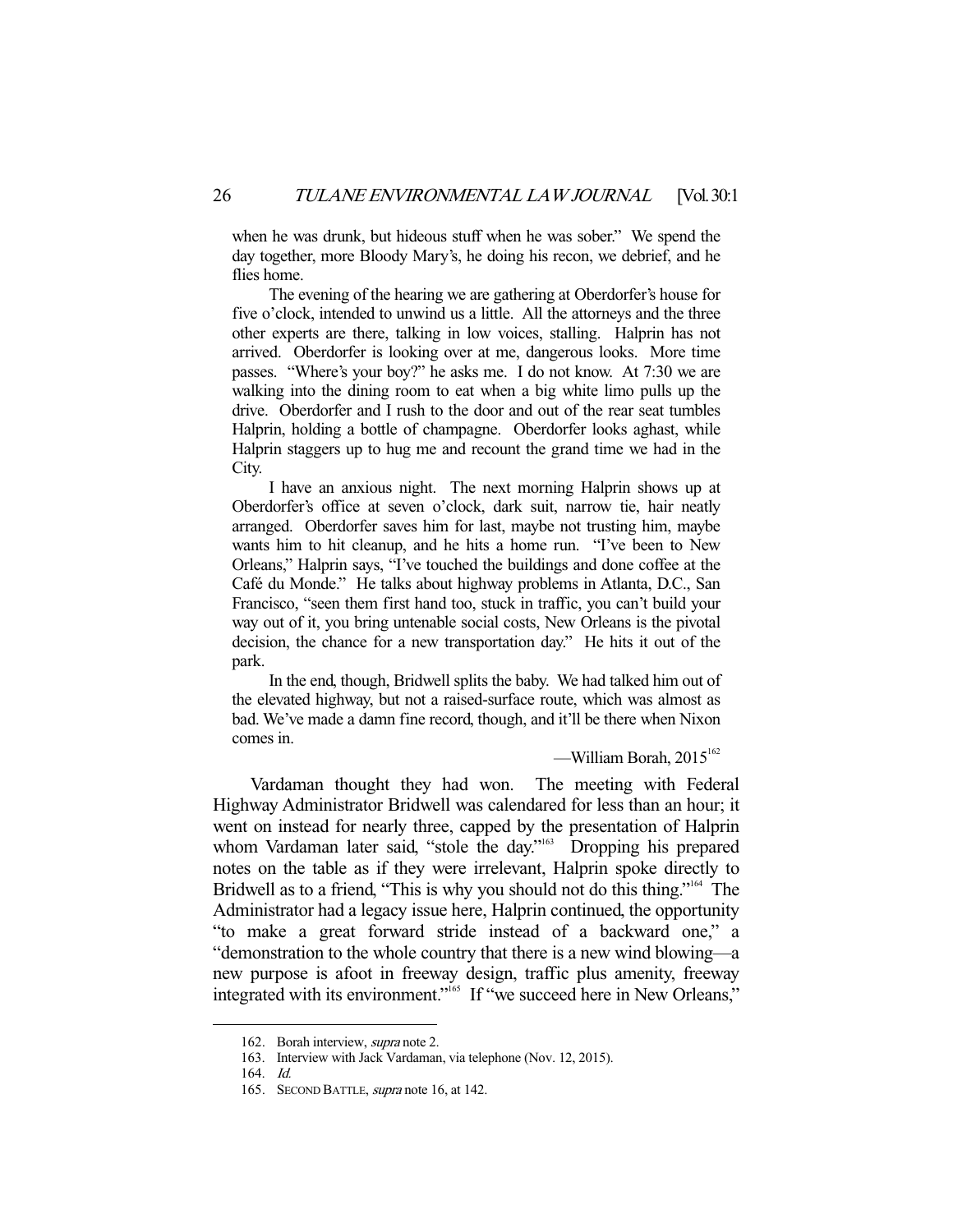he concluded, dealing in Bridwell as a partner, "we may in fact turn the whole course of urban freeway design in the United States."<sup>166</sup> You could have heard a pin drop.

 The team also presented a brief to the Administrator that read like a lawsuit: the planning process had been neither "comprehensive" nor "cooperative," no consultation had taken place with the historic preservation council, and no decision on "feasible and prudent alternatives" could possibly be made because none had been considered.<sup>167</sup> Truth be told, back in 1967 it was far from clear that Oberdorfer's clients—local residents offended by the impacts of the expressway on the character of the Quarter—had legal standing to bring such a claim in court,<sup>168</sup> but the brief was an unambiguous warning. It attached the Arthur D. Little report (as tweaked by Baumbach and Vardaman), which challenged everything about the project from its focus ("to enhance the interests of the Central Business District") to the assumption that it would stimulate the city's economy.<sup>169</sup>

 Bridwell was apparently impressed, at least enough to come to New Orleans himself for meetings with both sides, looking for alternatives, for some acceptable solution. As it turned out, this may not have been a good thing for the preservationists. The Administrator was distinctly unimpressed, he told a reporter, by the city's care for the Vieux Carre: "If they permit sleazy strip joints on Bourbon Street and put up giant hotels in the heart of the Quarter," he said, "I can't understand why they're so worried about highway aesthetics."<sup>170</sup> He was not God, he continued, and "if a city wants a patently bad highway that makes a mockery of urban planning, that's probably what they are going to get."<sup>171</sup>

 In January 1968, Bridwell approved an extension of the tunnel under the Rivergate, and two months later construction of the expressway from the Mississippi River Bridge down to Canal street, an arrow at the heart of the Vieux Carre. Opponents reacted with dismay, calling it "yet another element in the rickety, piecemeal political shenanigans that had characterized this project for 20 years."172 Bridwell remained skeptical of

 <sup>166.</sup> Id.

<sup>167.</sup> Id. at 14, at 140; Vardaman interview, *supra* note 163.

 <sup>168.</sup> Legal standing for parties with environmental and aesthetic interests was not confirmed by the Supreme Court until five years later. See Sierra Club v. Morton, 405 U.S. 727 (1972).

<sup>169.</sup> SECOND BATTLE, supra note 16, at 137.

<sup>170.</sup> Priscilla Dunhill, The Freeway Versus the City, ARCHITECTURAL F., Jan.-Feb. 1968, at 75 (1968).

 <sup>171.</sup> Id. at 75.

<sup>172.</sup> SECOND BATTLE, supra note 16, at 165.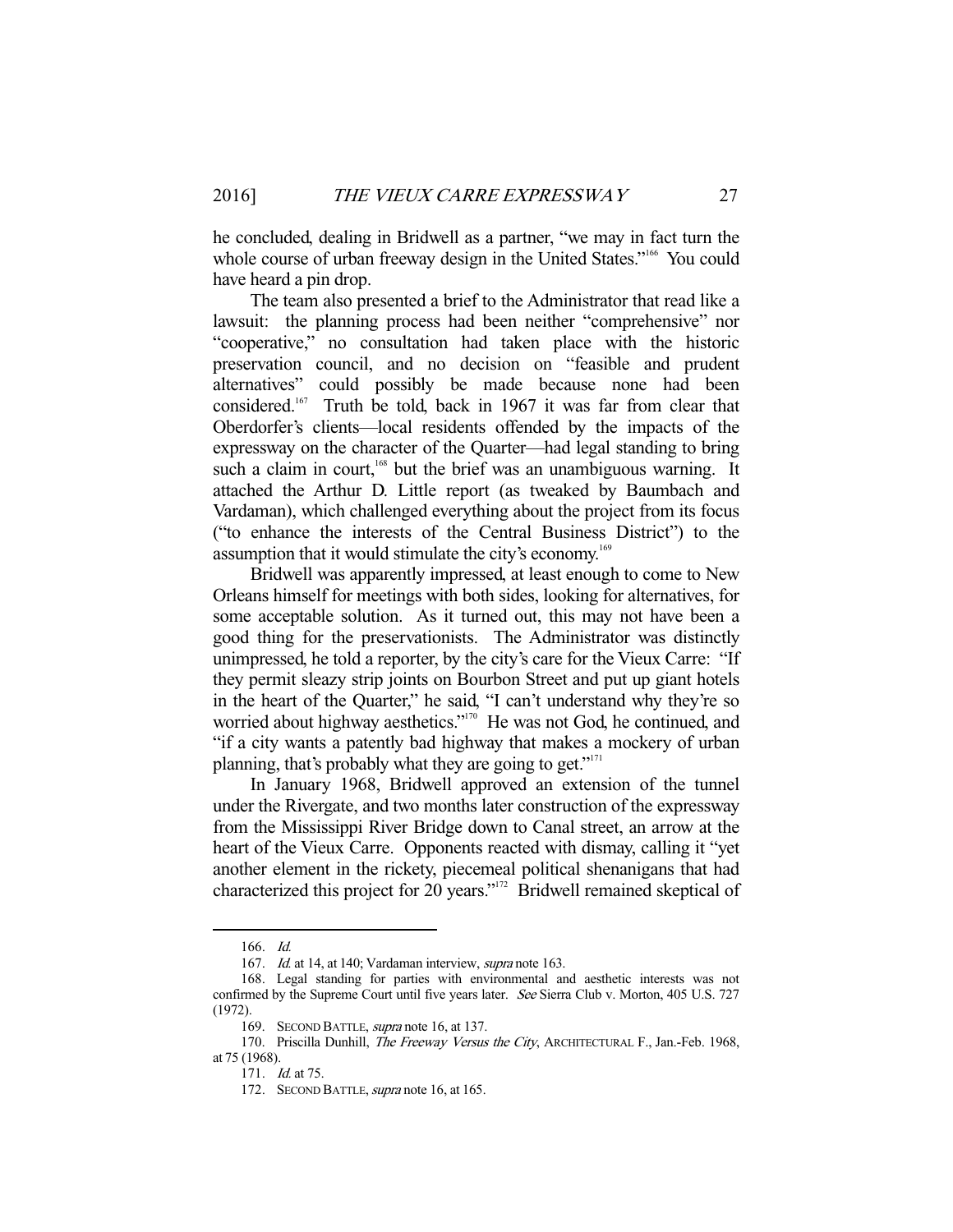an elevated road however, and in January 1969, three days before leaving office, he approved an alternative, a surface-level highway with a rise over the levee facing the Place d'Armes (Borah: "which meant that the eighteen-wheelers would be changing gears next to the Café du Monde").<sup>173</sup> This would have ended the matter, but for a new administration coming in and a new Secretary of Transportation, John Volpe. Unfortunately, he was not a good bet at all.

#### VIII. THE SURPRISE

 The decision is in federal hands. [John] Volpe, the new Secretary of Transportation is a construction man, a highway man, but his oncoming deputy, Braman, is the former mayor of Seattle and had a big tiff against an expressway out there. We are still holding our breath.

 Volpe sends Braman to New Orleans, go figure it out for me. Big meetings with the boosters that morning, they fill his ears. The afternoon is ours, and we meet at the Presbytere right there on Jackson Square. Vardaman flies in for Oberdorfer and makes his pitch too. Later he says to me, joking, "Never forget that I was the attorney of record." I am thinking, this case could go on forever.

[LONG PAUSE]

 It was Unbelievable. Some days later I am in New Orleans and a friend calls me from D.C. Expecting little, I ask, "What's the news?" He says, "This morning Volpe announced he was cancelling the Vieux Carre Expressway." Dick is with me at the time and I shout him the news. We look at each other. Then we both say into the phone, like we were the Andrews Sisters, "We'll believe it when we see it in The Times-Picayune."

Next day it was there.

—William Borah, July  $2015^{174}$ 

 Nothing about Volpe foreshadowed the decision he would make on the Vieux Carre Expressway. What Moses dreamed, Volpe did. Volpe Construction was the largest city-builder in Massachusetts, and one of the largest in the country.<sup>175</sup> As president of the prestigious National Association of Contractors, Volpe went on to direct the Massachusetts Department of Public Works (principal work: highways), $176$  and then served as Federal Highway Administrator under President Eisenhower (principle work: interstates), $177$  the heady, start-up years of the new megaprogram. These "credentials converged" with his election as Governor of

<sup>173.</sup> Borah interview, supra note 2.

 <sup>174.</sup> Id.

<sup>175.</sup> LEAVITT, *supra* note 18, at 54.

 <sup>176.</sup> KELLEY, supra note 32, at 80.

 <sup>177.</sup> Id.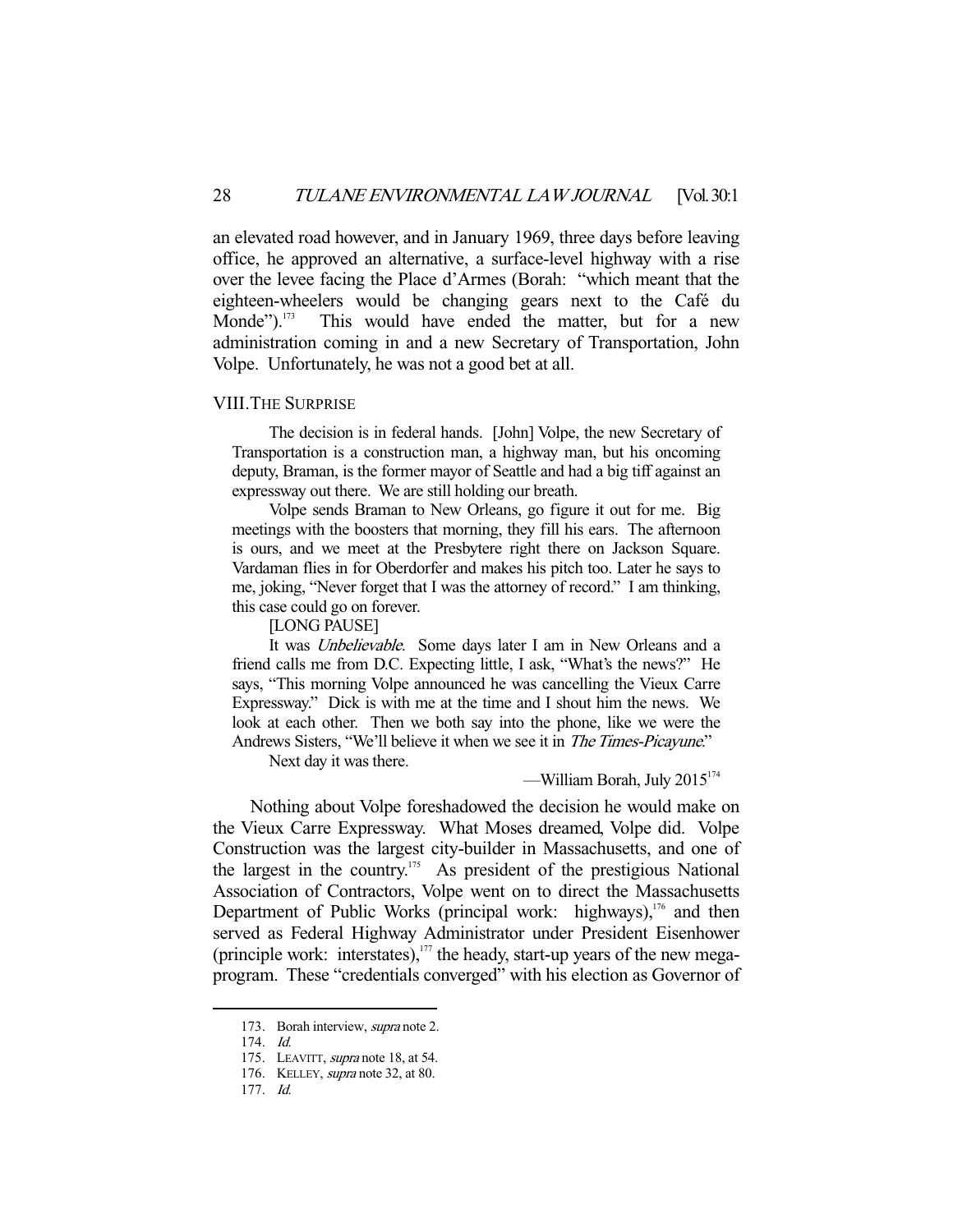Massachusetts,<sup>178</sup> where he compiled, in the words of a former federal highway official, an unblemished "record of rabidly profreeway positions and actions.  $\ldots$ <sup>"179</sup> Throughout his terms, the apple of Volpe's eye was an arterial belt eight lanes wide, (displacing 1300 households, one third of them below the poverty line), leading into Boston, but strongly opposed and frustratingly delayed by citizen opposition (including, inter alia, local universities).<sup>180</sup> His was an impressive resume, and one would look in vain for any trace of sympathy with the complaints of highway critics such as the Vieux Carre residents, which to him must have sounded drearily familiar.

Volpe wanted the Transportation post "badly" it is said,<sup>181</sup> pursing Presidential candidate Richard Nixon throughout the 1968 campaign. He had a strong ally in the American Association of State Highway Officials  $(ASHPO)$ ,<sup>182</sup> who were first in line for the bounty the Department would provide. They saw their man in Volpe, and in a meeting with Nixon recommended him highly; by the end of a session with the candidate an understanding was apparently reached.<sup>183</sup>

 Volpe did not disappoint. Characterized as a "compulsive highway builder" during his confirmation hearings by Harvard economist J. Kenneth Galbraith, he parried that he was "a compulsive everything"... which in context may have meant the same thing. Asked about the highway lobby, he professed rather disingenuously "I don't know who the 'highway lobby' could be," except for millions of Americans who drove cars.184 Several months later he would testify before Congress on the virtues of urban arterials (rebutting the notion that they would bring yet more traffic into the city) and oppose the use of highway trust funds for park-and-ride alternatives. Once in office he picked two "hard-line, road building officials" to lead the federal highway program, one the

 <sup>178.</sup> Id.

<sup>179.</sup> Id. Volpe burnished his record with Congress as well, referring to highway construction funding as a "sacred" trust. Id. at 71.

<sup>180.</sup> See LEAVITT, supra note 18, at 54-58; see also LUPO ET AL, supra note 112 (a full account of the controversy); KELLEY, *supra* note 32, at 79. ("John Volpe, incumbent governor of Massachusetts, was understood to be bent on holding a top administrative post in any Nixon administration. Having been passed over for the Vice Presidental nomination, he would be a natural for transportation secretary.")

 <sup>181.</sup> Bradford C. Snell, American Ground Transport: A Proposal for Restructuring the Automobile, Truck, Bus & Rail Industries, U.S. GOVT. PRINT. OFF. (1974); see also KELLEY, supra note 32, at 79.

<sup>182.</sup> KELLEY, *supra* note 32, at 81.

 <sup>183.</sup> Id. at 82-83.

 <sup>184.</sup> LEAVITT, supra note 18, at 283-84. For ample descriptions of the Highway lobby, see KELLEY, supra note 32, at 39-63 and LEAVITT, supra note 18, at 111-55 (complete with diagram; id. at 154).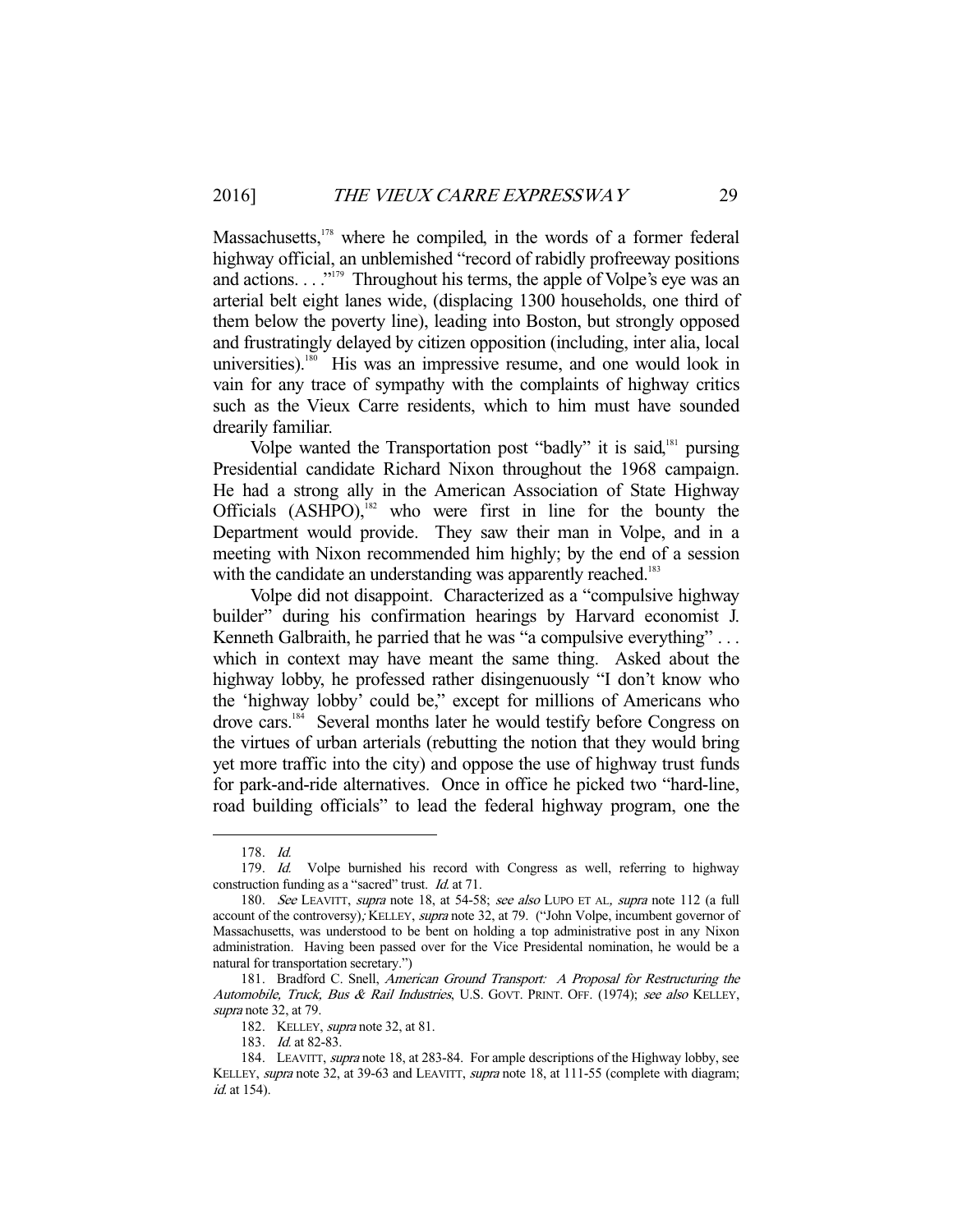long-term director of the former Bureau of Roads, the other a past president of ASHPO.<sup>185</sup> It was a way of saying thanks, perhaps. Everything was going by the playbook.

 Then, less than twelve months later, Volpe would reject the Riverfront Expressway. How in the world did that happen?

 One may accept the reasons he gave at the time, starting with the prospect of delay. The project was already involved in one lawsuit and yet another was likely, well-armed, dragging the process out, as he saw it, another five to eight years.186 In the meantime there were other needs for federal highway money in Louisiana, he explained, and his decision would free funds for jobs ready to go.<sup>187</sup>

 Then there was review by the Council on Historic Preservation. The Federal Highway Administration had held up funding as this process went forward,<sup>188</sup> and its outcome was both uncertain and not likely to be favorable. Although only an advisory body, the Council had powerful members, including Volpe himself and five other agency heads, plus several well-known preservationists,<sup>189</sup> influences a planet apart from ASHPO and the highway lobby. After a five-hour hearing in Washington during which the Oberdorfer team again made its pitch, Council members visited New Orleans and saw not the degradation of the Quarter that had impressed Bridwell but, rather, its past and its future potential.<sup>190</sup> The highway would have "serious adverse effect" on the Quarter, the Council reported, cutting the historic district from its river.<sup>191</sup> Now an attempt to reconcile the road with the report would begin, which might well be a search for the imaginary. And it would take another undeterminable amount of time.

 Beyond these pragmatic reasons, the Secretary went on to add another which, itself, broke new ground. "The public benefits from the proposed highway," he declared, "would not be enough to warrant damaging the treasured French Quarter."<sup>192</sup> The word "treasured" pops out, as does a seldom-seen consideration of non-highway values. Since when did impacted neighborhoods figure into highway planning?

 <sup>185.</sup> KELLEY, supra note 32, at 83-84.

<sup>186.</sup> Richard F. Weingroff, The Battles of New Orleans—Vieux Carre Expressway (I-310), FED. HWY. ADMIN. (Nov. 18, 2015), https://www.fhwa.dot.gov/infrastructure/neworleans. cfm.

 <sup>187.</sup> Id.

<sup>188.</sup> SECOND BATTLE, supra note 16, at 174.

<sup>189.</sup> *Id.* at 177.

 <sup>190.</sup> Id. at 175-76.

 <sup>191.</sup> Id. at 176.

<sup>192.</sup> *Id.*, at 202; KELMAN, *supra* note 59, at 210-11.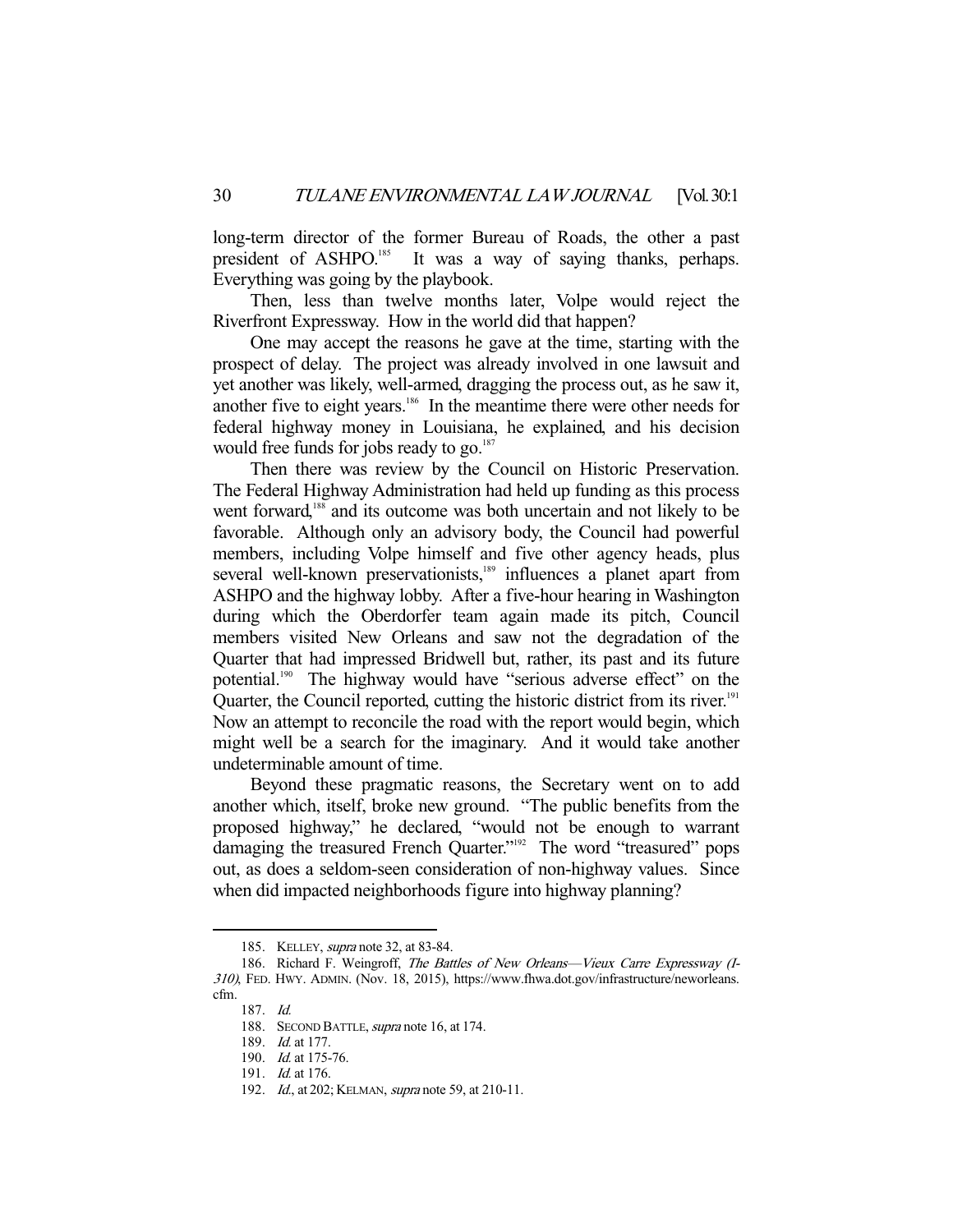One explanation may simply be that the Vieux Carre was a very special neighborhood, and New Orleans had lobbied him hard. The President himself was reportedly "'deluged' with letters" urging him to cancel the expressway, $193$  many from an unexpected quarter of the city. The state highway department also planned to extend the expressway upstream to yet another new bridge at Napoleon Avenue, an iconic, oaklined boulevard of Uptown New Orleans.<sup>194</sup> Affluent, rock-ribbed conservative, this area was by no means activist in nature but the possibility of commuter traffic down Napoleon, perhaps even an elevated, struck it where it lived. When a highway official mentioned resurrecting this proposal,<sup>195</sup> what one journalist called the "Magnolia Curtain" rose up against it.196 Vieux Carre preservationists quickly joined them in fighting their "common enemies," the bridge authority and the Louisiana Department of Highways.<sup>197</sup> They had kicked the wrong hornet's nest.

 Uptown New Orleans had connections. The de-facto head of the Republican party in Louisiana was one of its best-known citizens, federal Judge John Minor Wisdom.198 Wisdom had been the state delegate to the Republican Central Committee for many years, as had John Volpe for Massachusetts, and they became allies and friends.<sup>199</sup> The Judge's wife, Bonnie Wisdom, was a force in her own right and threw that energy into the expressway fight.<sup>200</sup> At some late point in the controversy, the decision pending before Volpe, Bonnie Wisdom led a delegation of women (said to be Republicans) to Washington for a visit with the Secretary about the highway.<sup>201</sup> The meeting, she recalled years later, "went very well."<sup>202</sup> Exactly what impact this meeting had is now, all of its participants since deceased, hard to determine, but at the least it sent a signal that Louisiana Republicans would be very much in Volpe's corner,

<sup>193.</sup> William M. Blair, *Politics Is Hinted in a Highway Ban*, N.Y. TIMES, July 13, 1969, at 64.

 <sup>194.</sup> KELMAN, supra note 59, at 210-211.

 <sup>195.</sup> Id. at 211.

 <sup>196.</sup> Id.

 <sup>197.</sup> TIMES-PICAYUNE ,July 7, 1967 (Interview of Mrs. Luscius M. Lamar, President of the Uptown Civic Association).

<sup>198.</sup> See generally JOEL W. FRIEDMAN, CHAMPION OF CIVIL RIGHTS: JUDGE JOHN MINOR WISDOM (2009).

 <sup>199.</sup> Telephone Interview of Andrew Wisdom, Grand-Nephew of John Minor & Bonnie Wisdom (Aug. 11, 2015) (notes on file with author).

 <sup>200.</sup> Id.

 <sup>201.</sup> Conversation with Bonnie Wisdom at the Annual Tulane Black Law Students Ass'n Banquet in New Orleans, La. (Apr. 1987).

 <sup>202.</sup> Id.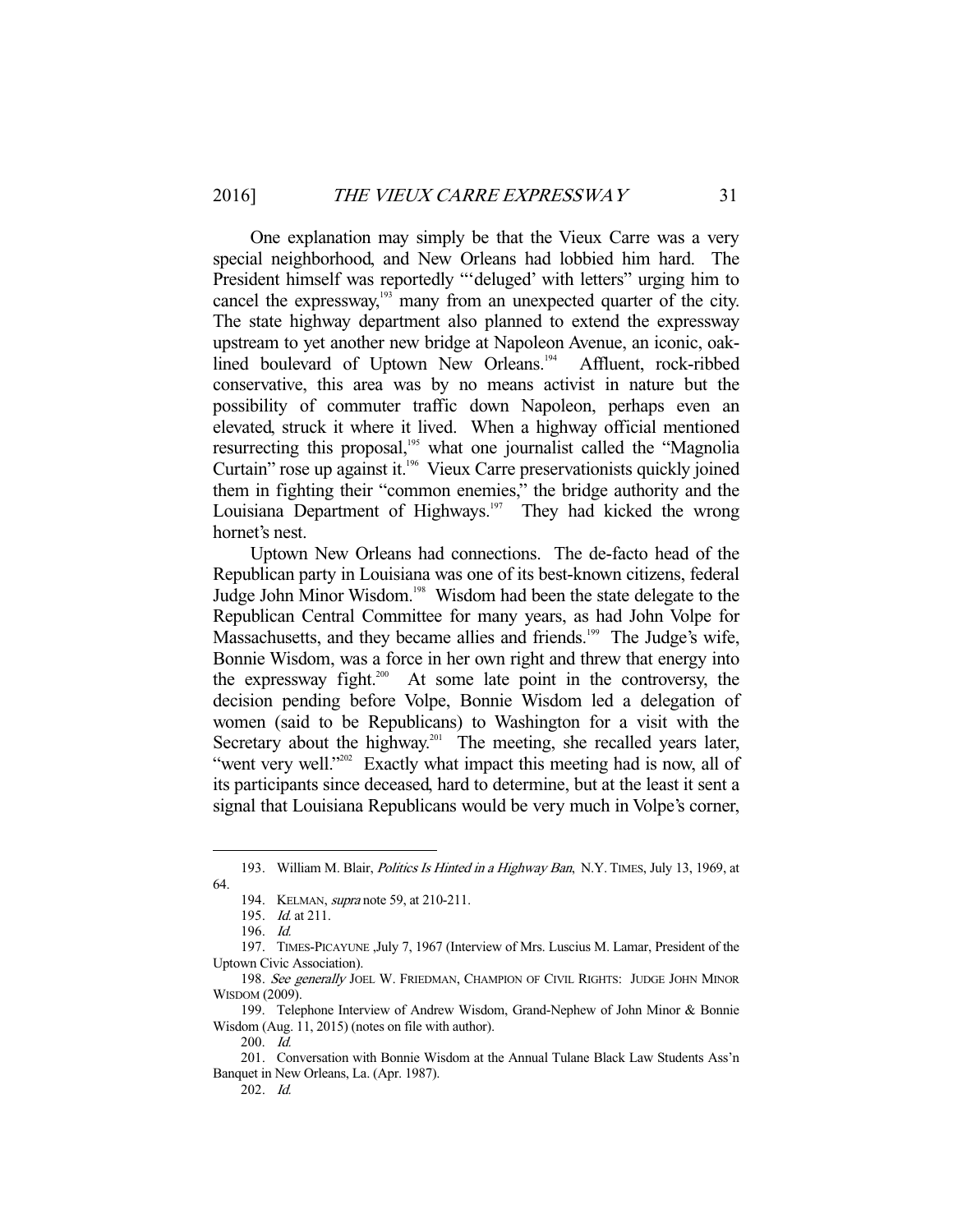and the President's corner, should he turn the project down. Politically speaking, the local coast was clear. And it contained good friends.

 The national coast, meanwhile, was changing rapidly. In the late 1960s America was waking up to environmental problems of all kinds, and within months of Volpe's decision the National Environmental Policy Act would impose new duties of protection on the entire federal establishment.<sup>203</sup> Atop the Senate's list of grievances prompting this law were "faltering and poorly designed transportation systems" and "haphazard urban and suburban growth"204 . . . Le Corbusier and Moses gone wild. That same year Massachusetts Governor Francis Sargent, who had previously served under Volpe, canceled the Secretary's favored arterial into Boston with a blunt admission: "Four years ago, I was the Commissioner of the Department of Public Works—our road building agency. Then, nearly everybody was sure highways were the only answer to transportation problems for years to come. We were wrong."205

 President Nixon read the same tea leaves and had an expressway mess at his doorstep pitting the District of Columbia Council against powerful members of Congress.<sup>206</sup> He took his new Secretary of Transportation up in a helicopter for an aerial view, which was apparently sobering.<sup>207</sup> Nixon is said to have commented, "I'm glad that we don't have to drive to work," and then, looking down again, "[W]here are they going to park the cars?"208 Good question, and it was the President asking it.

 Then there was Dorm Braman, last seen as mayor of Seattle testifying against interstates in favor of mass transit, now Volpe's Assistant Secretary for Urban Transportation and the Environment.<sup>209</sup> Volpe had created this office to respond to his most immediate headache, an everywhere-you-look uprising against urban freeways that was breaking onto Washington like a neap tide.<sup>210</sup> When Braman testified before Congress that his agency "ha[d] created perhaps as much controversy and concern as any other area of State and Federal

 <sup>203.</sup> National Environmental Protection Act of 1969 (NEPA), 42 U.S.C. § 4321-4347 (2012).

 <sup>204.</sup> S.REP. NO. 91-296, at 4 (1969).

<sup>205.</sup> DAVID G. BURNELL & MARY ANN WILNER, THE END OF THE ROAD 11 (1977).

 <sup>206.</sup> KATHLEEN KILGORE, JOHN VOLPE: THE LIFE OF AN IMMIGRANT'S SON 184 (1987). One of two pieces of advice Volpe received from his predecessor was to stay away from the D.C. highway controversy. *Id.* at 180. He ended up doing the opposite.

<sup>207.</sup> KELLEY, *supra* note 32, at 48-49.

<sup>208.</sup> *Id.* at 49.

<sup>209.</sup> Jim Braman, Braman, James D'Orma (Dorm) (1901-1980), HISTORYLINK.ORG, (Sept. 10, 2002), http://historylink.org/index.cfm?DisplayPage=output.cfm&file\_id=3919.

 <sup>210.</sup> KILGORE, supra note 206, at 182.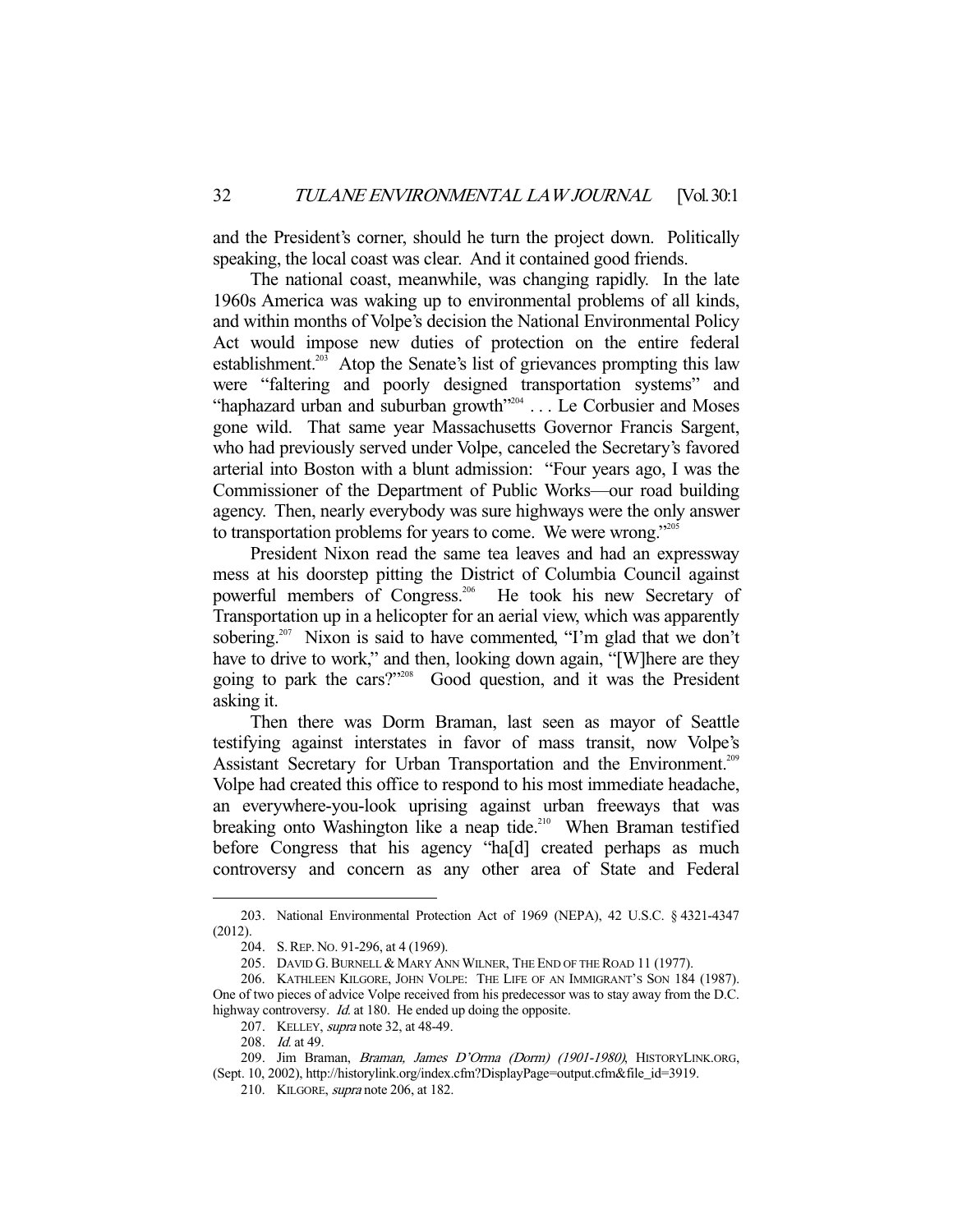operations,"211 he not only knew this concern, he agreed with it. He had come to Volpe through the President's top aide, John Ehrlichman, who himself had represented freeway opponents as a practicing attorney in Seattle,<sup>212</sup> which may have given Braman a little extra clout in the game. For his own part, Braman was said to be straightforward, even blunt, and popular ("the best mayor in Seattle history"),<sup>213</sup> traits that may have impressed the Secretary on their own. That he reportedly threatened to resign and go home, twice, over disagreements in transportation policy may have raised his credibility as well.<sup>214</sup> All of which likely played into his report to the Secretary on the New Orleans imbroglio. Volpe had sent him down for a final look.

 The scene in the French Quarter was no different from before, dueling choruses, proponents and opponents as far apart as they had ever been.<sup>215</sup> Vardaman, making yet another appearance, emphasized new information on noise impacts, which were impressive. According to a Bureau of Governmental Research study, the Café du Monde, an iconic Quarter venue for residents and tourists alike, would experience a "fivefold increase in the frequency of occurrence of high peak noise."<sup>216</sup> As a result, Vardaman continued, "patrons would have to shout to be heard," and "about one-tenth of the time. . . their conversation would be obliterated."217 Images like that tend to stick in the mind.

 Braman's farewell lines to his New Orleans hosts all but tipped his hand. The President had placed urban problems second on his list of national priorities, he said, and environmental matters came in third.<sup>218</sup> That the Vieux Carre Expressway was both escaped no one. A compromise satisfactory to both sides, he continued, was not in sight.<sup>219</sup>

 <sup>211.</sup> Bills To Authorize the Secretary of the Interior To Conduct Investigations, Studies, Surveys and Research Relating to the Nation's Ecological Systems, Natural Resources, and Environmental Quality, and To Establish a Council on Environmental Quality: Hearing on S. 1075, S. 237 and S. 1752 Before the Comm. on the Interior & Insular Affairs, 91st Cong. 76 (1969).

 <sup>212.</sup> KILGORE, supra note 206, at 177; Ehrlichman, better known for his role in the infamous Watergate scandal that brought both his career and that of the President to an end, was also a "green voice" in the White House, at a time such voices were rare. See Patricia Nelson Limerick, John Ehrlichman, Environmentalist, COUNTERPUNCH, (Jan. 29, 2004), http://www. counterpunch.org/2004/01/29/john-ehrlichman-environmentalist/ ; see also JOHN EHRLICHMAN, WITNESS TO POWER, 69-70 (1982).

 <sup>213.</sup> Braman, supra note 209.

 <sup>214.</sup> Id.

<sup>215.</sup> KELMAN, *supra* note 59, at 212.

<sup>216.</sup> SECOND BATTLE, supra note 16, at 191.

 <sup>217.</sup> Id.

 <sup>218.</sup> Id. at 193.

 <sup>219.</sup> Weingroff, supra note 186.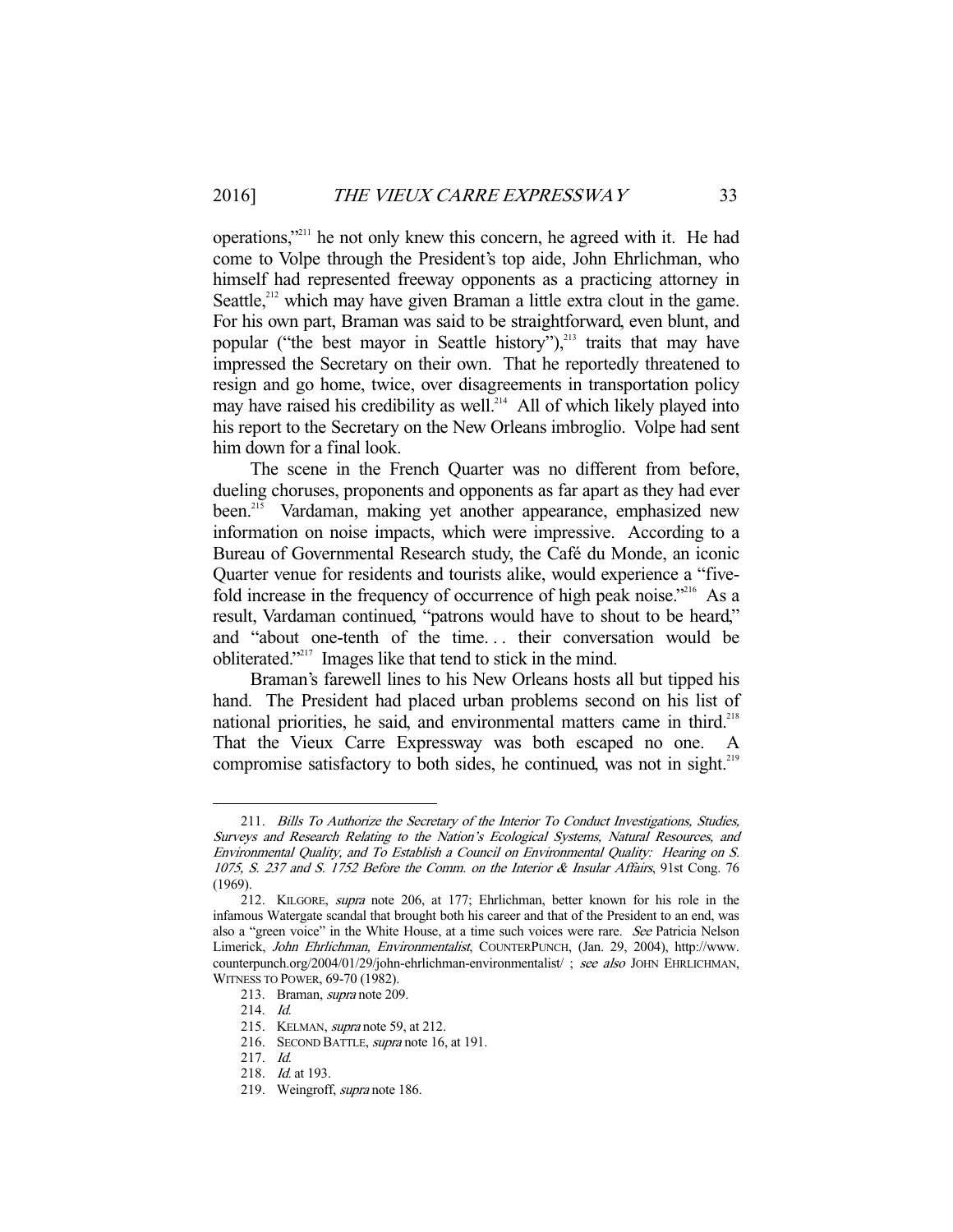This said, he and the Secretary were "greatly concerned with values which are not reflected by the slide rule."<sup>220</sup> It would be, he concluded, "an awesome decision."<sup>221</sup> In retrospect, there could be little doubt what his recommendation would be. The Secretary himself, of course, was a different matter.

 Three weeks after Braman's visit, the Secretary canceled the highway and shocked the watching world. Given Volpe's background (in the words of a Washington Post columnist, "a freeway bulldozer with shoes on"), $^{222}$  even positing the unique values of the Vieux Carre, the decision was astonishing. No federal highway had been ever canceled for an environmental reason before.<sup>223</sup> It is probable that every influence just described fed into Volpe's decision like tributaries to a river. It is also possible that the Secretary experienced something of an epiphany here, a Road to Damascus moment not only about the Vieux Carre but, in that process, about transportation writ larger. Six months following this decision he was urging an audience of businessmen in Kansas City to support mass transit, (shades of Dorm Braman), in the following terms:

You *could* very well develop the greatest network of freeways and interchanges in the world; you *could* pour concrete from one end of the metropolitan area to the other; you *could* condemn property, demolish neighborhoods, wipe out business blocks, and build parking lots on every corner—but you would face the very real and very dangerous possibility that you might not have much of a city left in which to do business.<sup>224</sup>

 Something had happened here. This is what people on the receiving end of the federal interstate highway program had been saying to him for years.

#### IX. THE END OF THE ROAD

 One of the expressway's leading champions on the City Council had been Moon Landrieu, who was already shooting for Mayor. He had a framed drawing of it on the wall. When it is finally killed the business community makes one last try in Washington, flying up to meet with Volpe and HUD Secretary Romney. Dick and I join the group on behalf of the preservation community, though we are not entirely welcome. The hearing

<sup>220.</sup> SECOND BATTLE, *supra* note 16, at 193.

<sup>221.</sup> KELMAN, *supra* note 59, at 212.

<sup>222.</sup> Wolf Von Eckardt, Victory in New Orleans, WASH. Post, July 19, 1969, at C1.

<sup>223. &</sup>quot;According to Business Week, the Department of Transportation admitted that cancellation of the riverfront expressway marked the first time any segment of the 42,500 mile Interstate System had been rejected for purely environmental reasons." KELMAN, supra note 59, at 213.

<sup>224.</sup> KELLEY, *supra* note 32, at 8.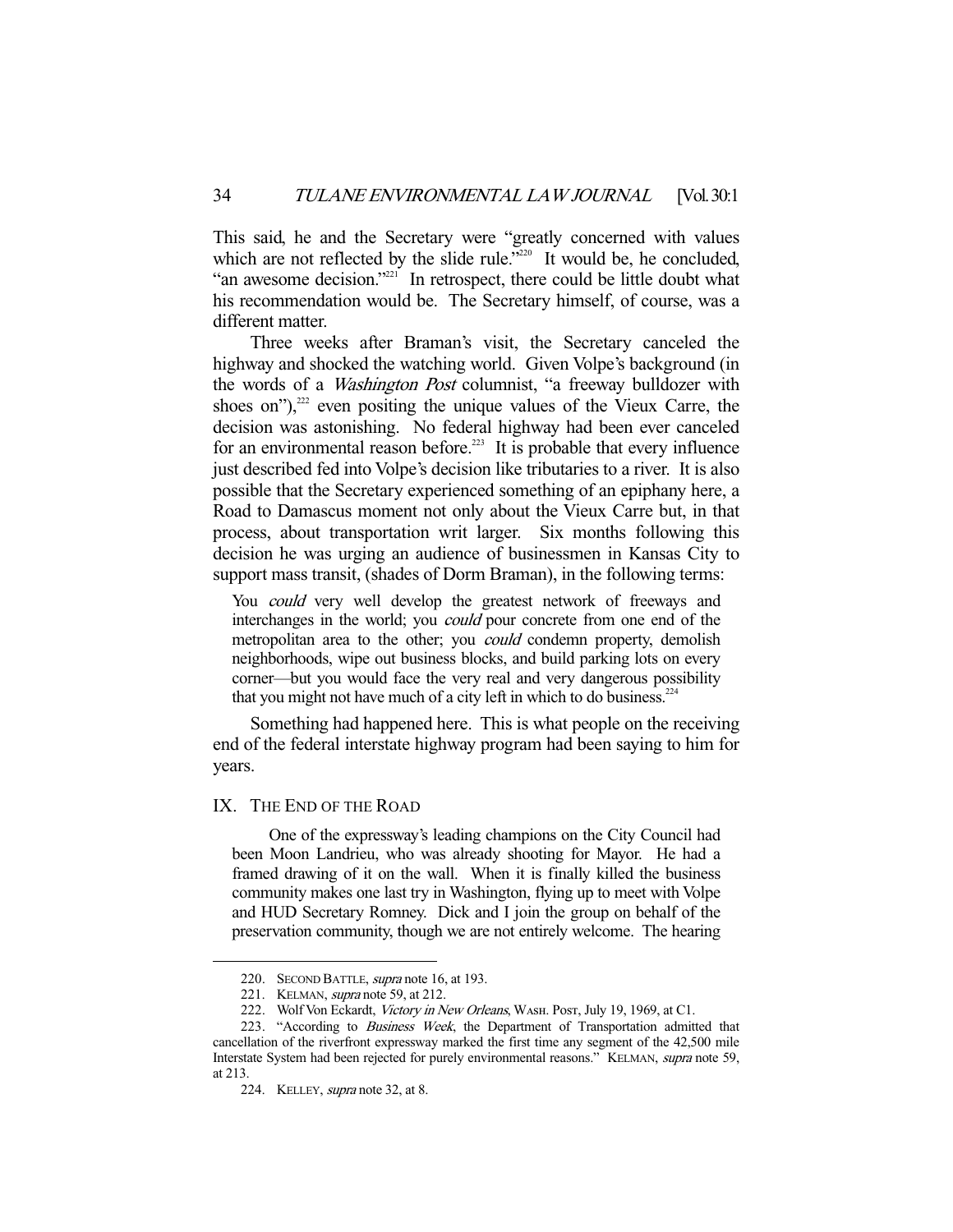turns testy for a while, but we paper it over with a joint statement at the end. Landrieu's highway, however, is dead.

 When Moon was elected mayor, mutual friends thought I ought to be part of his administration but I say that I doubt he'd do any such thing. One fellow sounded him out apparently, and tells me later, "Bill, he really doesn't like you." I say, "I know."

 Fifteen years later, maybe more, we are having lunch at a German Restaurant on the corner of St. Charles and Jackson Avenue, my mother, her sister and I . . . perhaps a couple of others. In the next room there is a large gathering, a lot of noise and laughter. When it breaks up we are still at the table, drinking coffee, and I feel a hand on my shoulder. I look around and it is Moon Landrieu. He says straight out, "You were right about that highway." A pause, and then, "It should never have been built." Then he adds, "Getting soft in my old age."

 $-William Borah$ , November 2015<sup>225</sup>

 The Vieux Carre Expressway did not go away easily. While national press hailed its demise (*The Wall Street Journal*: "It's past time that some intangibles, in this case historic preservation, were cranked into the stark economic equations that have usually dictated highway location."),<sup>226</sup> local proponents kept on, lobbying Congressman Hale Boggs for funding. $227$  Tempers flared at a post-mortem meeting in Washington, Boggs and Borah even had an altercation at the podium,<sup>228</sup> but in the end the road was taken off the map and the monies were allocated to yet another Moses dream-work, Interstate 410, launching a circumferential around the city.<sup>229</sup> Not for long, however. An environmental lawsuit checked this project as well (which would take hundreds of acres of wetlands and open thousands more to development),<sup>230</sup> leading to yet another diversion of the funds to yet another interstate in central Louisiana.<sup>231</sup> Free federal money, which had become its own rationale, found a home at last.

 Meanwhile, New Orleans itself had been bisected by two expressways that provided the fast commuter access the CBD had been seeking. Interstate 10 now ran east to west through the city, indeed through City Park, where its mitigation consisted of placing small

 <sup>225.</sup> Telephone Interview with William Borah, Attorney & Author (Nov. 19, 2015).

<sup>226.</sup> An Encouraging Sign, WALL STREET J., July 14, 1969, at 12.

<sup>227.</sup> SECOND BATTLE, *supra* note 16, at 215-16.

<sup>228.</sup> *Id.* at 216.

<sup>229.</sup> Weingroff, supra note 186.

 <sup>230.</sup> Ecology Ctr. of La., Inc. v. Coleman, 515 F.2d 860, 863 (5th Cir. 1975).

<sup>231.</sup> Weingroff, supra note 186, at 188. Funds were re-allocated to I-20 from Opelousas

to Shreveport, La. Id.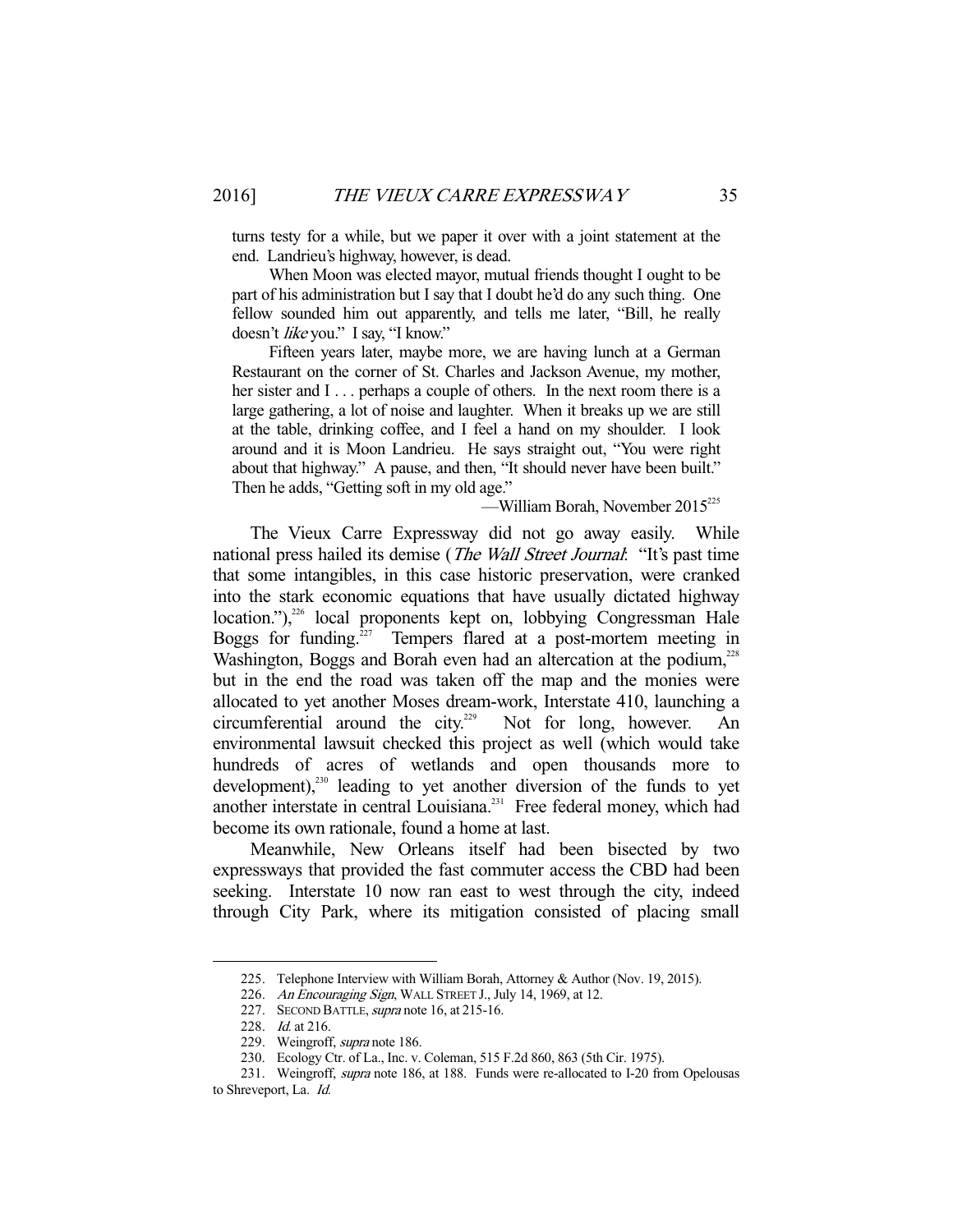concrete tables directly below an overpass, the traffic roaring overhead.<sup>232</sup> (The tables, seldom used, disintegrated over time and were since removed). The second was a six-lane elevated freeway over Claiborne Avenue that barreled through the historic black community of Treme.<sup>233</sup> Two lines of ancient oak trees shading the boulevard, the longest such stand in America, were leveled and trucked away.<sup>234</sup> The neutral ground between them, scene of innumerable local gatherings and Mardi Gras celebrations, became pavement below a ceiling of concrete and moving vehicles, for which the mitigation was several concrete water fountains.<sup>235</sup> (The fountains rarely functioned and lie abandoned). Storefronts and residences around Claiborne went to ruin.236 Highways of the future lived on.

 The Secretary of Transportation, meanwhile, continued his remarkable transformation triggered by the Riverfront Expressway. Per his speech in Kansas City, he became a vigorous advocate for mass transit and went on to father the federal Urban Mass Transit Authority, forerunner to Amtrak.<sup>237</sup> He took a closer look at controversial highway projects as well and discovered some to be "disasters in the field."<sup>238</sup> According to a close aide, he had the credibility to gainsay the road builders and the appetite to dig beyond their version of the facts.<sup>239</sup> One occasion found the Secretary on his office floor, crawling around an enlarged map of Charleston, West Virginia, looking for a way to avoid a minority community.<sup>240</sup> Within months Volpe canceled a mega-jetport in

 <sup>232.</sup> Personal observation of author.

<sup>233.</sup> KELMAN, *supra* note 59, at 219. The Claiborne Expressway was planned and under construction before the Riverfront Expressway fight began, and justified as companion piece of the new highway complex. See SECOND BATTLE, supra note 16, at 163. Contrary to popular belief the Vieux Carre opposition had nothing to do with the Claiborne project that proved so damaging to the Treme area of the city.

<sup>234.</sup> Rick Raber, Ruin's Road: 1-10 Killed N. Claiborne, TIMES-PICAYUNE, Feb. 19, 1984, at 29.

 <sup>235.</sup> Id.

 <sup>236.</sup> Id.

<sup>237.</sup> KILGORE, *supra* note 206, at 191. According to his aide, Jeffrey Shane, Volpe also unlocked funding for the Washington D.C. Metro system, then blocked by the House Appropriations Committee, through a legally-risky "line of credit" (in essence guaranteeing future funding), which allowed construction to go forward. Interview with Jeffery Shane, via telephone.

<sup>238.</sup> *Id.* at 180.

 <sup>239.</sup> Interview with Jeffery Shane, via telephone.

<sup>240.</sup> Id. Volpe had a penchant for civil rights (another bond with John Minor Wisdom), and advanced the integration of his Department. KILGORE, supra note 206, at 180.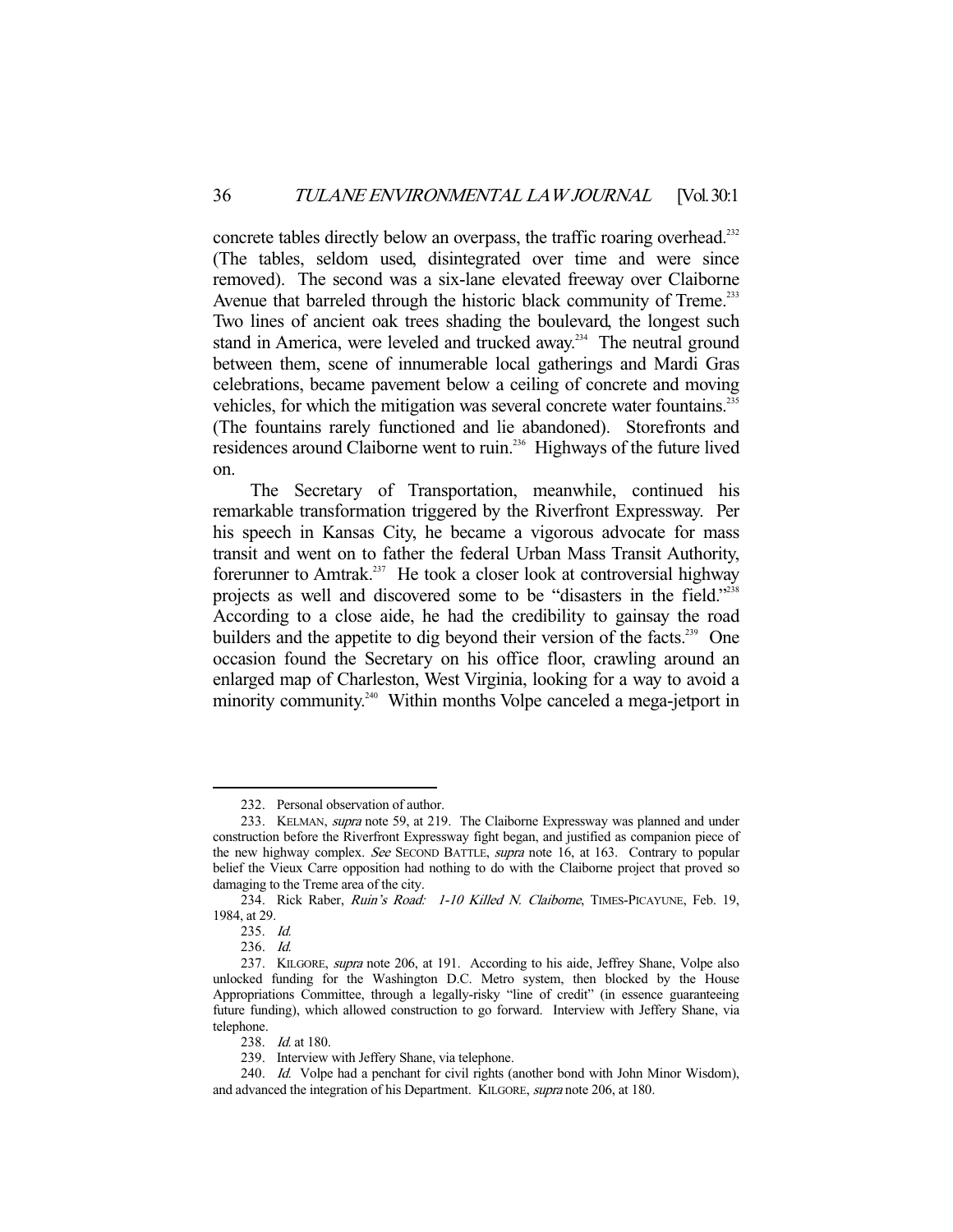the Everglades.<sup>241</sup> He went on to deny funding for interstates through St Louis, San Antonio, the District of Columbia (three separate projects), New Hampshire and Georgia (the latter two for destroying wilderness values).<sup>242</sup>

 Most notoriously, Volpe found himself in the middle of yet another highway battle over the heart of Memphis, Overton Park, steeped in its own history and greatly loved.<sup>243</sup> A few weeks into his term the Secretary, routinely one suspects, had approved an interstate through it that was challenged in court under Section 4(f)'s rigorous "no feasible and prudent alternative" standard, last seen in the Vieux Carre controversy.<sup>244</sup> The issue went to the Supreme Court, which faulted Volpe's approval in an opinion that began, "The growing public concern about the quality of our environment has prompted the Congress in recent years to enact legislation designed to curb the accelerating destruction of our country's natural beauty."<sup>245</sup> Strong words, these, and quite similar to Volpe's about the Vieux Carre. Volpe then canceled the project. By coincidence, the attorney for Overton Park was Jack Vardaman.

 The federal highway program as a whole, however, soldiered on without missing a beat.<sup>246</sup> Its free-for-all through urban America has somewhat abated, in part because it succeeded in building so many of them already, but also because the excruciating fights of earlier decades served as at least a blinking-orange: slow down, look both ways.<sup>247</sup> An increasing number of cities, meanwhile, have begun to look towards mass transit, although these public systems remain pathologically opposed by highway enthusiasts, including politicians who hold the purse strings. If federal highways have a worry today, it is the state of that

<sup>241.</sup> KILGORE, *supra* note 206, at 182; see also, U.S. DEP'T OF TRANS., FED. AVIATION ADMIN. & U.S. DEP'T OF THE INTERIOR, FINAL ENVIRONMENTAL IMPACT STATEMENT FOR THE REPLACEMENT AIRPORT FOR THE EVERGLADES JETPORT, DADE COUNTY, FLORIDA (1981).

<sup>242.</sup> KILGORE, *supra* note 206, at 182-83.

 <sup>243.</sup> See Oliver Houck, Unfinished Stories, 73 U. COLO. L. REV. 867, 893-909 (2002) (history of Overton Park case).

 <sup>244.</sup> Citizens to Pres. Overton Park v. Volpe, 401 U.S. 402, 418 (1971).

 <sup>245.</sup> Id. at 404.

 <sup>246.</sup> One recent example is the controversial 52-mile, six-lane Northern Beltline that will complete the commuter loop around Birmingham, Alabama. Sean Reilly, Federal Cash Sustains Dream of Freeway Through Ala. Woods, E&E NEWS (Dec. 23, 2015), http://eenews.net/green wire/stories/1060029944/print.

<sup>247.</sup> But see the recent push to run I-49 through the historic downtown of Lafayette, Louisiana. Richard Burgess, Officials Promise the Proposed Elevated I-49 Connector Through Lafayette Will Do More Good Than Harm, ADVOCATE (Oct. 6, 2015), http://theadvocate. com/news/13631800-123/officials-promise-the-proposed-elevated.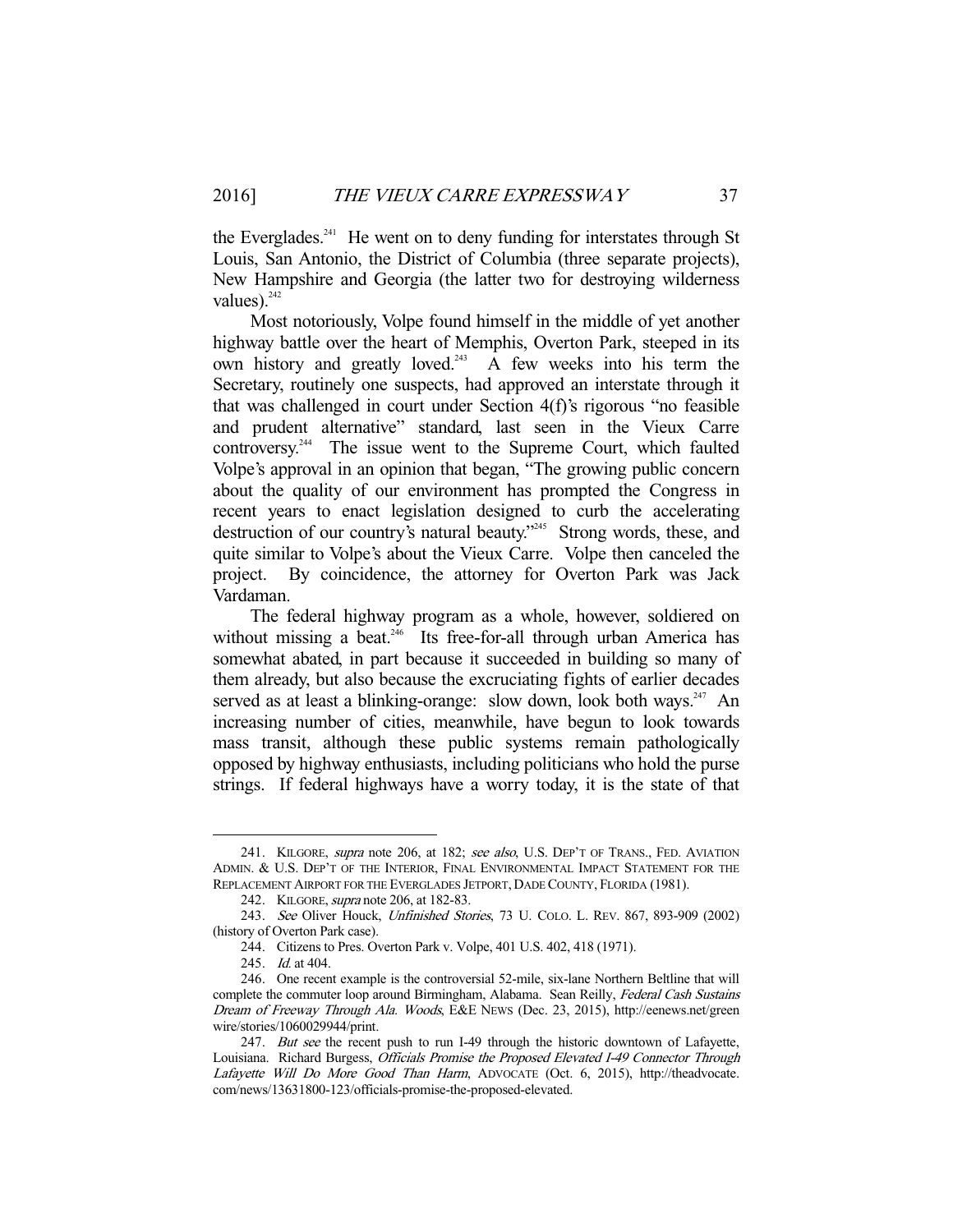purse, originally premised on gasoline taxes and the highway trust.<sup>248</sup> More fuel-efficient automobiles and the attractiveness of alternative transport (including bicycles) have seriously reduced these revenues, and the driving public, long spoiled on the cheap, balks at higher taxes at the pump.249 Which has left all American taxpayers booting the highway bill instead, including urban residents who may drive very seldom, including those who own no car at all.<sup>250</sup> When it comes to impacts, nothing about this program has been exactly fair.

 The Vieux Carre, meanwhile, was spared the expressway but continues to be challenged daily. T-shirt shops abound, new hotels crowd in on its periphery like a wall, $^{251}$  proposals to limit truck and bus traffic meet howls of protest from the very businesses that profit most from its ambiance. Internally, it remains in many ways the scene that Bridwell saw and gave up on, but for one single way. The expressway controversy exposed the city's dysfunctional planning process and provoked a (long) dialogue toward a master plan. In 2008, the Home Rule Charter was amended to require a blueprint for future development that would have the force of law; remarkably, it was supported both by the Downtown Development District and urban preservationists.<sup>252</sup> Bill Borah, involved throughout, later commented, "In the end, the lions lay down with the lamb."253

 It is on the riverfront itself, however, that the expressway fight leaves its strongest mark. The Place d'Armes is now open to the river, with a walkway topping the levee to view the Mississippi as in centuries past. Both upstream and down have come a string of riverfront parks and enterprises, highly popular and continuing to grow.<sup>254</sup> Directly across the river, the town of Gretna is rediscovering its own history, and starting

<sup>248.</sup> Sean Reilly, Broke Highway Trust Fund Should Prompt Spending Revamp-Study, E&E NEWS, Sept. 23, 2014.

 <sup>249.</sup> Id.

<sup>250.</sup> Ariel Wittenberg, Lawmakers Agree on Fully Funded, 5-Year Highway Bill, E&E NEWS (Dec. 1, 2015), http://eenews.net/eenewspm/stories/1060028773/print. The funding would rely on other federal reserves, prompting the House Transportation and Infrastructure Committee's ranking member to comment, "[s]ome of these pay-fors are total B.S. . . . but it doesn't matter to me . . . It's mandatory spending." Id.

<sup>251.</sup> See, e.g., Katherine Sayre, Royal Street 26-story Hotel Proposal Faces City Planning Commission, TIMES-PICAYUNE (Aug. 25, 2015), http://www.nola.com/business/index.ssf/2015/ 08/royal\_street\_26-story\_hotel\_pr.html.

 <sup>252.</sup> New Orleans, La., Ordinance no. 23141 (Jun. 5, 2008); Interview with William Borah, Attorney & Author, via telephone (Nov. 21, 2015).

 <sup>253.</sup> Id.

 <sup>254.</sup> See Woldenberg Park, established in 1984 in the Central Business District.